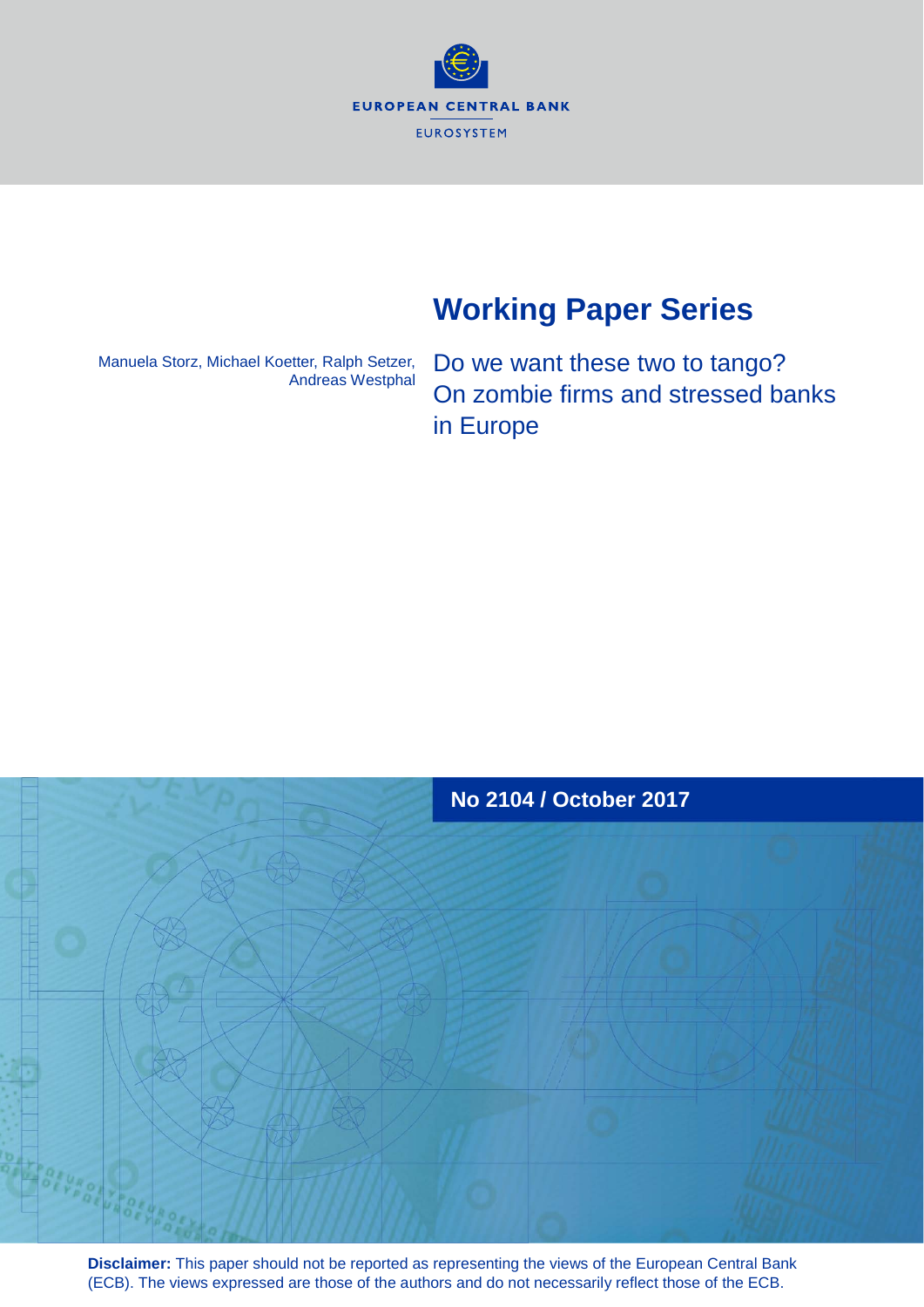# **Abstract**

We show that the speed and type of corporate deleveraging depends on the interaction between corporate and financial sector health. Based on granular bank-firm data pertaining to small and medium-sized enterprises (SME) from five stressed and two non-stressed euro area economies, we show that "zombie" firms generally continued to lever up during the 2010–2014 period. Whereas relationships with stressed banks reduce SME leverage on average, we also show that zombie firms that are tied to weak banks in euro area periphery countries increase their indebtedness even further. Sustainable economic recovery therefore requires both: deleveraging of banks and firms.

*Key words:* Zombie lending, debt overhang, bank stress *JEL: E44, G21, G32*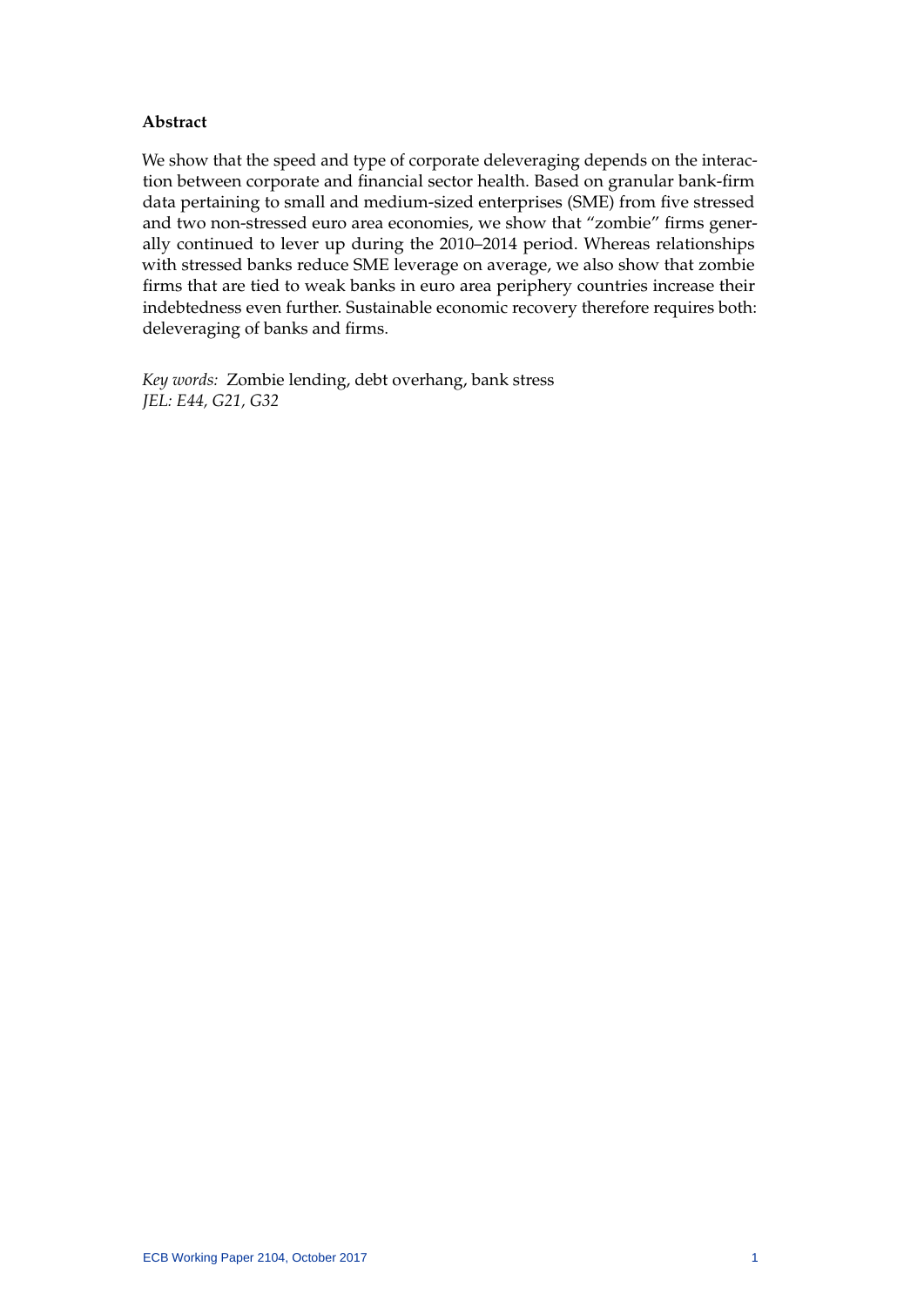# **Non-technical summary**

After the financial crisis of 2007/2008 and the subsequent euro area sovereign debt crisis, many banks in euro area periphery countries began to grapple with a wide range of vulnerabilities, stemming above all from high levels of non-performing loans. Simultaneously, economies in the euro area periphery experienced a rise in the share of low-productivity, possibly non-viable, firms with high levels of financial debt.

This paper investigates the impact of bank stress on the deleveraging process of non-financial small and medium-sized enterprises (SMEs), with a focus on euro area periphery countries. In particular, we test whether banks in distress delay the deleveraging of non-viable firms, so-called zombie firms. We obtain bank and firm-level information for the years 2010 to 2014 from Bureau van Dijk's Amadeus database and match over 400,000 SMEs in Greece, Ireland, Portugal, Spain, Slovenia (euro area periphery), Germany, and France (euro area core) to around 900 banks they are associated with. The dataset is representative in terms of sector and firm size composition and covers between 24% and 60% of total employment in the five euro area periphery countries.

We develop a continuous measure of bank stress, which is based on a principal component analysis of five observable bank traits also employed by microprudential supervisors. We identify zombie firms as those with negative returns and investments, as well as low debt servicing capacity, whereby these criteria have to be met for at least two consecutive years. In a fixedeffects regression framework, we find that bank stress does not increase the indebtedness of healthy firms.

However, an increase of bank stress by one standard deviation is associated with an increase in firm leverage of zombie firms by around one percentage point annually. This effect is only present in the five euro area periphery countries, whereas in core countries, we identify no significant effect of bank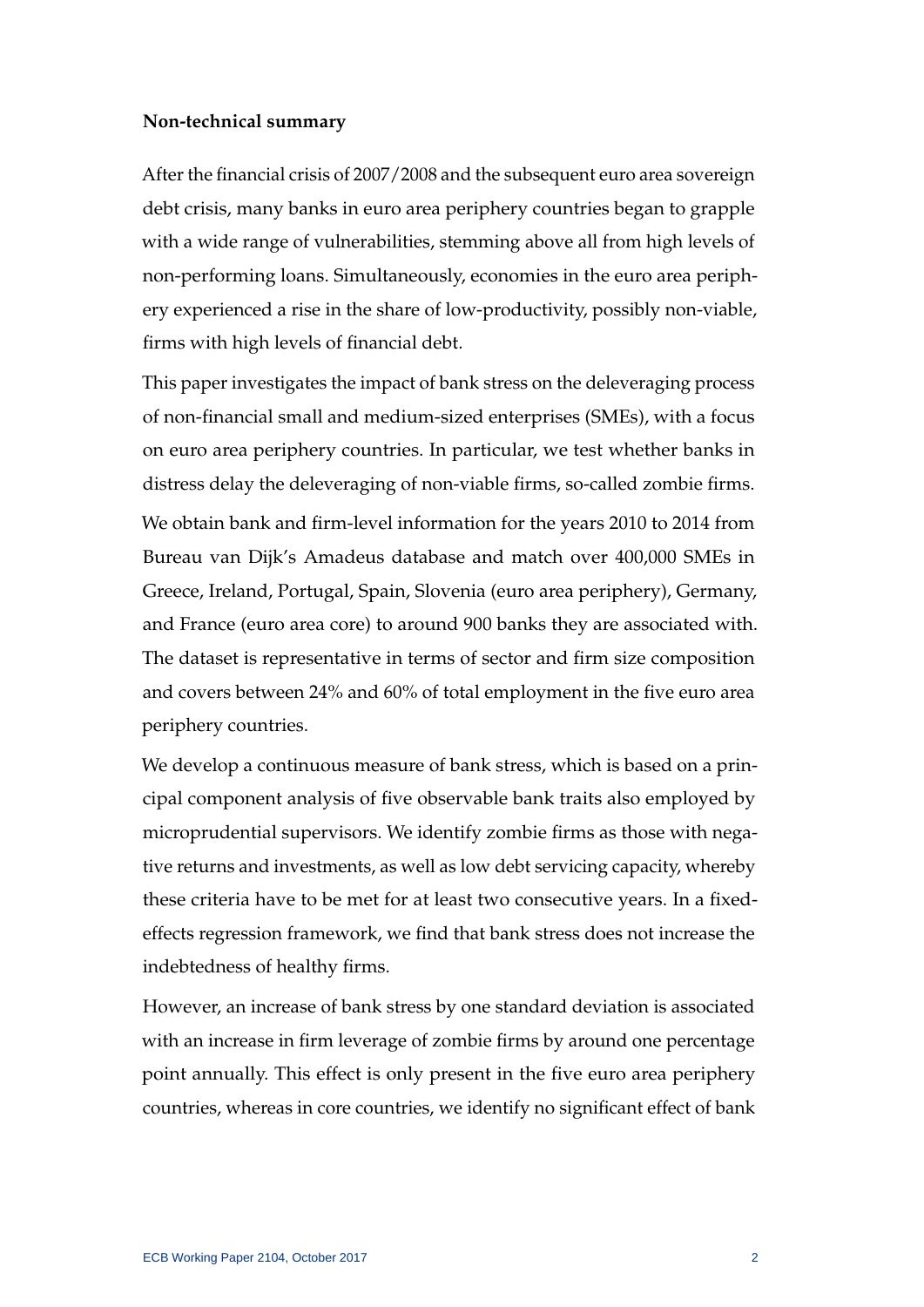stress on zombie firm leverage. This suggests that stressed banks in poorly performing economies might be more inclined to conduct risky lending to distressed borrowers, possibly in attempts to gamble for resurrection.

Our findings indicate that the interaction between weak banks and weak non-financial corporations is a possible source of distortion in the deleveraging efforts of euro area periphery economies. The results are robust to several different methods of identifying 'zombie firm' and 'bank stress', alternative dependent variables, and different econometric specifications, including a matched sample across euro area periphery and core countries.

Overall, the results suggest that policies aimed at swiftly addressing remaining bank weaknesses and facilitating bank deleveraging, most notably by increasing bank capitalisation or by providing incentives for banks to move more decisively with the workout of bad assets, could support the deleveraging of the corporate sector in general, and SMEs in particular.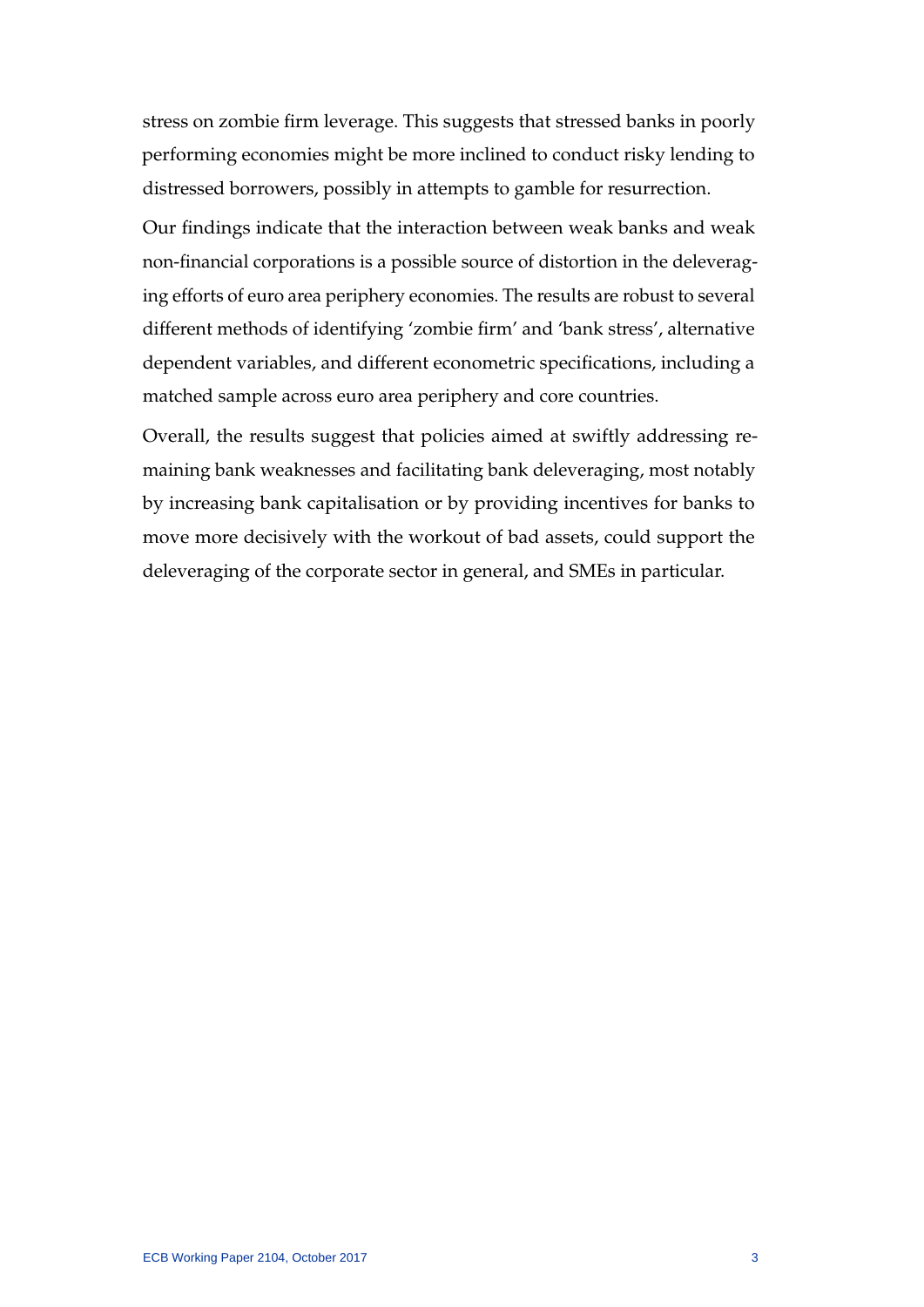# **1 Introduction**

Excessive levels of debt are a hindrance to economic growth [\(Cecchetti et al.,](#page-40-0) [2011;](#page-40-0) [Chen et al., 2015\)](#page-40-1). Whereas the question, which levels of debt exactly are "excessive" remains subject to debate, the still high level of corporate indebtedness by historical standards in many euro area countries point to remaining vulnerabilities and may hold back economic recovery [\(ECB, 2013\)](#page-41-0). Against this background, we investigate from a granular firm-bank level perspective, whether the real economy was able to deleverage when national financial systems were (still) stressed.

While most research at the firm level in this context focuses on either the effect of policies on bank behaviour or the effect of "zombie" lending on corporate investment and recovery in isolation, we add to the few studies that assess how bank stress and "zombie lending" interact in their influence on firms' leverage choices. To this end, we construct a comprehensive matched bank-firm sample of small and medium-sized enterprises (SMEs) in both stressed and non-stressed euro area economies to analyse the interdependence of stressed banks and zombie firms towards an orderly adjustment of corporate indebtedness after 2010.

The nexus between individual bank stress and non-financial corporation (NFC) deleveraging is particularly relevant in the European case because of the interdependence of high indebtedness in various sectors of the economy. The sovereign debt crises that began in late 2009 were often the direct consequence of the need to bail out ailing financial institutions in the aftermath of the Great Financial Crisis of 2007/2008. Subsequently, strongly increasing public debt and deficits often coincided with sharp recessions due to a general crisis of trust especially concerning member states' abilities in the periphery of the euro area to honor debt contracts. At least until 2012, their economic environment was characterized by severe instability of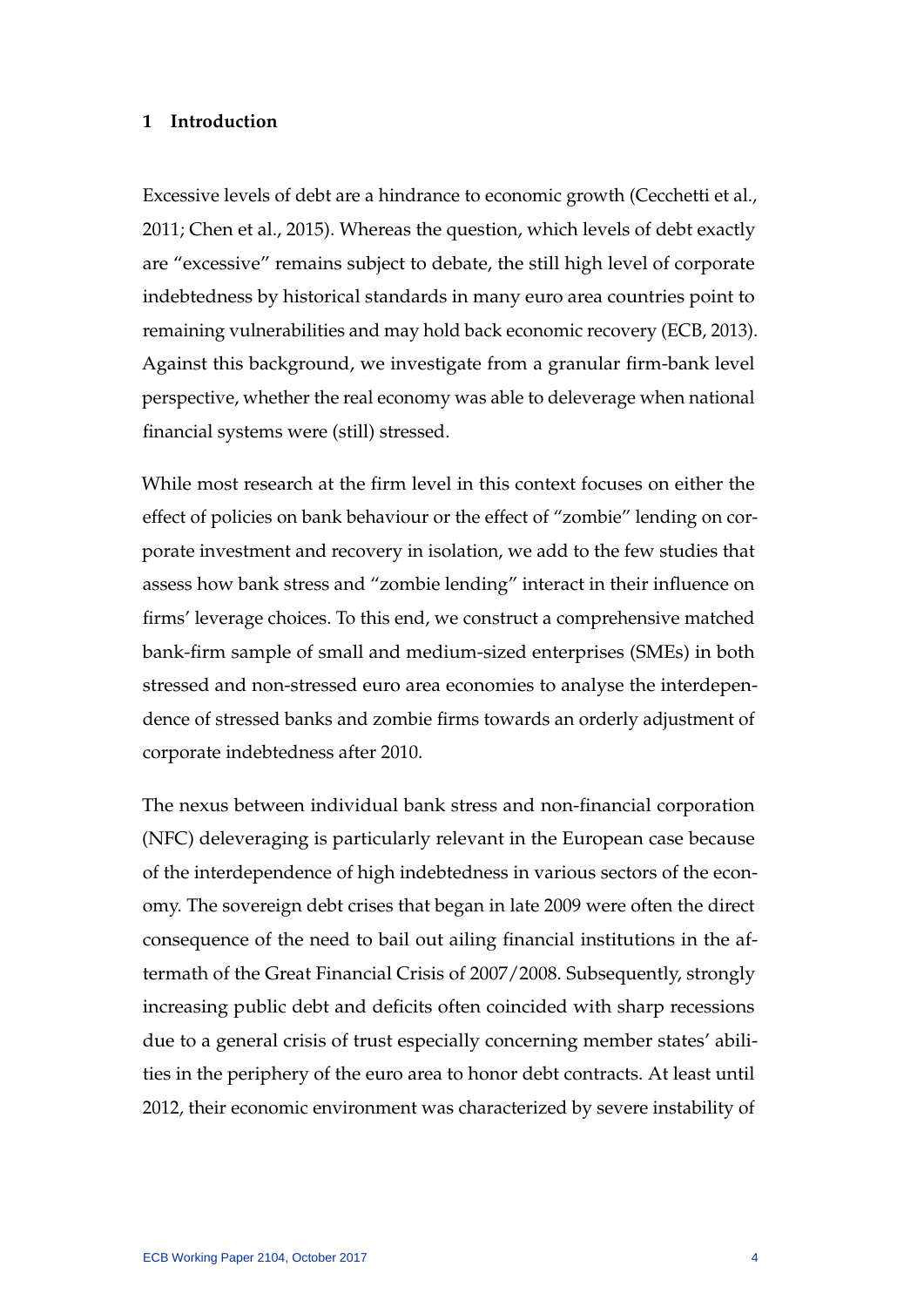selected national financial systems paired with soaring debt ratios among NFCs, not least due to falling asset prices and profits. Accordingly, national and European policymakers took a range of actions right after the start of the financial turmoil to restore financial stability, aiming to revive financial intermediation and to repair monetary policy transmission [\(ECB, 2010a](#page-41-1)[,b;](#page-41-2) [Falagiarda and Reitz, 2015\)](#page-41-3).

Concerted standard and non-standard measures taken by the European Central Bank (ECB) were quite effective in calming sovereign debt markets and thereby eased the funding pressure of banks in stressed euro area economies [\(Krishnamurthy et al., 2015;](#page-42-0) [Acharya et al., 2016\)](#page-40-2), but also in non-stressed member countries [\(Cycon and Koetter, 2015;](#page-40-3) [Koetter et al., 2017\)](#page-42-1). While some authors argue that expansionary monetary policy incentivized banks in selected euro area countries to relax lending standards and extend risky loans (Jiménez et al., 20[1](#page-5-0)4) $^1$  , others note that the negative macroeconomic consequences of this credit misallocation were limited [\(Schivardi et al., 2017\)](#page-42-3). However, most scholars and policymakers agree that more needs to be done to improve corporates' resilience to debt shocks, discourage excessive debt accumulation, and promote an orderly deleveraging process (Cœuré, 2014).

Our paper relates to the few studies that investigate the nexus between weak banks and excessively leveraged firms to explain sluggish recovery in terms of real economic activity. Kalemli-Özcan et al. [\(2017\)](#page-42-4) demonstrate that firms with better access to finance – defined as having a relationship with banks that did not suffer from a financial shock – invested significantly more compared to firms with worse access to finance in several Latin American economies. We seek to complement this important evidence on Latin American listed firms with insights from the backbone of the euro area: non-listed SMEs. On this account, the paper by Kalemli-Özcan et al. [\(2015\)](#page-42-5)

<span id="page-5-0"></span> $1$  They disentangle loan supply and demand on the basis of the comprehensive credit register of Spain, which includes also all loan rejections between 2002 and 2008, see also Jiménez et al. [\(2012\)](#page-41-4)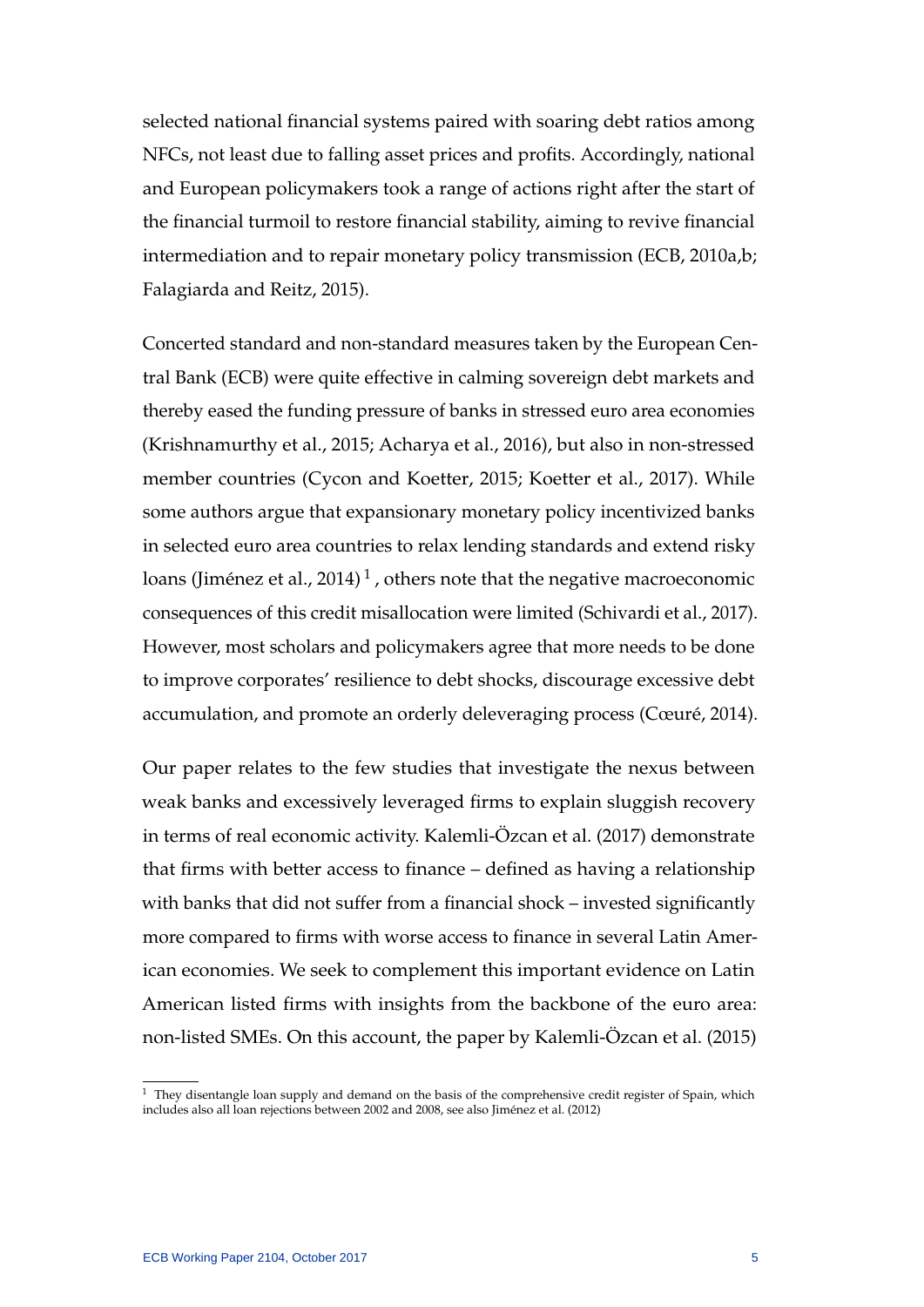is closely related to ours as well. They conduct a matching exercise similar to ours and combine firm-level data obtained from the Amadeus/Orbis database with bank and sovereign information for 24 European countries. Using a difference-in-difference framework, their main conclusion is that corporate debt overhang problems paired with rollover risk implied less investment among European corporates. Underinvestment was aggravated for firms that were tied to banks with high sovereign exposures that lost in value after the sovereign debt crisis took off in early 2010. Consequently, especially NFCs in the periphery of the euro area exhibited sluggish investment, thereby slowing down economic recovery. Our paper differs in two important respects from their work. First, whereas their focus is on the relationship between debt overhang and investment, we identify the role of weak banks for NFC deleveraging in the first place – which appears to be a prerequisite for the recovery of investment. Second, we do not rely solely on the sovereign bond exposure of banks to identify stressed ones because given the home-bias of sovereign debt holdings after 2010 (see, for example, [Buch et al., 2016\)](#page-40-5), this approach would probably only assign banks in the periphery the status of stressed banks. Therefore, we construct a financial health indicator that gauges a broader range of bank-specific information giving rise to the identification of bank stress through a number of channels.

Specifically, we match around 423,000 SMEs to around 900 banks in five stressed euro area countries (Spain, Greece, Ireland, Portugal, and Slovenia) and two non-stressed comparison countries: Germany and France. Our analysis pertains to the sovereign debt crisis period 2010–2014. We define a firm as zombie whenever (i) its return on assets is negative, (ii) its net investments are negative, and (iii) its debt servicing capacity (defined as EBITDA over financial debt) is lower than 5% for (iv) at least two consecutive years. Bank health, in turn, is measured as the principal component pertaining to five different bank traits that are conventionally associated with bank stress: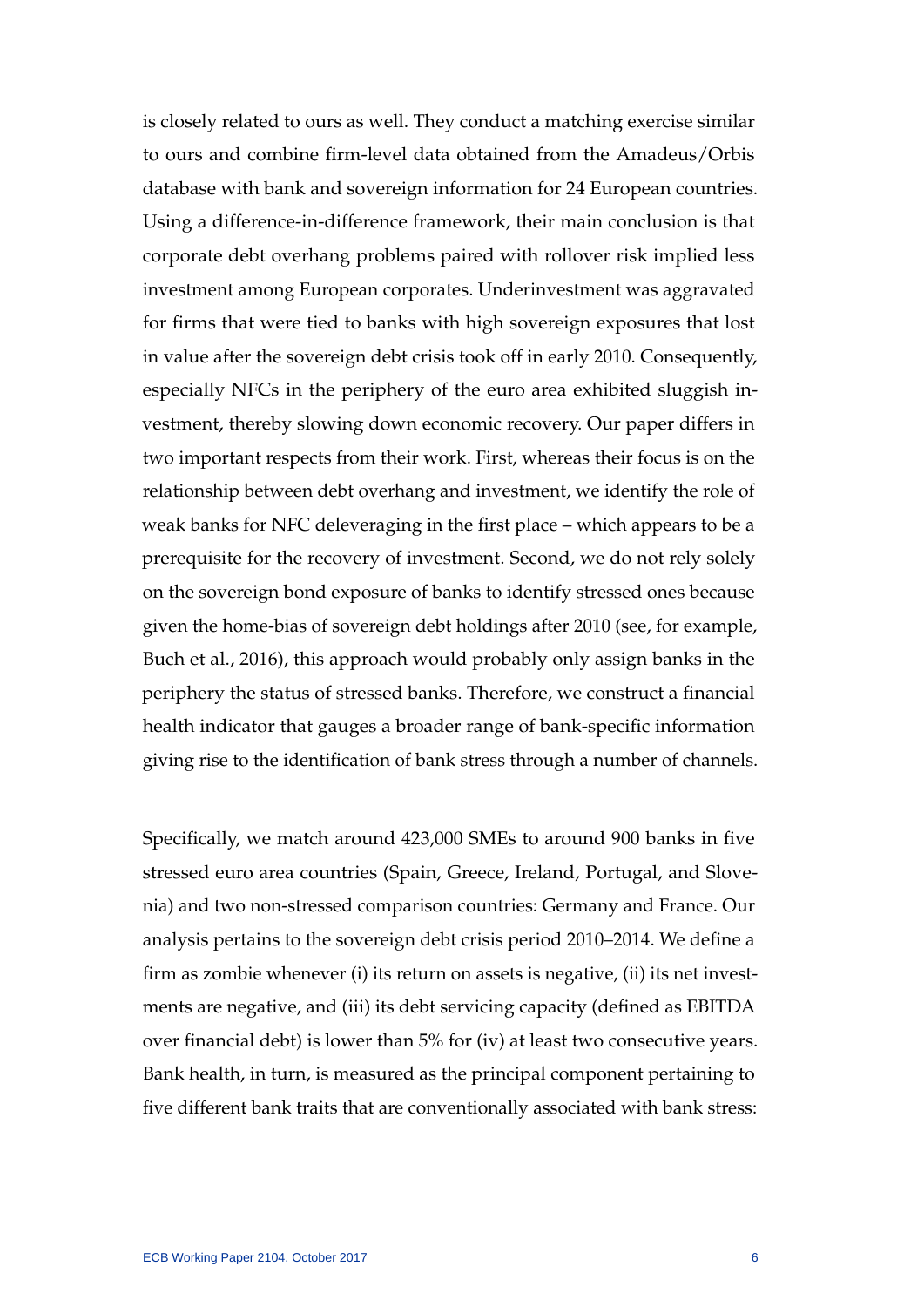capitalization, NPL ratio, return on assets, z-score, and maturity mismatch  $^2$  $^2$  .

In contrast with [Acharya et al.](#page-40-2) [\(2016\)](#page-40-2) we do not find an aggravating effect of bank stress on the indebtedness of SMEs. Instead, a one standard deviation increase in bank stress is associated with a modest reduction in firm leverage by 0.1 percentage points. However, a one standard deviation increase in bank stress increases the leverage of zombie firms by 1.0 percentage points annually, which is in line with findings by [Schivardi et al.](#page-42-3) [\(2017\)](#page-42-3), and economically significant, given a yearly average reduction of firm leverage by 0.5 percentage points. These findings are particularly strong in the euro area periphery economies, whereas we do not find evidence for a significant increase in zombie leverage through bank stress in France and Germany. Overall, these results suggest that weak banks can be an important source of distortion for an orderly corporate deleveraging process in weak economies.

The remainder of the paper proceeds as follows: Section 2 reviews the related literature on zombie lending and credit misallocation. Section 3 discusses our dataset and the econometric methodology. Section 4 presents the econometric results, whereas Section 5 provides concluding remarks.

# **2 Related literature**

Our paper relates to a strand of literature that focuses on the effects of financial policies on firm outcomes in general and on *zombie lending* in particular.<sup>[3](#page-7-1)</sup> [Peek and Rosengren](#page-42-6) [\(2005\)](#page-42-6) were the first to provide matched bank-firm evidence that especially the least capitalized banks are most likely

<span id="page-7-0"></span> $2\,$  Z-score is defined as total equity plus net income over the standard deviation of return on assets. It is thus an indicator for the bank's distance to bankruptcy. Maturity mismatch is given by the difference of total deposits and liquid assets over total assets.

<span id="page-7-1"></span> $^3\;$  A number of papers focus on the related issue how ailing banks impair their subsequent abilities and incentives to lend efficiently, see, for example, [Hoshi and Kashyap](#page-41-5) [\(2010\)](#page-41-5), [Philippon and Schnabl](#page-42-7) [\(2013\)](#page-42-7), [Homar](#page-41-6) [\(2016\)](#page-41-6), or [van Wijnbergen and Timotej](#page-42-8) [\(2017\)](#page-42-8). The main result from these studies is that any recapitalization of shocked banks should occur swiftly after the shock and be of large magnitude in order to stand a chance of effectively re-vitalizing healthy credit supply through such intermediaries.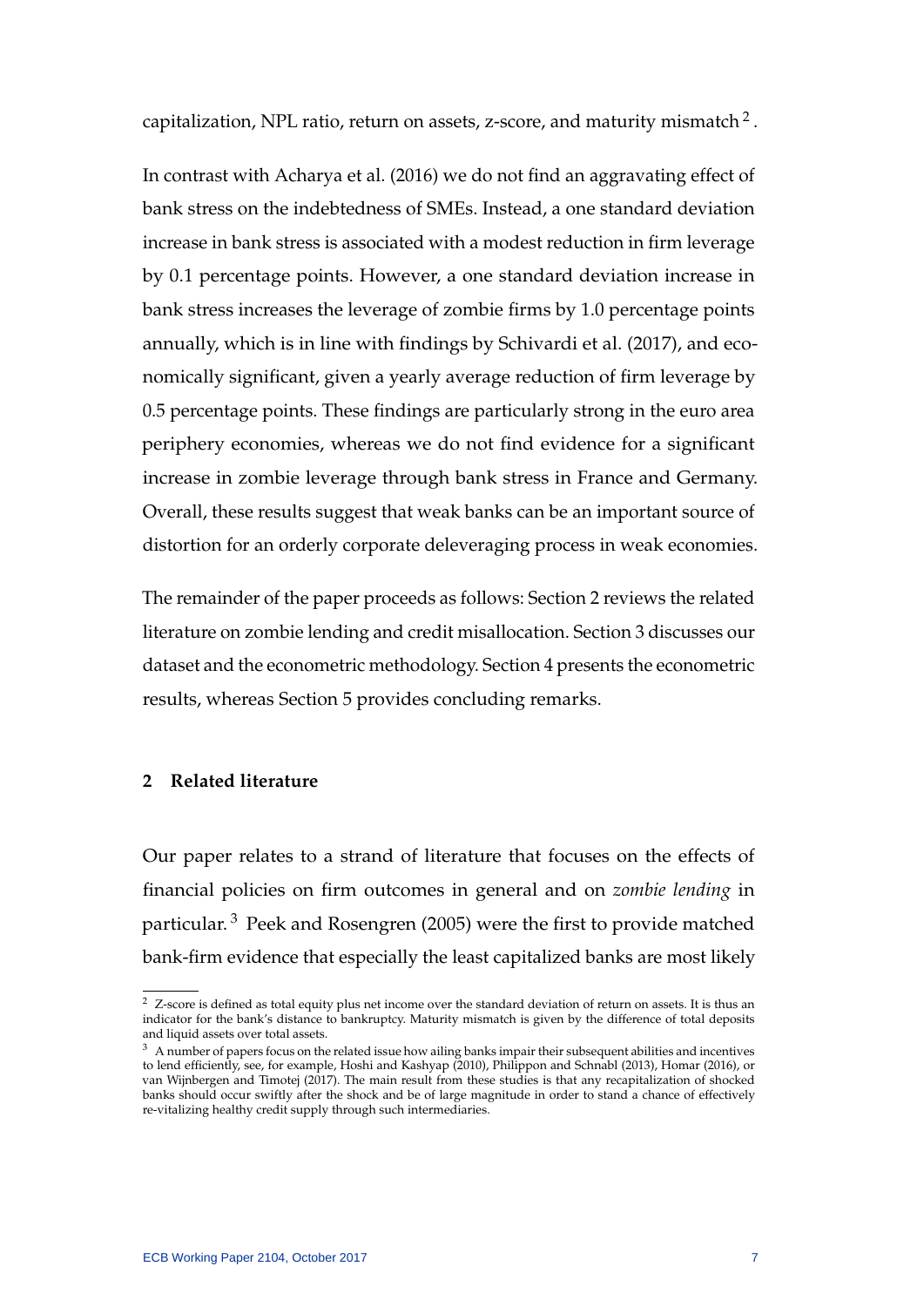to "evergreen" lending to the most unproductive firms. Their case is based on banks and firms from Japan, an economy also characterized by weak economic growth, weak financial institutions with high levels of NPLs and a low interest rate environment.

Relatedly, [Caballero et al.](#page-40-6) [\(2008\)](#page-40-6) investigate the extent to which zombie firms existed among Japanese firms in the aftermath of the crisis in the early 1990s. Based on matched bank-firm data for up to 2,500 Japanese firms between 1982 and 2002, they show that large banks lent too much to unproductive NFCs at excessively low rates, a pattern they coin "zombie lending". They identify zombie firms as firms that receive subsidized credits. To determine whether a loan is subsidized, they relate the actual interest rate paid to a hypothetical benchmark interest rate that serves as a lower bound. They find that among publicly traded firms, up to 30% of firms receive subsidized credit in the aftermath of the Japanese crisis. Their theoretical model predicts a decrease in job creation and based on matched bank-firm data, they show a sizeable decrease in investment and employment growth for healthy firms in industries with a high presence of zombies.

[Giannetti and Simonov](#page-41-7) [\(2013\)](#page-41-7) follow-up with a similar set-up. They also use Japanese matched bank-firm data and ask if borrowers benefit from the Japanese bank bailouts following the 1990s crisis. The authors identify zombies as in [Caballero et al.](#page-40-6) [\(2008\)](#page-40-6) and control for credit demand using the [Khwaja and Mian](#page-42-9) [\(2008\)](#page-42-9) methodology. To identify policy shocks, they exploit the heterogeneity of recapitalization rounds by the Japanese government regarding the respective aggregate size of capital injections as well as bank-specific differences in fulfilling capital requirements. Consistent with theoretical predictions in [Diamond and Rajan](#page-40-7) [\(2000\)](#page-40-7), recapitalizations that are too small relative to a bank's financial condition are ineffective. Only if recapitalizations are large enough to enable banks to meet capital requirements, borrowers with a strong prior lending relationship experience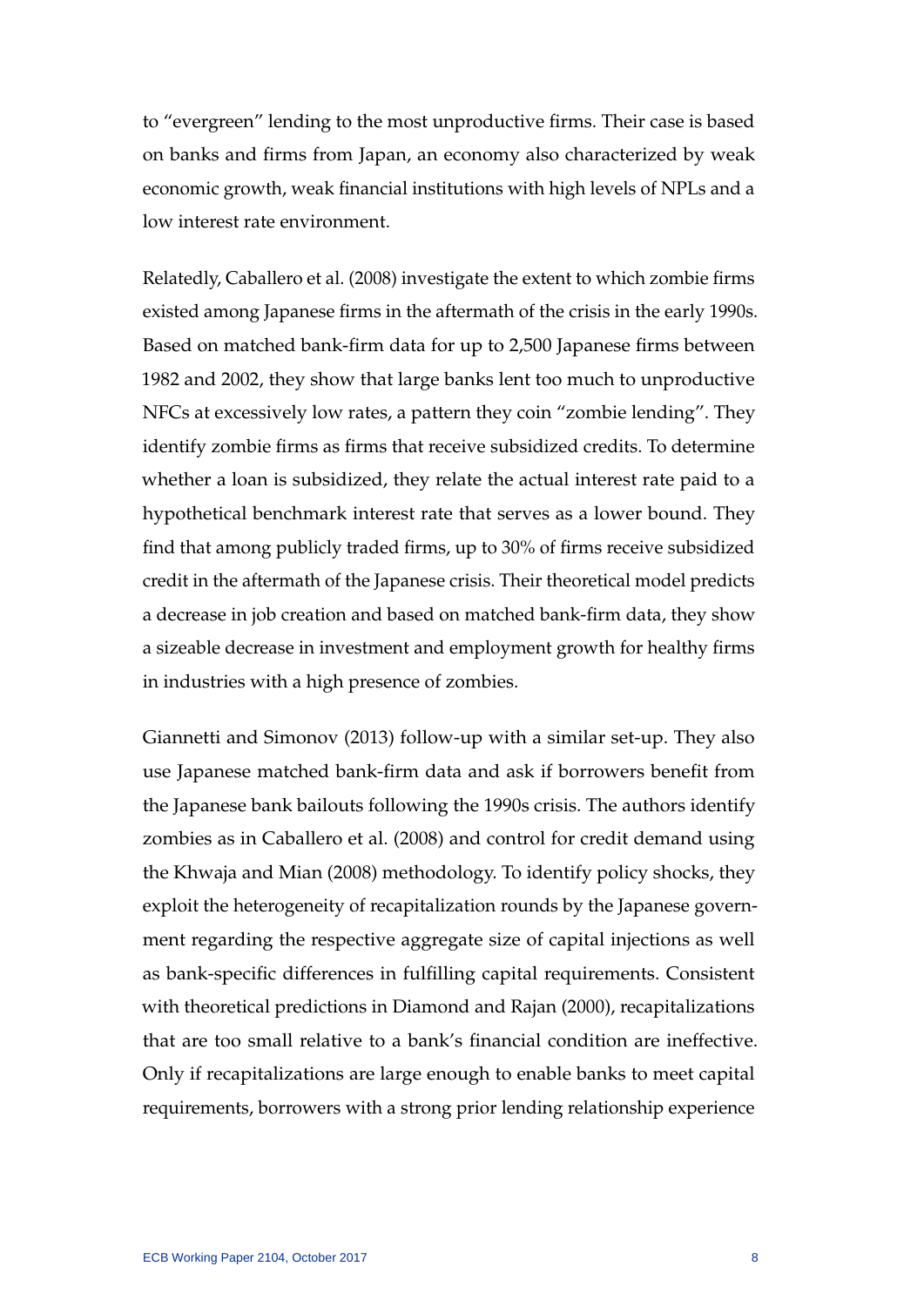an increase in credit supply. Moreover, this increase in credit supply has real implications since firms are able to improve valuations and increase investments. At the same time, zombie firms related to banks that were adequately recapitalized increase their investment. If the recapitalization is insufficient, the results are reversed: Zombie firms increase investment while other borrowers invest less.

Regarding the European case, evidence is generally much more scarce. Using the same framework, [Acharya et al.](#page-40-2) [\(2016\)](#page-40-2) provide evidence for the euro area, linking the weakness of banks directly to (un)conventional monetary policy. They show that relatively poorly capitalized banks benefited the most from an "recapitalization through the backdoor" associated with the announcement of the Outright Monetary Transactions (OMT) programme in 2012.<sup>[4](#page-9-0)</sup> Their analysis entails to match corporate data on cash, indebtedness, employment, and investment from the Amadeus database with syndicated borrowing obtained from the Dealscan database between 2009 and 2014. Their key finding is that banks, which experienced a windfall gain from the OMT announcement, passed these on, in particular to low quality firms. Increased lending to these firms results, however, in increased cash holdings and higher leverage, but neither more employment nor investment. We complement this important study in two regards. First, whereas their focus on relatively few, large borrowers from the small set of large banks that act as syndicate leader, we provide evidence for a comprehensive sample of SMEs. This sampling enhances the external validity of our findings, as we cover a meaningful share of the respective overall economies.<sup>[5](#page-9-1)</sup> Second, in contrast to focusing on the announcement of the OMT programme and its effect on selected banks solely through their respective holdings of sovereign debt as

<span id="page-9-0"></span><sup>&</sup>lt;sup>4</sup> The positive valuation effect of the ECB's unconventional monetary policy especially of sovereign debt from the euro area periphery countries, that is Greece, Italy, Ireland, Portugal, and Spain, is also documented by [Krish](#page-42-0)[namurthy et al.](#page-42-0) [\(2015\)](#page-42-0) or for the Securities Markets Programme (SMP) by [Eser and Schwaab](#page-41-8) [\(2016\)](#page-41-8).

<span id="page-9-1"></span><sup>&</sup>lt;sup>5</sup> The latest version of their paper does not state explicitly the number of banks and firms entering the sample; an earlier version mentions around 710 NFC borrowers and 49 banks.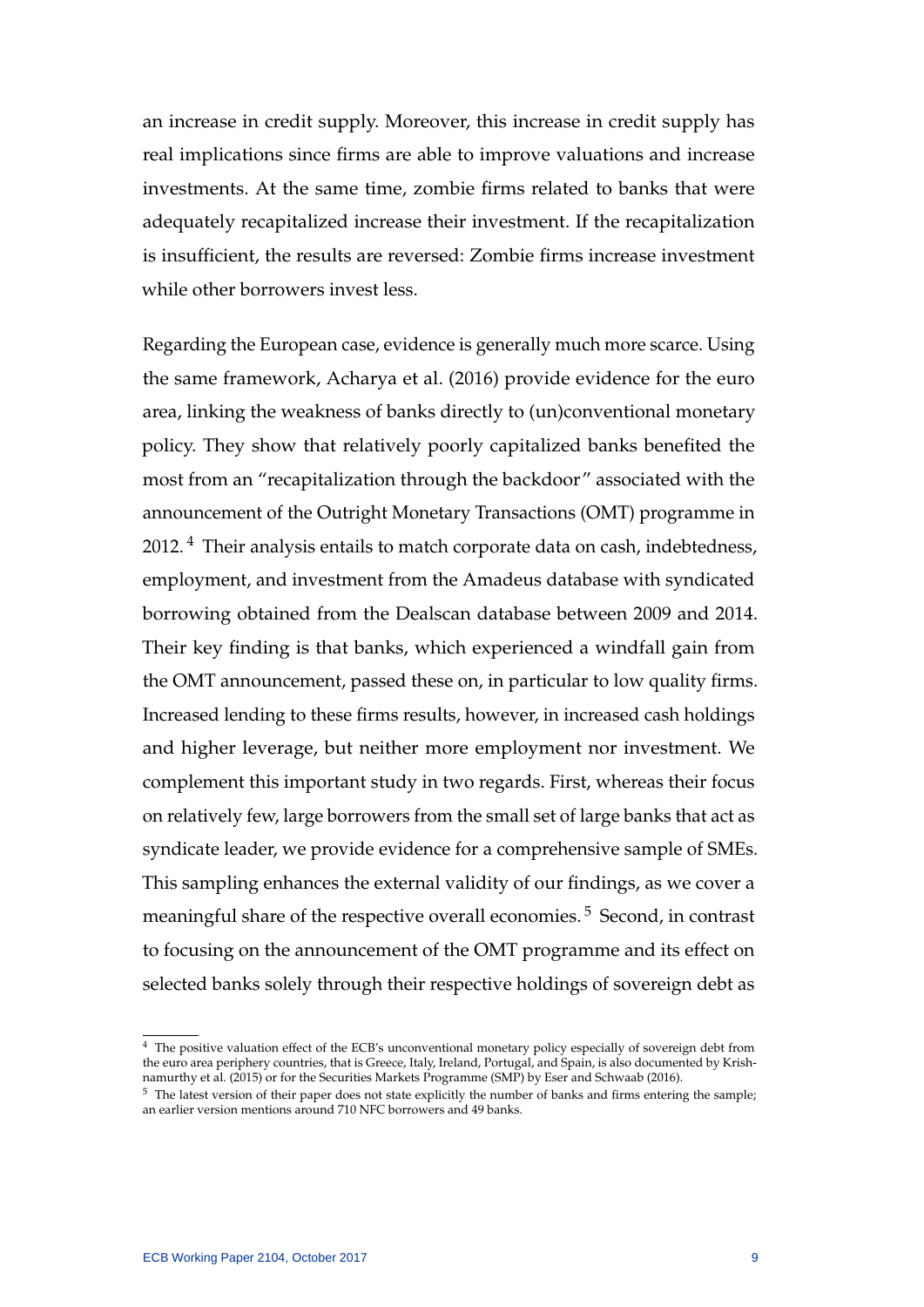reported in the European Banking Authority (EBA) stress test of 2012, we gauge bank stress more directly based on observable characteristics for a large set of banks that are observed to interact with NFCs not only through syndicated loan markets.

[Ferrando et al.](#page-41-9) [\(2015\)](#page-41-9) also focus on the effects of the OMT announcement, however, they gather a comprehensive sample of SMEs from eight stressed and non-stressed euro area economies, similar to ours. Rather than lending itself, they assess whether the OMT announcement eased access to credit for these most dependent corporates on the basis of survey data: small, opaque firms. Their results suggest that especially banks with larger exposures to stressed euro area debt were less likely to reject loan applications. Also, loan terms improved suggesting indeed that this arguably most unconventional monetary policy especially relieved SMEs. For a larger sample of Italian firms, [Schivardi et al.](#page-42-3) [\(2017\)](#page-42-3) show that during the euro area sovereign debt crisis low capitalized banks were less likely to cut lending to weak firms. This led to credit misallocation and an increase in the failure rate of healthy firms, but only seemed to have limited effects on firm growth or productivity. In both studies it remains unclear though whether these firms also managed to reduce their debt levels, which is what we focus on in this paper.

More directly related to the phenomenon of "zombie lending", [Kolev et al.](#page-42-10) [\(2016\)](#page-42-10) ask whether credit misallocation is an important reason for the investment slump in Europe. As such, their paper therefore also focuses on the response of firms in terms of investment given indebtedness rather than explaining changes in borrowing as we do. Based on Amadeus data, they examine 8.4 million individual firms from 30 industrial sectors with credit relationships to 5,195 individual banks in 22 EU countries over the period 2004-2013. They are able to link 10% of the firms with their creditors via BankScope which allows them similar to our approach to develop a bankspecific measure of financial health. Their main approach is to control for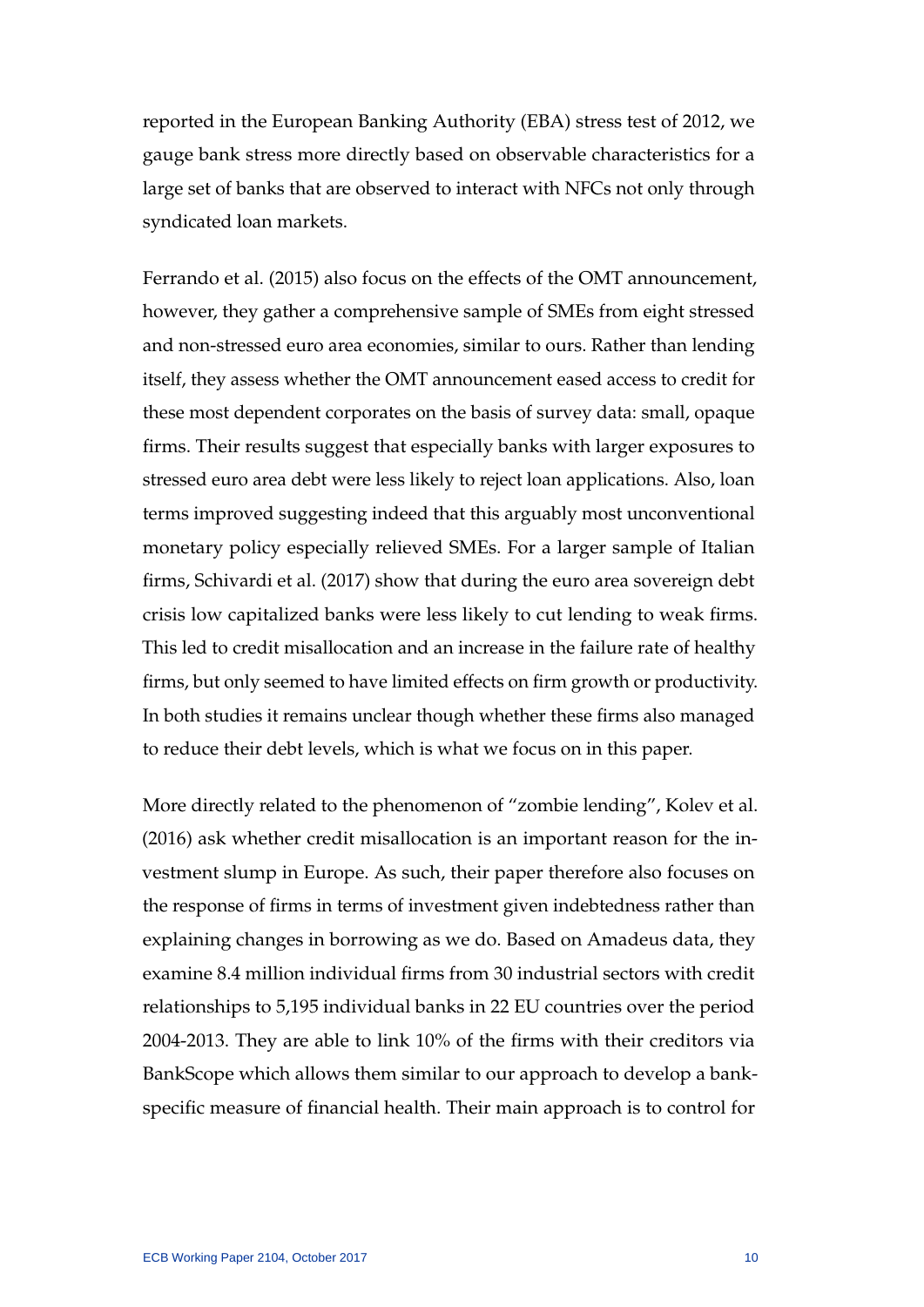investment opportunities by incorporating a sector-specific time-varying global price-to-earnings ratio constructed with data from Thomson Reuters. Consistent with Kalemli-Özcan et al. [\(2015\)](#page-42-5), they find that firms with debt overhang reduce investment, especially in sectors with good global growth opportunities, a pattern consistent with "zombie lending".

Relatedly, [Adalet McGowan et al.](#page-40-8) [\(2017\)](#page-40-8) test whether the share of zombie firms within industries increased over time and how this affects productivity growth. They sample a panel of firms located in nine OECD countries<sup>[6](#page-11-0)</sup> during the period from 2003 to 2013. Their empirical setup is a cross-country firm-level study that links the prevalence of zombie firms in a given industry with aggregate labour productivity. Using the [Caballero et al.](#page-40-6) [\(2008\)](#page-40-6) framework, they show that market congestion by zombie firms reduces business investment by healthy firms. Moreover, a high share of zombie firms inhibits productivity enhancing capital reallocation. However, their study remains mute as towards the interaction of bank health, zombie firms, and the ability to deleverage.

# **3 Data and Methodology**

# *3.1 Linking firms and banks*

We look at firm-bank relationships in five euro area periphery countries (Spain, Greece, Ireland, Portugal and Slovenia)<sup>[7](#page-11-1)</sup> and two euro area core countries (Germany and France) in comparison. For this purpose, we obtain firm-level data from Bureau van Dijk's (BvD) Amadeus database, which collects information on a significant number of firms, of which over 95%

<span id="page-11-0"></span><sup>6</sup> Belgium, Finland, France, Italy, Republic of Korea, Slovenia, Spain, Sweden, and the United Kingdom.

<span id="page-11-1"></span> $7$  These countries have all been severely affected by rising government bond yields during the crisis. Due to data restrictions, we cannot observe firm-bank relationships for Italy. Several authors look at firm-bank linkages in Italy based on confidential data of the Italian central bank (e.g. [Albertazzi and Marchetti, 2010;](#page-40-9) [Schivardi et al.,](#page-42-3) [2017\)](#page-42-3).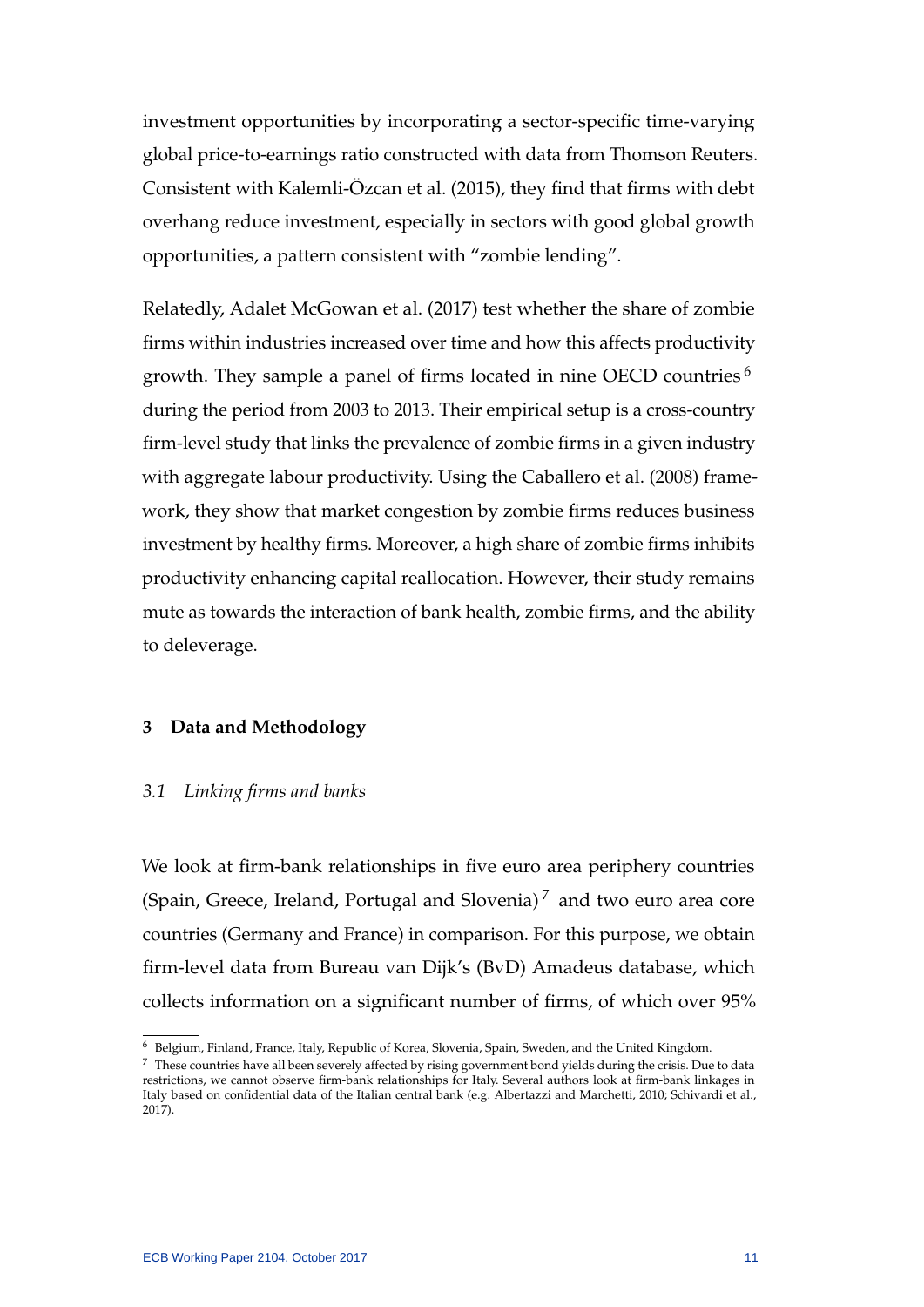| Table 1                                                                                       |
|-----------------------------------------------------------------------------------------------|
| Amadeus employment coverage by country                                                        |
| Percentage coverage of total employment of firms in Amadeus between 2008 and 2014 relative to |
| Eurostat data.                                                                                |
|                                                                                               |

|                                           |  |  |             | DЕ    | FR    |
|-------------------------------------------|--|--|-------------|-------|-------|
| Employment coverage (%) 45.03 32.08 29.87 |  |  | 49.64 59.79 | 23.94 | 26.03 |

in the seven countries of interest are non-listed SMEs. Kalemli-Özcan et al. [\(2015\)](#page-42-5) show that reported firms are representative of both firm size and share of manufacturing firms relative to the Eurostat Structural Business Statistics (SBS). Unlike other databases, Amadeus provides data on SMEs, which according to SBS (2013) account for 70% of employment in Europe. The average coverage of this dataset in terms of employment for the years 2008 to 2014 is given in Table 1 and varies between 24% (Germany) and 60% (Slovenia). Apart from financial data, Amadeus also provides information on company location, the sector of the firm's operation according to NACE Rev. 2, and the name of the firm's current bank or banks  $^8$  $^8$ .

We assume that a firm's reported bank relationship also reflects its borrowing relationship and match the name of the firm's bank with unconsolidated bank financial information in BvD's BankScope database.<sup>[9](#page-12-1)</sup> Over 95% of all firms in the sample can be successfully matched to a bank. Around 5% of all firms report more than one bank relationship. In this case, we assign the largest domestic bank among the reported banks, in terms of total assets in 2007, as the company's main relationship. We also confirm the robustness of our results to this assumption by excluding firms with more than one bank.

We exclude certain observations from our dataset before further analyzing the data. First, because we are interested in firms' lending relationships with banks, we exclude observations with financial institutions that do not conduct corporate lending. Examples are central banks, clearing institutions,

<span id="page-12-0"></span><sup>&</sup>lt;sup>8</sup> We do not observe changes over time in the firm's bank, however [Giannetti and Ongena](#page-41-10) [\(2012\)](#page-41-10) and [Kalemli-](#page-42-5)[Ozcan et al.](#page-42-5) [\(2015\)](#page-42-5) show that the firm-bank relationships reported in Amadeus are extremely sticky over time. ¨

<span id="page-12-1"></span><sup>&</sup>lt;sup>9</sup> We match based on bank name, as Amadeus does not provide an identifier for the firms' banks.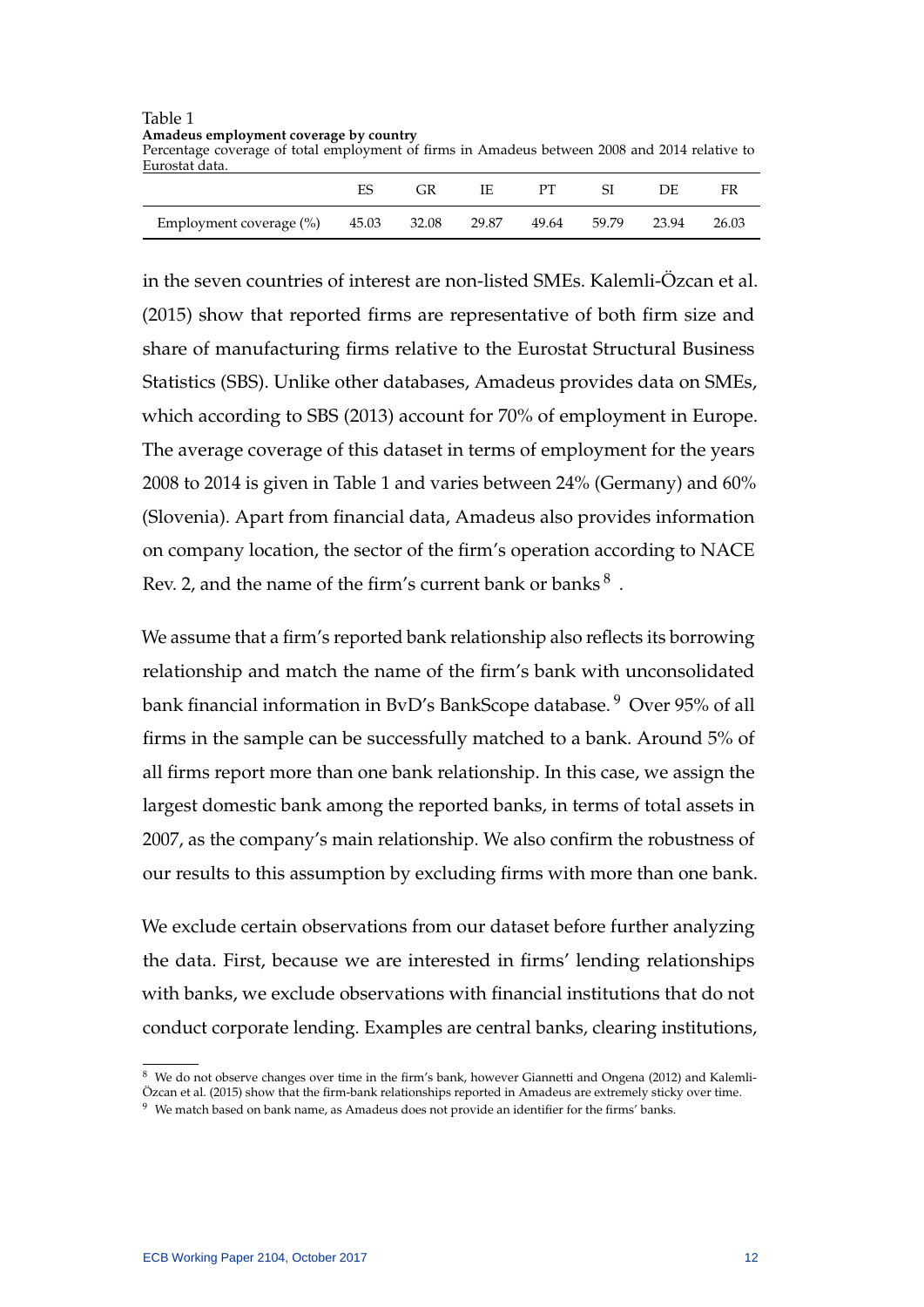securities trading firms, asset and private wealth management institutions, as well as factoring and leasing companies. To ensure that the recorded bank is active and engages in lending, we exclude bank observations with assets and loans of zero and less.

Second, we exclude firms that are classified as large firms according to the guidelines of the European Commission [\(European Commission, 2015\)](#page-41-11) and publicly listed firms. The criteria for the former are more than 250 employees and either more than  $\in$  43 mn in total assets or more than  $\in$  50 mn in turnover. We assume that these firms do not depend on banks for external finance. Consequently, we also do not include firms without financial debt.

Third, we exclude inactive firms and those that report inconsistent balance sheets. Specifically, we exclude firms with zero or negative total assets, negative debt, and observations in which the sum of total equity and total liabilities is below 99% or above 101% of total assets.

Finally, we exclude all companies belonging to sectors that typically show significantly different firm characteristics, especially with respect to a firm's capital structure. The sectors are the primary sector (NACE 01 - 09), the financial sector (NACE 64 - 66), public administration, defense, and mandatory social security (NACE 84), and extraterritorial organizations (such as e.g. OECD, WHO; NACE 99). This culling procedure eliminates less than 2% of all companies, and less than 3% of all observations from the sample. Further data restrictions arise from missing values in key variables. This is especially the case for small banks and most frequently occurs in Germany.

We end up with a sample of around 423,000 firms, which we link to 971 individual banks. Table 2 provides an overview over the sample composition by country.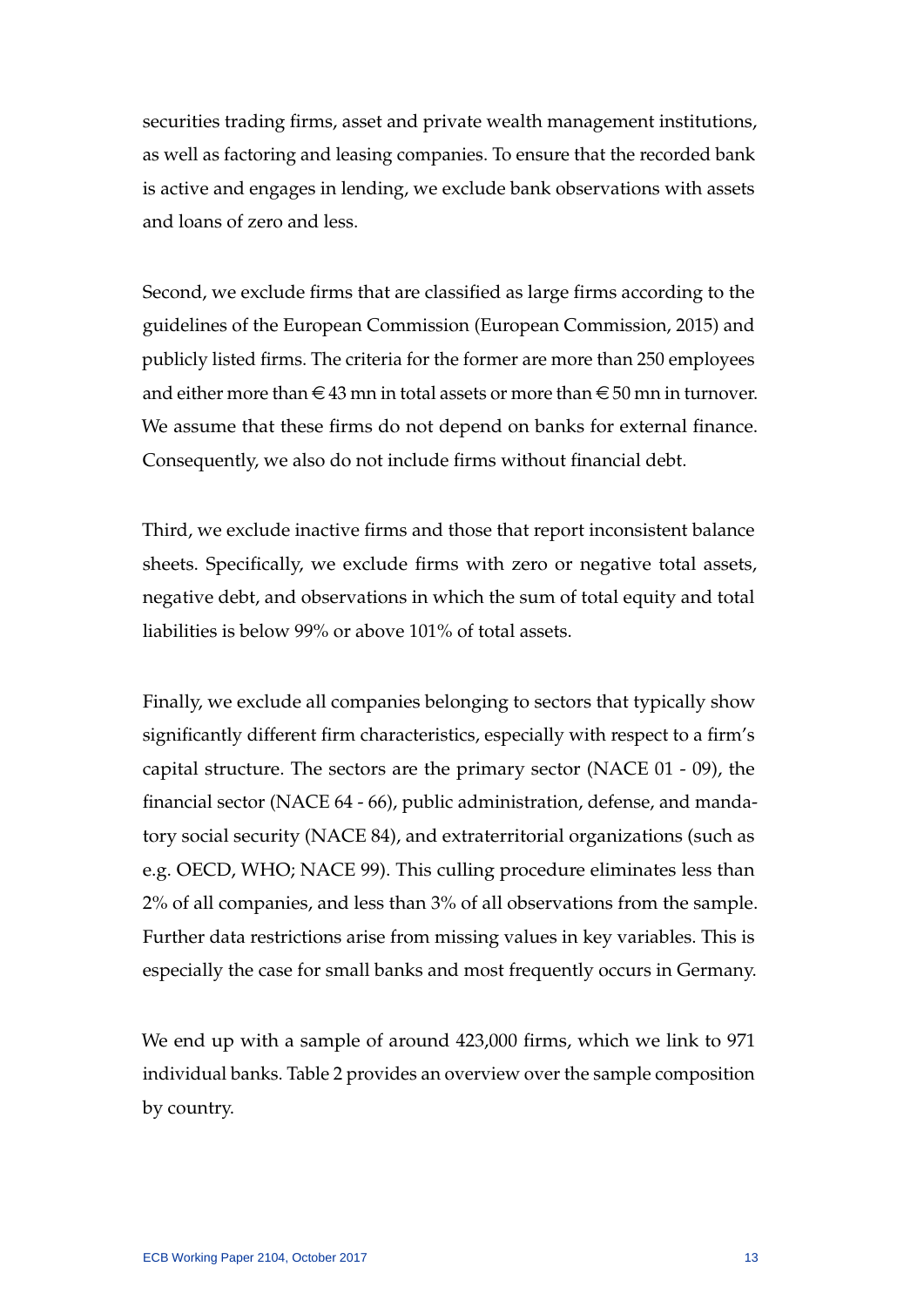# *3.2 Defining zombie firms*

Zombie firms, which are "artificially" kept alive through evergreening credit are in the literature frequently defined as firms receiving subsidized credit. A common approach for this identification is the use of a benchmark interest payment, as introduced by [Caballero et al.](#page-40-6) [\(2008\)](#page-40-6), which has however two major drawbacks in the context of our analysis.

First, we cannot precisely distinguish between different forms of debt held by companies in the Amadeus dataset, such as bank loans and debt securities issued. Therefore, we can also not observe actual interest payments on different forms of debt. Observable overall interest expenses may not necessarily show the actual payments during a certain year. Second, our focus on SMEs renders the choice of an appropriate benchmark interest rate non-trivial. Typically, the interest rates of AAA-rated corporates are used, which are large and publicly listed and therefore significantly different from the average firm in our sample in many ways.

Other approaches use interest coverage as an indicator of firm viability, see for example [Adalet McGowan et al.](#page-40-8) [\(2017\)](#page-40-8). Apart from the same issues arising here through the use of interest expense information, this indicator also contradicts the assumption by [Caballero et al.](#page-40-6) [\(2008\)](#page-40-6) that zombie firms receive subsidized credit. Zombie firms should therefore be associated with low interest payments. As a result, they should be difficult to identify through interest coverage ratios.

While we use these two methods to cross-check our results at a later stage, we identify zombie firms in this paper as follows: A company is considered a zombie, whenever (i) its return on assets is negative, (ii) its net investments are negative, and (iii) its debt servicing capacity – measured as EBITDA over total financial debt – is lower than 5% for (iv) at least two consecutive years.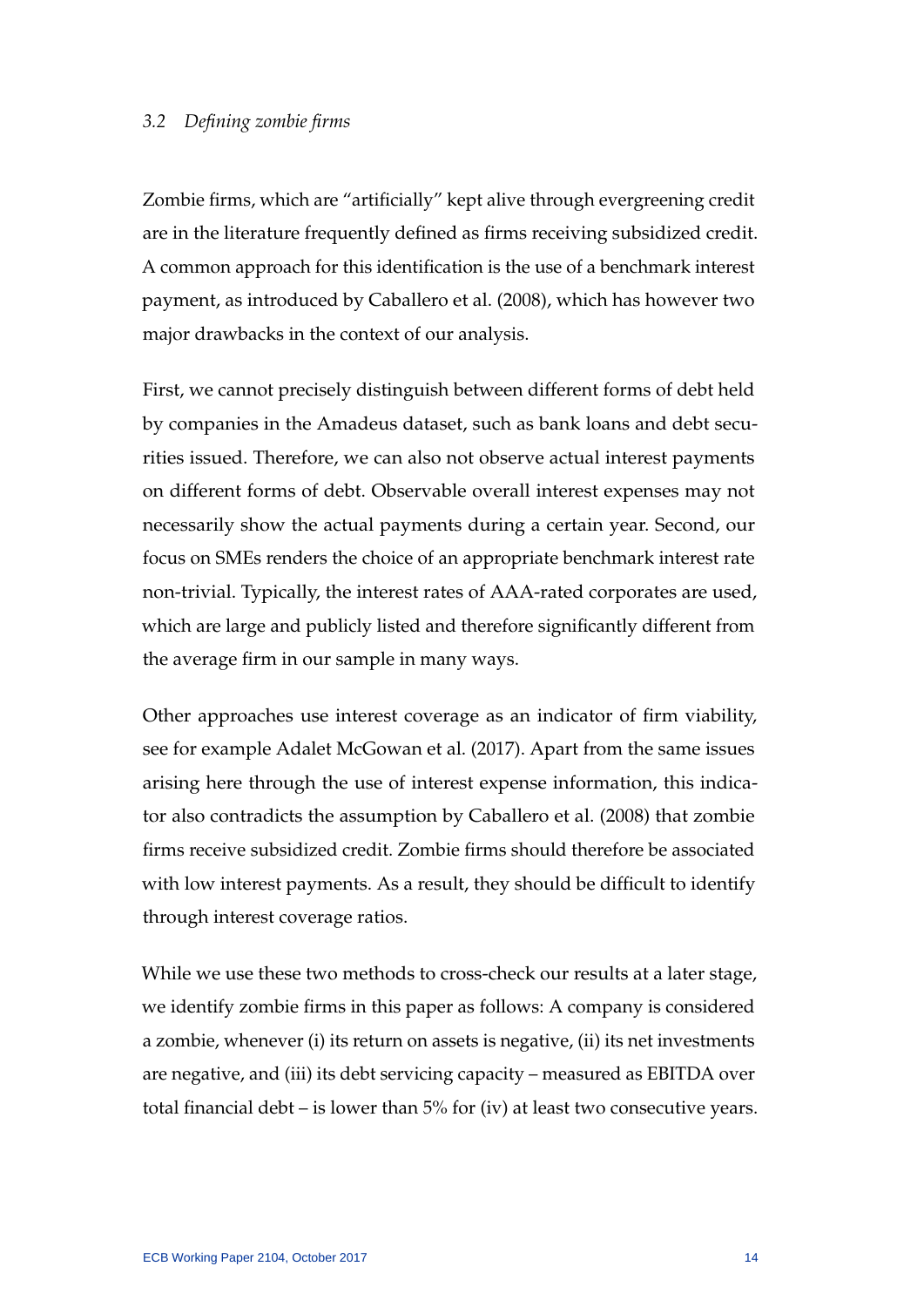Our zombie dummy is thus equal to 1, whenever the firm fulfills criteria (i) to (iii) for the current and the previous period.

#### Figure 1.

#### **Share of zombie firms 2010-2014 by country**

The graph shows the percentage share of firms that have been classified as zombies in a given year and country. Zombie firms are firms, that for at least two consecutive years have negative returns, negative investment, and debt servicing capacity (EBITDA/financial debt) below 5%.



In combination, (i) and (ii) ensure that we only identify firms as zombies, which are neither profitable, nor invest beyond the value of their depreciation. In particular, the negative investment constraint ensures that we do not mistakenly classify young, expanding enterprises as zombie firms. We use low debt servicing capacity instead of interest coverage to avoid classifying zombies with highly subsidized credit as healthy firms; (iii) will nonetheless ensure that we only capture highly indebted firms. The debt servicing capacity threshold of 5% implies that the median firm in our sample, which pays around 5% interest on its outstanding debt, has an interest coverage ratio of one. Figure A.1 in the Appendix shows that our results are robust to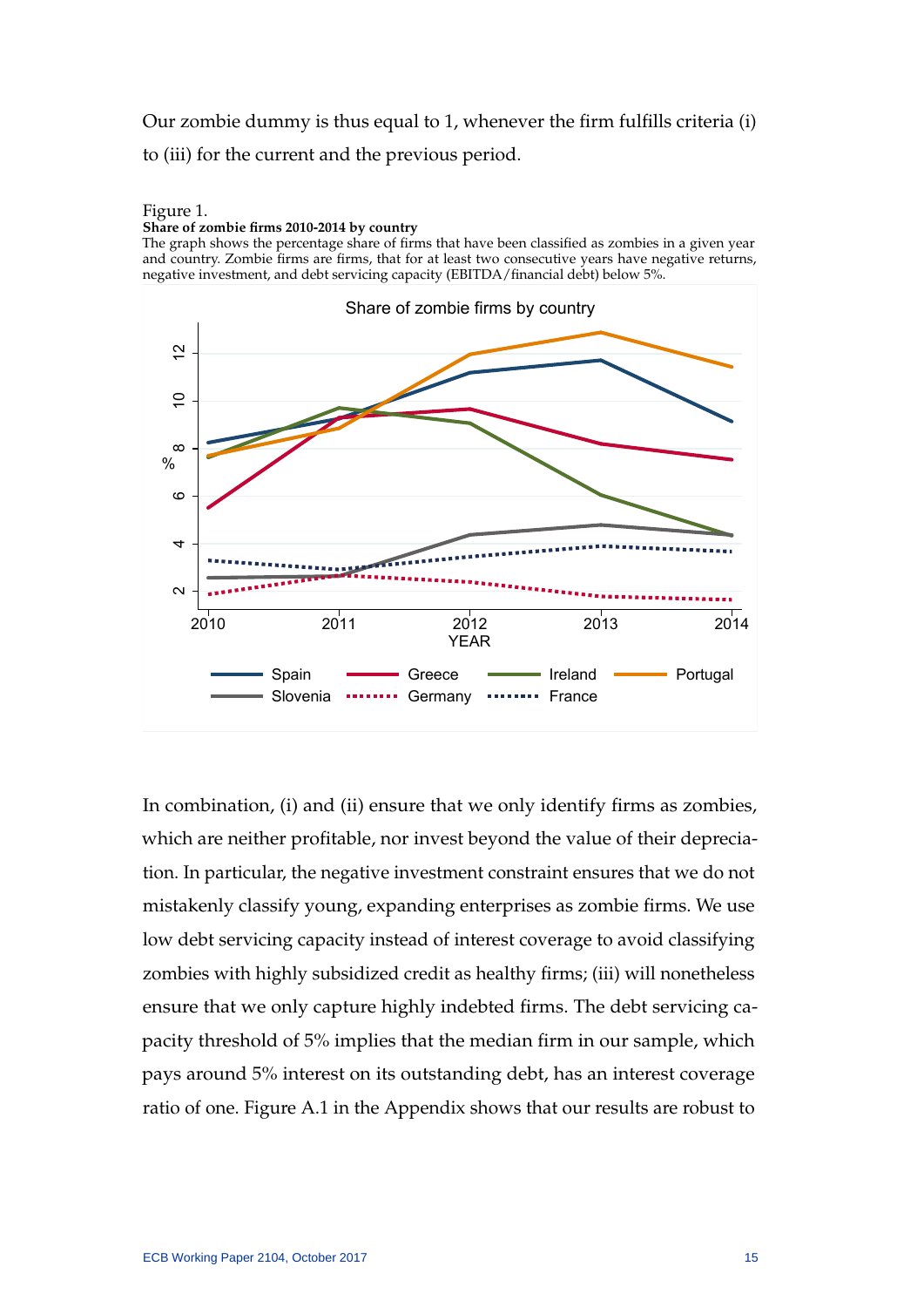#### Table 2 **Sample composition**

The table reports the number of firms, zombie firms and banks by country. 'Zombie firms' are firms with negative returns, negative debt, and debt servicing capacity (EBITDA/financial debt) below 5%, for at least two consecutive years. Firms are reported according to their country of incorporation, banks according to their country of operation (i.e. the country of the firm it is attached to). Banks may therefore be present in several countries.

|                     |         |                                  | Periphery Countries |        |        |       | Core Countries |         |
|---------------------|---------|----------------------------------|---------------------|--------|--------|-------|----------------|---------|
|                     | ES      | IE<br>GR<br>PT<br>FR<br>SI<br>DE |                     |        | Total  |       |                |         |
| No. of firms        | 126.737 | 13,482                           | 2,232               | 70.583 | 30.910 | 5.226 | 174.095        | 423,265 |
| No. of zombie firms | 24.989  | 2.319                            | 311                 | 15.454 | 2.439  | 160   | 15.016         | 60,688  |
| No. of banks        | 31      | 8                                | 10                  | 86     | 16     | 706   | 138            | 995     |

assuming alternative threshold levels. Finally, (iv) ensures that our zombie definition is not driven by yearly business cycle effects.

An overview over the share of zombie firms across time is given in Figure 1. Table 2 shows the number of firms, zombie firms and banks in our sample for each country. We observe the highest share of zombie firms in Portugal, followed by Spain and Greece.

# *3.3 Gauging bank stress*

Defining bank stress is equally challenging. As our dataset contains many small and non-listed banks, we cannot rely on market-based measures, such as CDS spreads, to identify the soundness of a bank. Instead, we also have to rely on balance sheet information. Several balance sheet-based indicators have been associated with bank (in)stability, e.g. capitalization, profitability, or the share of non-performing loans. Individually, however, these indicators can perform poorly in capturing weak banks. For instance, a high NPL ratio could be compensated with a high share of equity. Similarly, low capitalization can reflect good asset quality rather than instability.

Our bank stress indicator therefore consists of five different bank characteristics commonly associated with bank stress: capitalization, NPL ratio, return on assets, z-score, and maturity mismatch. A detailed description of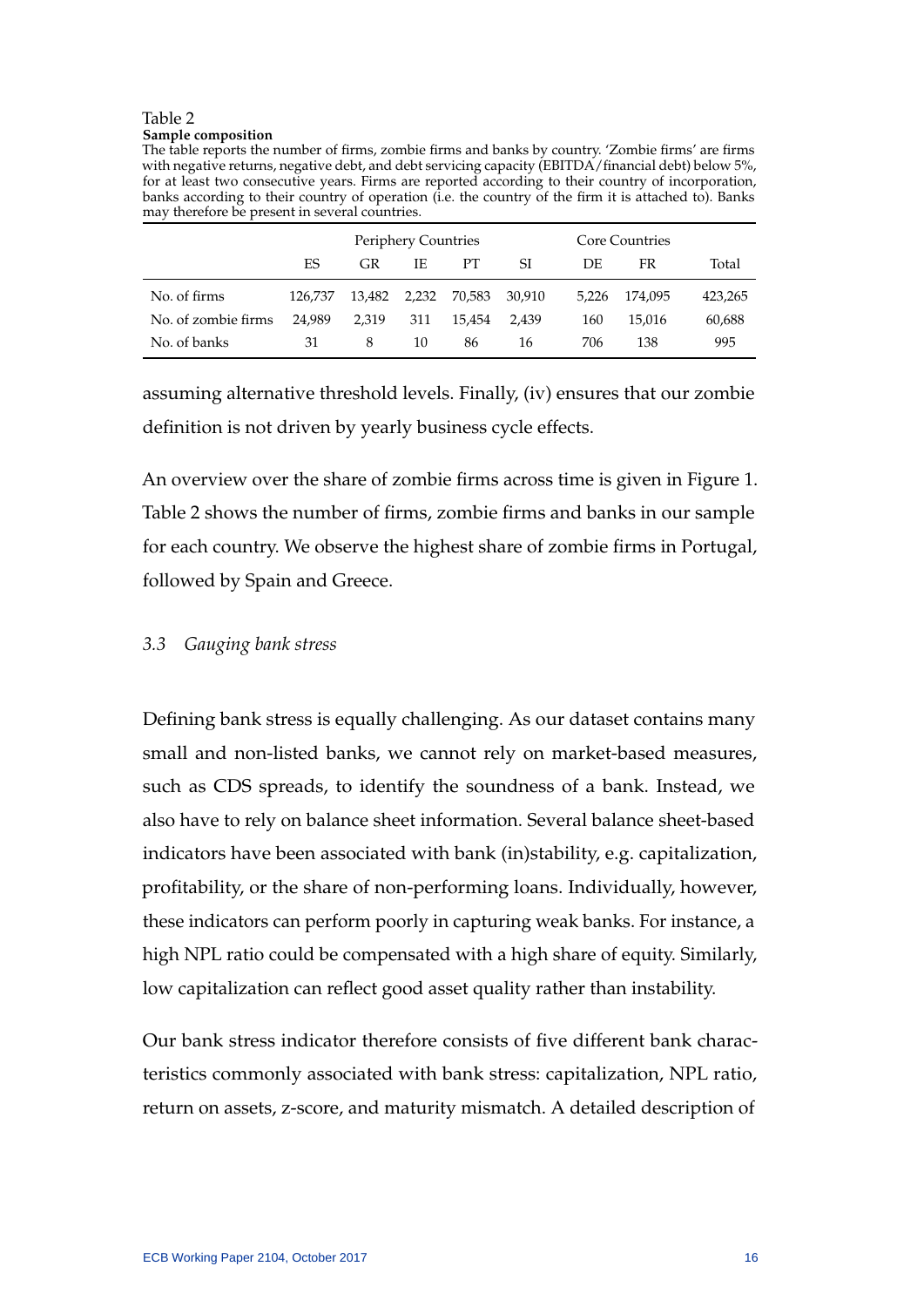Table 3 **Definition of variables**

| Variable                | Description                                                                                                                                                                                    | Data source  |
|-------------------------|------------------------------------------------------------------------------------------------------------------------------------------------------------------------------------------------|--------------|
| Leverage                | Total liabilities less provisions over total assets                                                                                                                                            | Amadeus      |
| Firm Size               | 1=Micro, 2=Small, 3=Medium; EU classification<br>based on total assets and operating revenue                                                                                                   | Amadeus      |
| Cash Holdings           | Cash and cash equivalents over total assets                                                                                                                                                    | Amadeus      |
| Tangibility             | Tangible fixed assets over total assets                                                                                                                                                        | Amadeus      |
| Return on Assets        | Net income over total assets                                                                                                                                                                   | Amadeus      |
| Zombie                  | Dummy variable equal to 1 for firms with negative<br>returns, negative investment, and debt servicing ca-<br>pacity below 5% for at least two consecutive years,<br>and zero otherwise, where: |              |
| Returns                 | Return on assets, as defined above                                                                                                                                                             | Amadeus      |
| Investment              | Net change in total fixed assets relative to previous<br>year                                                                                                                                  | Amadeus      |
| Debt Servicing Capacity | EBITDA over financial debt                                                                                                                                                                     | Amadeus      |
| <b>Bank Stress</b>      | Principal component derived from the following<br>variables:                                                                                                                                   |              |
| Capitalization          | Equity over total assets                                                                                                                                                                       | Bankscope    |
| Non-Performing Loans    | Non-performing loans over total loans                                                                                                                                                          | Bankscope    |
| Return on Assets        | Net income over total assets                                                                                                                                                                   | Bankscope    |
| Z-Score                 | Equity and net income over SD(Return on Assets)                                                                                                                                                | Bankscope    |
| Maturity Mismatch       | Deposits less liquid assets over total assets                                                                                                                                                  | Bankscope    |
| <b>Bank Size</b>        | ln(Total Assets) in m EUR of 2000                                                                                                                                                              | Bankscope    |
| <b>GDP</b> Growth       | Change in annual GDP relative to previous year                                                                                                                                                 | <b>AMECO</b> |
| Government Bond Yield   | Average of monthly yield on outstanding 10 year<br>government bonds                                                                                                                            | <b>ECB</b>   |

all variables can be found in Table 3. Using principal component analysis, we determine the joint first component of these five characteristics, which we use as bank stress indicator. The eigenvalues of the individual principal components are negative for capitalization (-0.08), return on assets (-0.66) and z-score (-0.18), and positive for NPLs (0.69) and maturity mismatch (0.21). This is in line with the intuition that bank stress is associated with lower capitalization, profits, and z-score, but higher NPLs and maturity mismatch. We report summary statistics on our bank stress indicator by country in Table B.1 in the Appendix.

To further assess the suitability of our bank stress indicator, we compare the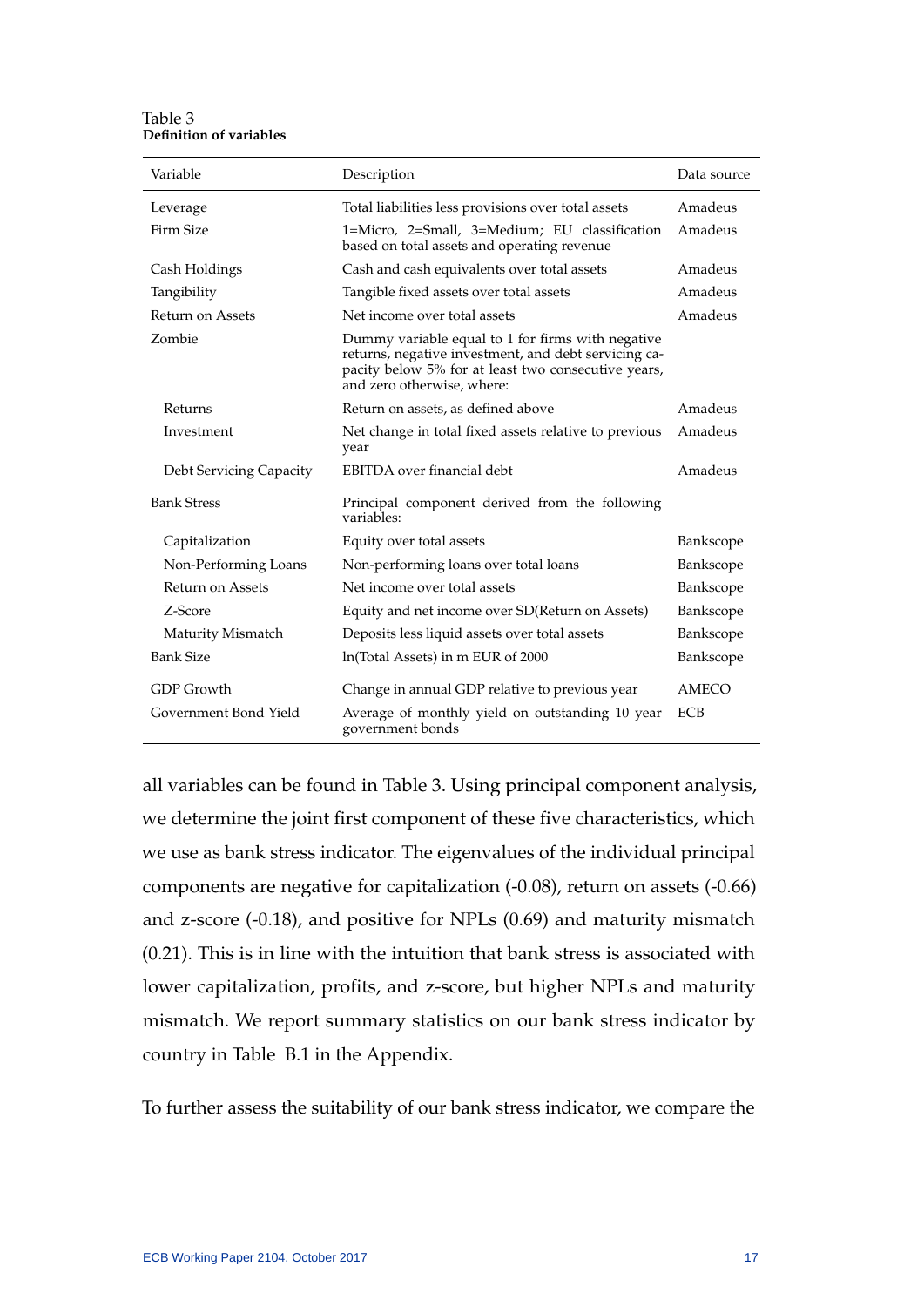first principal component with CDS spreads for a subsample of banks, for which this information is available. For these 21 large banks, the correlation between both indicators is very high (0.68).

# *3.4 Methodology and descriptive statistics*

We use a fixed-effects panel regression framework to assess the impact of a combination of bank stress and zombie firms on firm deleveraging. As illustrated in Equation (1), we regress the difference of a firm's leverage (∆*Leveragei*,*<sup>t</sup>* ) with respect to the previous year on the lagged zombie dummy (*Zombiei*,*t*−<sup>1</sup> ), the lagged bank stress indicator (*BankStressb*,*t*−<sup>1</sup> ), as well as the interaction of the two. We further use different sets of lagged control variables, including *Leverage*, *Cash Holdings*, *Tangibility*, *Return on Assets*, *Bank Size*, *GDP Growth* and *Government Bond Yield*. All variables are described in detail in Table 3.

$$
\Delta Leverage_{i,t} = \beta_0 Zombie_{i,t-1} + \beta_1 BankStress_{b,t-1} + \beta_2 Zombie_{i,t-1} \times BankStress_{b,t-1} + \beta_3 Controls_{i,t-1} + \alpha_i + \gamma_t (+\delta_{c \times s \times t}) + \varepsilon_{i,t}
$$
\n(1)

We also include several fixed effects in our regression: a firm-fixed effect (*α<sup>i</sup>* ), a year-fixed effect  $(\gamma_t)$ , and – in a more conservative specification – also a sector-country-year-fixed effect (*δc*×*s*×*t*). Our comprehensive framework of fixed effects captures several different confounding trends: the firm-fixed effect not only controls for individual unobservable firm characteristics, but also encompasses a bank-fixed effect, as each firm in our sample is linked to only one bank. We therefore also implicitly control for unobservable bank characteristics.

The sector-country-year-fixed effect is estimated at the most detailed 4-digit NACE sector classification. It therefore absorbs trends in individual sectors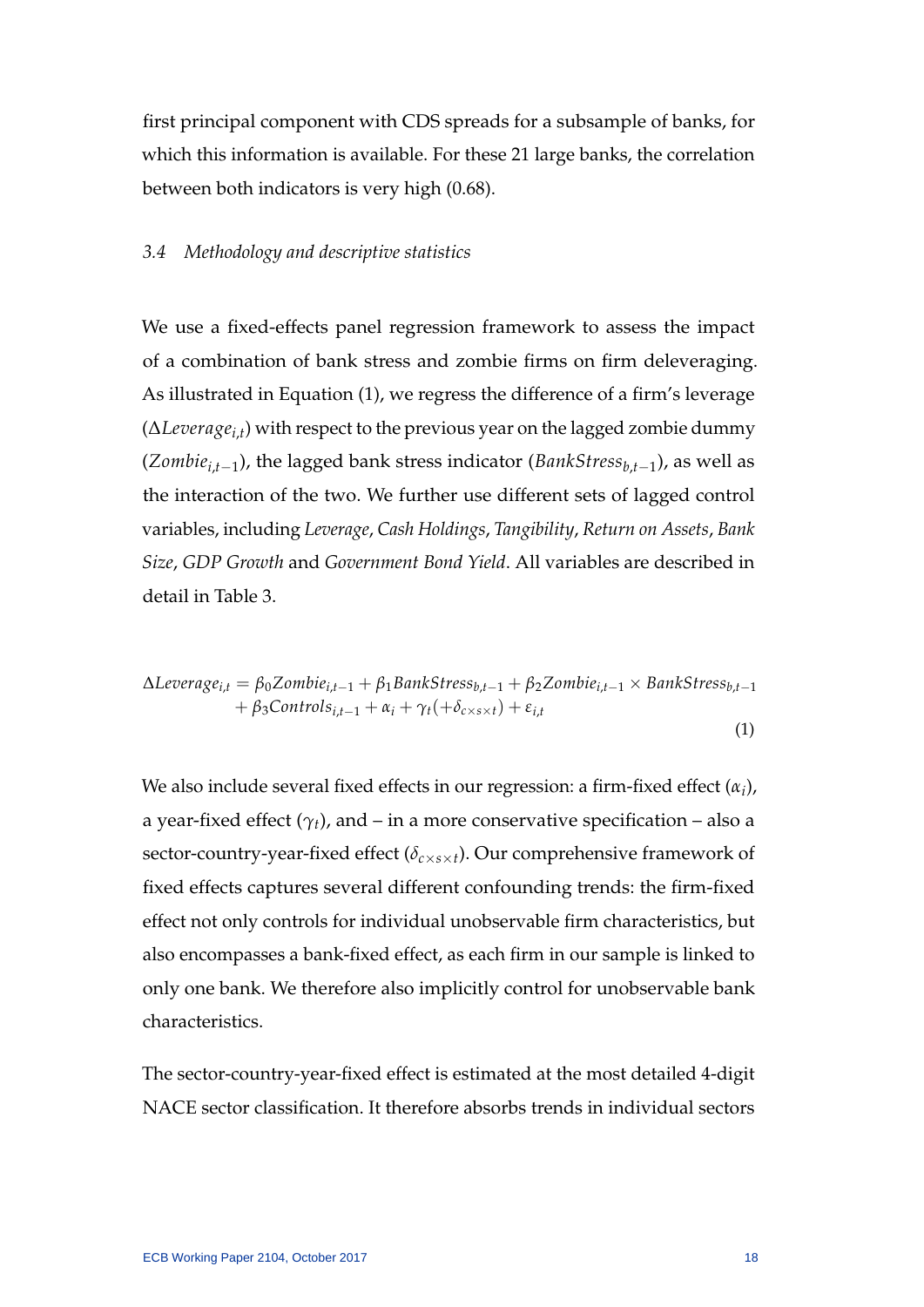across time (both within and between the different countries), and captures yearly changes in demand at the sector-country level. This is of particular importance, as we need to distinguish the supply-effect of bank stress from possible confounding demand factors.

Table 4 shows summary statistics for all variables for our sample period 2010–2014.

#### Table 4

#### **Firm, bank and country characteristics**

The table shows descriptive statistics for the years 2010 to 2014, for seven euro area countries (Spain, Greece, Ireland, Portugal, Slovenia, France, and Germany). Reported variables for firms are *Leverage* (total liabilities less provisions over total assets), *Firm Size* (EC definition, 1=micro, 2=small, 3=medium), *Cash Holdings* (total cash over total assets), *Tangibility* (total tangible fixed assets over total assets), and *Return on Assets* (net income over total assets). *Zombie* is a dummy equal to 1 for firms with negative return, negative debt and EBITDA to financial debt below 5% for at least two consecutive years, and zero otherwise. Bank variables are *Bank Stress* (principal component indicator derived from bank capitalization, non-performing loans, z-score, return on assets, and maturity mismatch), as well as *Bank Size* (ln(total assets) in m EUR of 2000). Country-specific control variables are *GDP Growth*, and *Government Bond Yield* (10-year yield). All variables, with the exception of *Zombie* and *Bank Stress*, are reported in percentages.Firm variables are trimmed by 1% at both ends.

|                       |           | N         | Mean   | SD    | p5       | p <sub>50</sub> | p95    |
|-----------------------|-----------|-----------|--------|-------|----------|-----------------|--------|
|                       | Firms     |           |        |       |          |                 |        |
| Leverage              | 423,265   | 1,397,926 | 0.604  | 0.274 | 0.172    | 0.603           | 1.009  |
| Firm Size             | 423,265   | 1,397,926 | 1.496  | 0.652 | 1.000    | 1.000           | 3.000  |
| Cash Holdings         | 423,265   | 1,397,926 | 0.150  | 0.174 | 0.002    | 0.080           | 0.534  |
| Tangibility           | 423,265   | 1,397,926 | 0.210  | 0.217 | 0.006    | 0.128           | 0.689  |
| Return on Assets      | 423,265   | 1,397,926 | 0.023  | 0.085 | $-0.122$ | 0.019           | 0.157  |
| Zombie                | 423,265   | 1,397,926 | 0.068  | 0.252 | 0.000    | 0.000           | 1.000  |
|                       | Banks     |           |        |       |          |                 |        |
| <b>Bank Size</b>      | 971       | 1,397,926 | 11.032 | 1.801 | 7.814    | 11.364          | 13.915 |
| <b>Bank Stress</b>    | 971       | 1,397,926 | 0.002  | 0.083 | $-0.077$ | $-0.014$        | 0.127  |
|                       | Countries |           |        |       |          |                 |        |
| GDP Growth            | 7         | 1,397,926 | 0.008  | 0.252 | $-0.044$ | 0.013           | 0.037  |
| Government Bond Yield | 7         | 1,397,926 | 0.045  | 0.031 | 0.017    | 0.033           | 0.102  |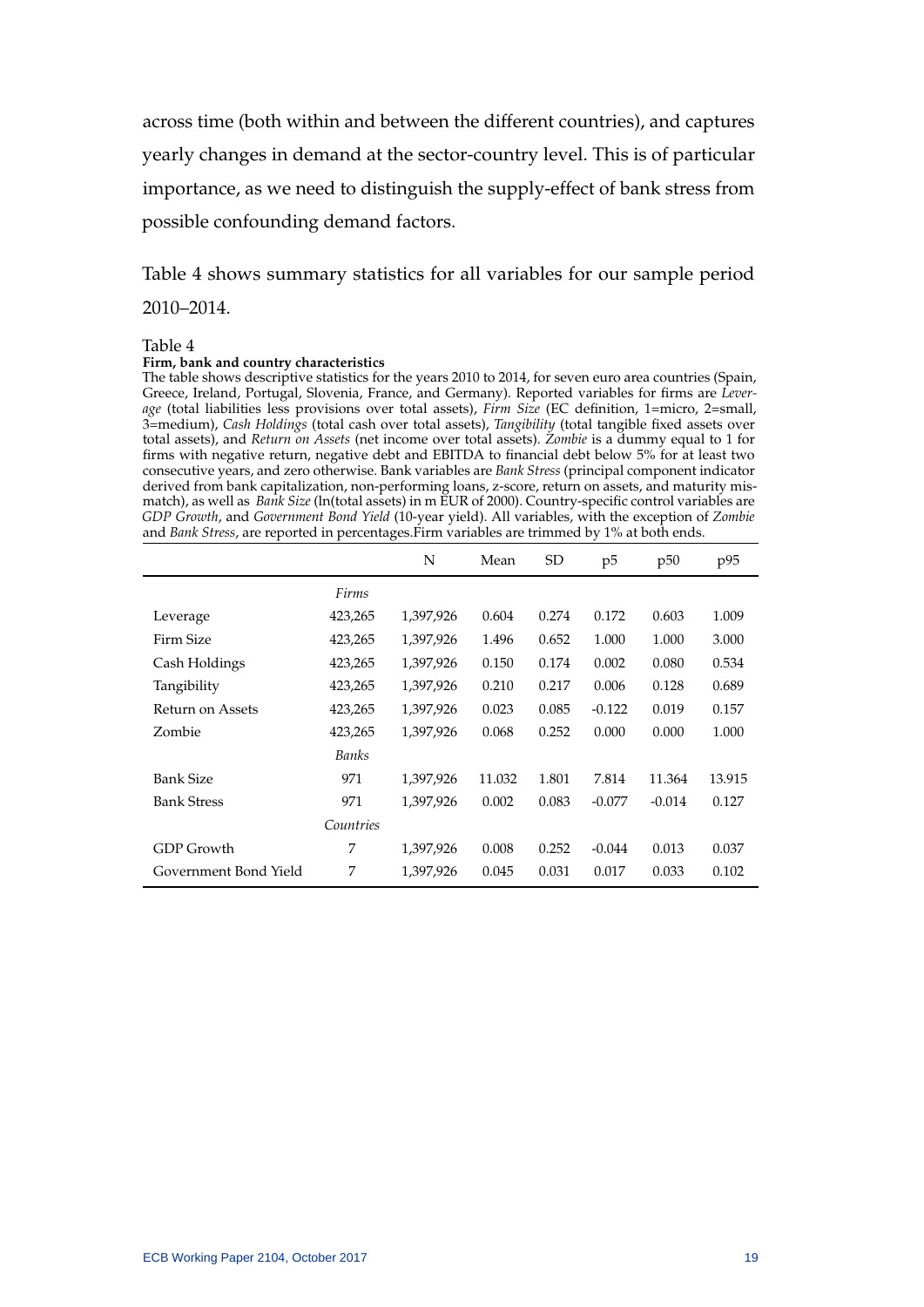# **4 Results**

### *4.1 Main results*

Table 5 depicts our main results. In column (1), we specify the two direct terms of our main testing variables, *Zombie* and *BankStress*, and are most interested in their interaction to explain year-on-year changes in NFC leverage. Column (1) indicates that the average zombie NFC located in stressed and non-stressed economies increased its leverage annually by 2.4 percentage points relative to non-zombie firms. Against an average change in leverage amongst the sampled 328,502 firms of minus 5 basis points, this effect is economically quite significant, indicating rather severe deterioration of weak firms' financial health since the peak of the sovereign debt crisis in 2010.

Contrary to [Acharya et al.](#page-40-2) [\(2016\)](#page-40-2), however, we do not find direct evidence that a relation of NFC with weak banks aggravates indebtedness. The estimate of the direct effect of a NFC being connected to a stressed bank is in fact significantly negative, indicating a modest contraction of annual leverage growth by around 0.1 percentage points for each standard deviation increase in bank stress. The most likely reconciliation with studies like [Acharya et al.](#page-40-2) [\(2016\)](#page-40-2) is the difference in sampling a very large number of SMEs as opposed to overall much fewer and larger listed firms participating in the syndicated loan market from which they source bank-firm relationships. Since a number of studies already investigated the effects of poor financial health on firms' and banks' abilities to contribute to economic recovery in isolation, our main interest is the estimate of the interaction effect in column (1). Based on this sample we document a large positive effect on the change in leverage if weak firms are tied to weak banks. Zombie firms that are connected to a bank that experience an increase of stress by one standard deviation increase their leverage by 90 basis points (=8.3% x 10.9%). Given an average contraction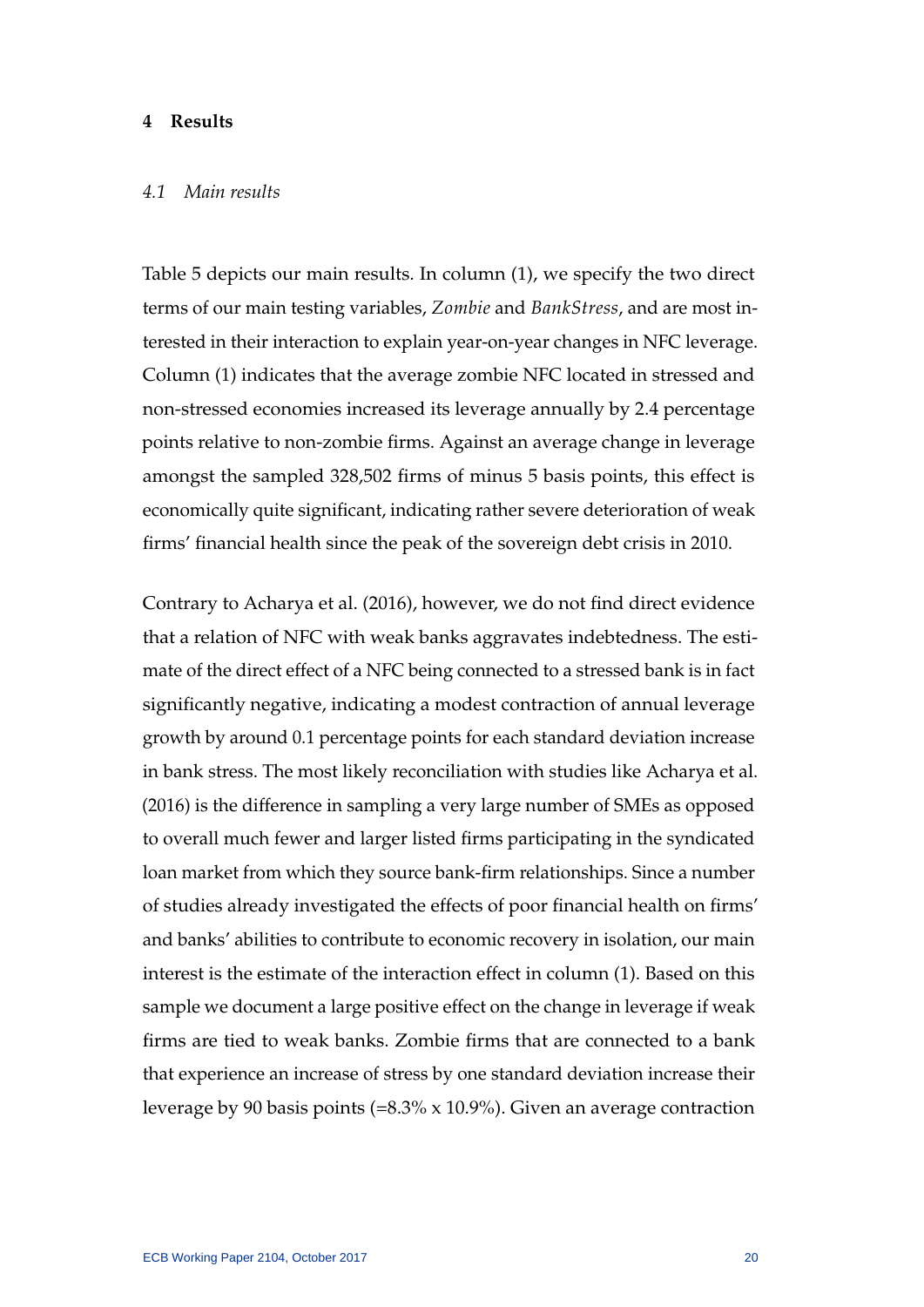#### Table 5 **Baseline regressions**

Regression results refer to the period 2010 to 2014. The dependent variable '∆ Leverage' is the difference in a firm's leverage relative to the previous year in percentages. *Zombie* is a dummy equal to 1 for firms with negative return, negative debt and EBITDA to financial debt below 5% for at least two consecutive years, and zero otherwise. *Bank Stress* is a principal component indicator derived from bank capitalization, non-performing loans, z-score, return on assets, and maturity mismatch (for a more detailed description see Table 3). Firm control variables are *Leverage* (total liabilities less provisions over total assets), dummy variables for *Small Firm* and *Medium Firm* (EC definition, omitted category is micro), *Cash Holdings* (total cash over total assets), *Tangibility* (total tangible fixed assets over total assets), and *Return on Assets* (net income over total assets). Further control variables are *Bank Size* (ln(total assets) in m EUR of 2000), *GDP Growth*, and *Government Bond Yield* (10-year yield). All variables, with the exception of *Zombie* and *Bank Stress*, are reported in percentages. All independent variables are lagged by one period. Firm variables are trimmed by 1% at both ends, standard errors clustered by firm in parenthesis.  $p < 0.1$ ,  $\sqrt[*]{p} < 0.05$ ,  $\sqrt[**]{p} < 0.01$ .

| Dependent variable:<br>$\Delta$ Leverage         | (1)<br>Firm-and        | (2)<br>+ Firm- and     | (3)<br>+ Country       | (4)<br>+ Sector-       |
|--------------------------------------------------|------------------------|------------------------|------------------------|------------------------|
|                                                  | year-FE                | bank controls          | controls               | country-year-FE        |
| Zombie                                           | $0.024***$<br>(0.001)  | $0.018***$<br>(0.001)  | $0.018***$<br>(0.001)  | $0.018***$<br>(0.001)  |
| <b>Bank Stress</b>                               | $-0.016***$<br>(0.002) | $-0.019***$<br>(0.002) | $-0.024***$<br>(0.002) | $-0.000$<br>(0.004)    |
| <b>Bank Stress x Zombie</b>                      | $0.109***$<br>(0.008)  | $0.125***$<br>(0.008)  | $0.125***$<br>(0.008)  | $0.119***$<br>(0.008)  |
| Leverage                                         | $-0.617***$<br>(0.002) | $-0.649***$<br>(0.002) | $-0.649***$<br>(0.002) | $-0.650***$<br>(0.002) |
| Small Firm                                       |                        | $-0.004***$<br>(0.000) | $-0.004***$<br>(0.000) | $-0.004***$<br>(0.000) |
| Medium Firm                                      |                        | $-0.008***$<br>(0.001) | $-0.008***$<br>(0.001) | $-0.009***$<br>(0.001) |
| Cash Holdings                                    |                        | $-0.033***$<br>(0.002) | $-0.033***$<br>(0.002) | $-0.034***$<br>(0.002) |
| Tangibility                                      |                        | $0.027***$<br>(0.002)  | $0.027***$<br>(0.002)  | $0.028***$<br>(0.002)  |
| Return on Assets                                 |                        | $-0.129***$<br>(0.003) | $-0.130***$<br>(0.003) | $-0.129***$<br>(0.003) |
| <b>Bank Size</b>                                 |                        | $-0.001***$<br>(0.000) | $-0.001***$<br>(0.000) | $-0.000$<br>(0.000)    |
| <b>GDP</b> Growth                                |                        |                        | $0.001***$<br>(0.000)  |                        |
| Government Bond Yield                            |                        |                        | $-0.016***$<br>(0.006) |                        |
| R <sub>2</sub>                                   | 0.48                   | 0.49                   | 0.49                   | 0.49                   |
| R <sub>2</sub> (adjusted)                        | 0.28                   | 0.29                   | 0.29                   | 0.29                   |
| N                                                | 1,193,205              | 1,193,205              | 1,193,205              | 1,193,204              |
| Mean dependent variable                          | $-0.005$               | $-0.005$               | $-0.005$               | $-0.005$               |
| SD dependent variable<br><b>Mean Bank Stress</b> | 0.102<br>0.002         | 0.102<br>0.002         | 0.102<br>0.002         | 0.102<br>0.002         |
| <b>SD Bank Stress</b>                            | 0.083                  | 0.083                  | 0.083                  | 0.083                  |
| No. of banks                                     | 594                    | 594                    | 594                    | 594                    |
| No. of firms                                     | 328,502                | 328,502                | 328,502                | 328,502                |
| No. of zombie firms                              | 46,460                 | 46,460                 | 46,460                 | 46,460                 |
| Firm-FE                                          | Yes                    | Yes                    | Yes                    | Yes                    |
| Year-FE                                          | Yes                    | Yes                    | Yes                    | No                     |
| Sector x Country x Year-FE                       | No                     | No                     | No                     | Yes                    |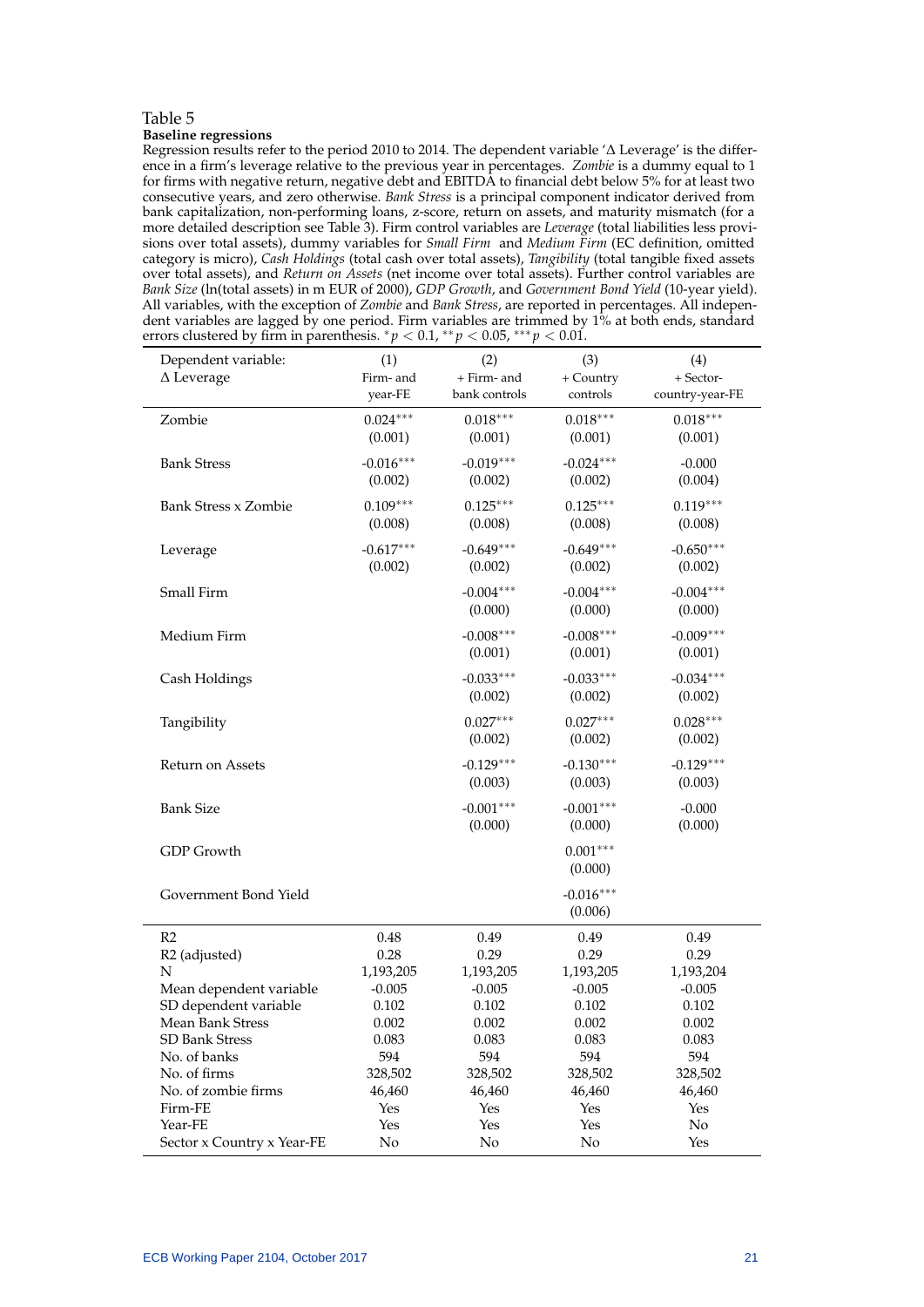of leverage by 5 basis points, this effect is substantial and supports zombie lending evidence in the prior literature.

Note that this effect is not contaminated by the distribution of leverage in the cross-section of firms. The specification of leverage levels indicates, in turn, that more indebted firms indeed are more likely to reduce their debt after the turmoil on sovereign resilience doubts peaked in 2010 as confirmed by the significantly negative point estimate for the coefficient of leverage in column (1).

Whereas the share of explained variation in this fairly large sample of firms appears to be high, an important concern is that we unearth spurious correlation due to omitted variable bias. Therefore, we purge the specification in column (2) with both firm- and bank-specific control variables on top of the already estimated bank- and firm-fixed effects to account for unobservables. Relative to the omitted category of micro firms (along the EC definition), both small and medium sized firms exhibit a slower annual leverage growth on the order of 4 and 8 basis points, respectively. Against the backdrop of the result by [Ferrando et al.](#page-41-9) [\(2015\)](#page-41-9), this effect suggests that it was the smallest firms that increased leverage the most.

We also find that firms holding more cash exhibit significantly slower leverage growth. As also documented by [Acharya et al.](#page-40-2) [\(2016\)](#page-40-2), this might indicate that firms increased their liquidity holdings for precautionary motives amid increased financial uncertainty.

Those firms holding assets of higher tangibility, in turn, increase their leverage, which might indicate favourable conditions for those few smaller and medium-sized NFCs in our sample that possess marketable collateral to borrow from banks that are seeking increasingly desperately for good credit risks in times of country stress.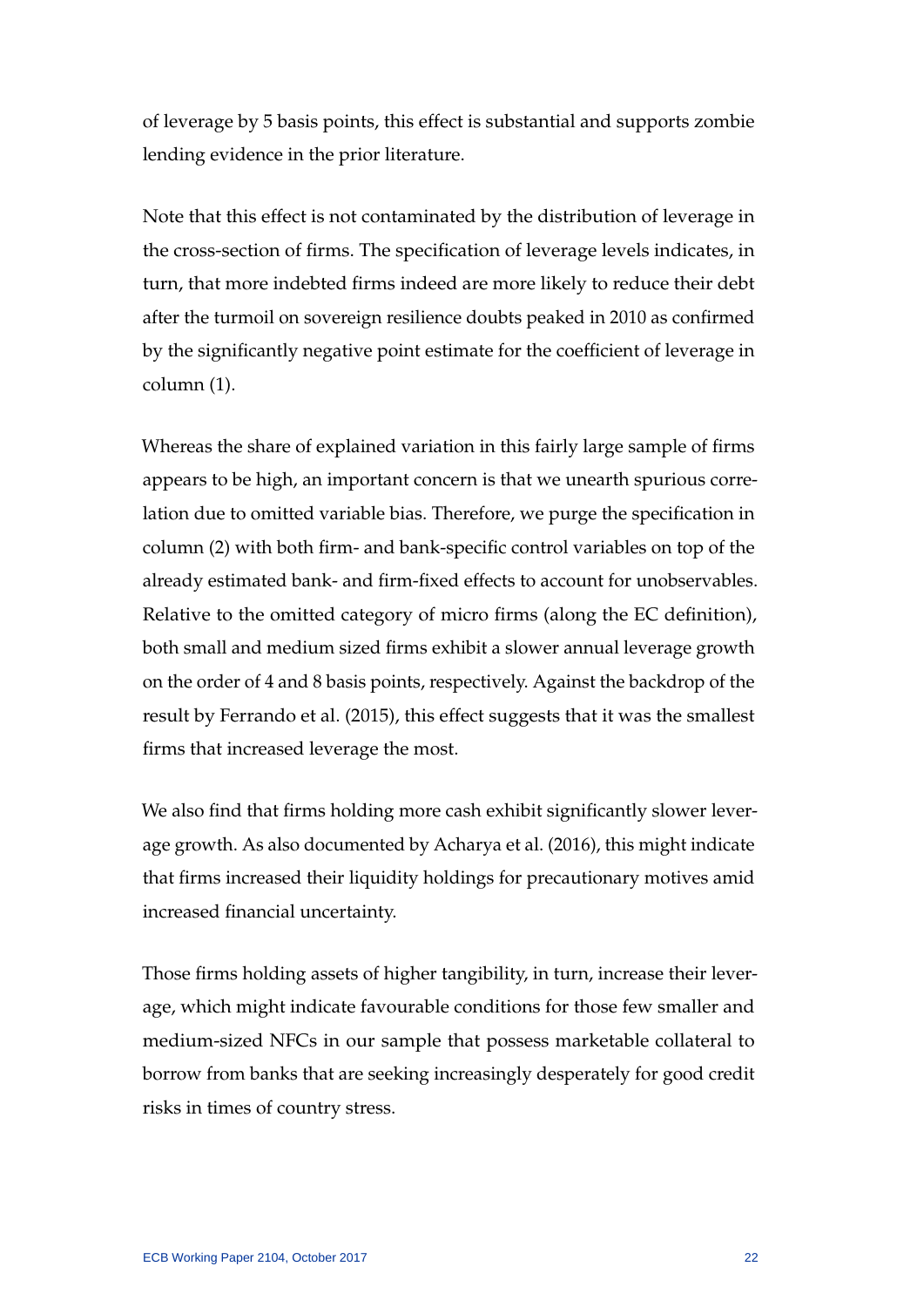Profitable NFCs seem less willing to increase their debt ratios and exhibit according to our estimations a significantly negative relationship with changes in annual leverage. Profitable firms might thus – especially in times of uncertainty – prefer internal financing over any form of external debt in general and (stressed) bank debt in particular.

Finally, we add in column (2) size as a bank trait. If the stress of banks is correlated with the importance of a single institution in its resident country, our bank stress indicator might be flawed. However, we find that the connection of NFCs to larger banks in terms of total assets reduces the increase in leverage.

In columns (3) and (4) we tackle the important concern that deleveraging efforts of the economy depend much more on the state of macro- rather than micro-economic conditions in two ways. First, we specify observable country traits to capture the respective business cycles in both stressed and non-stressed economies. In line with intuition we find that economies with buoyant business cycle developments also see an expansion of leverage whereas increasing risk premia reflected by sovereign debt yields induce NFCs to contract their debt. Second, we specify joint fixed effects for each sector in each country in each year to also account for unobservable effects beyond business cycles and country risk, such as shifts in sectoral demand for credit.

Importantly, neither the inclusion of explicit firm-, bank-, and country-level controls nor alternative fixed effects affect our baseline effect that connections between stressed banks and zombie firms hamper deleveraging the economy.

We illustrate the effect of bank stress on zombie firms' leverage in Figure 2, which is based on the results in Table 5, column (4). The underlying histogram demonstrates that the level of bank stress across the 594 financial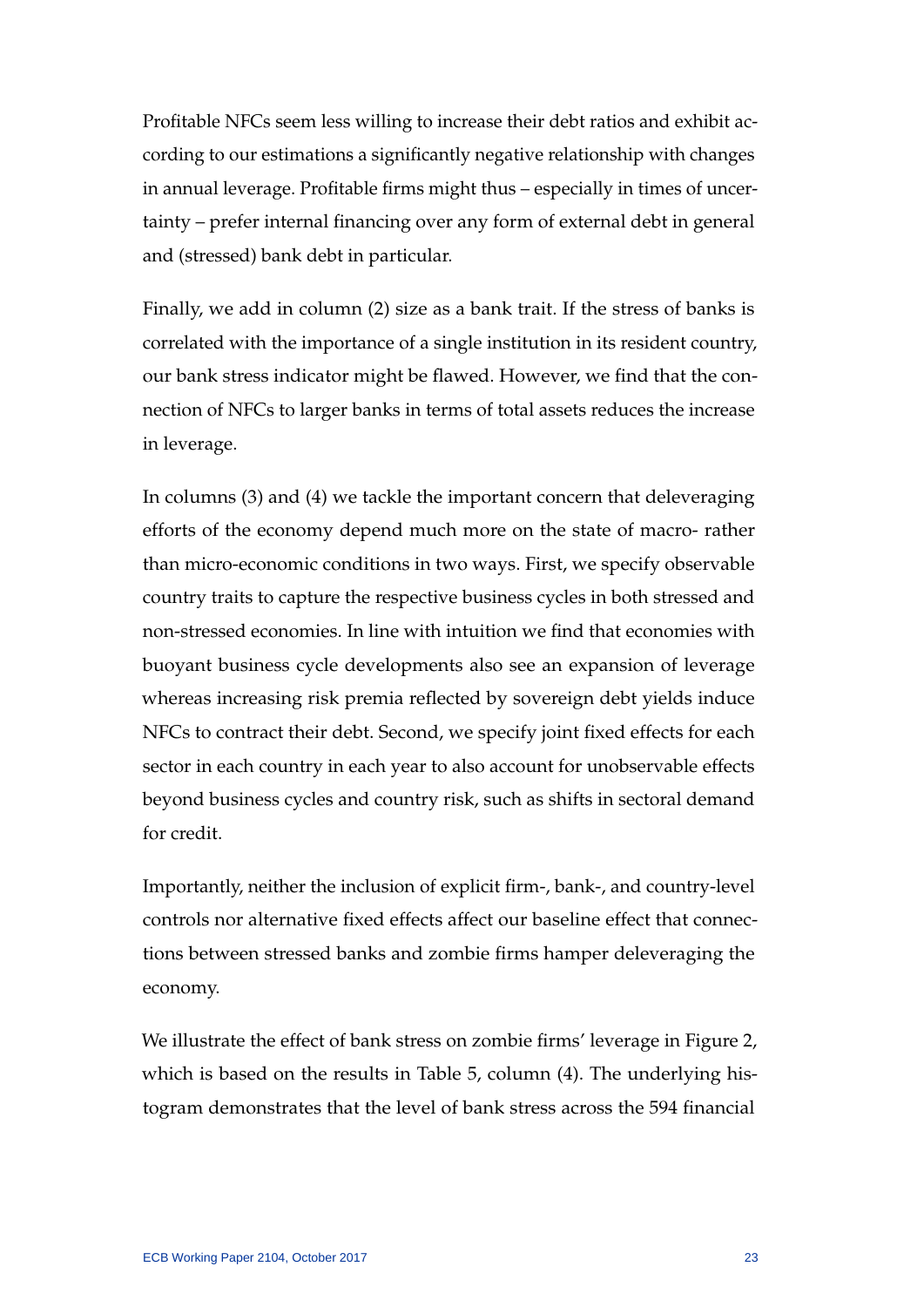#### Figure 2.

#### **Marginal effect of bank stress on zombie firm leverage**

The graph shows the overall effect of bank stress on zombie firm's leverage across different levels of bank stress in percentage points (left scale), as given by the regression result in Table 5, column (4). Dashed lines depict the 95% confidence interval of the marginal conditional effect. The histogram indicates the share of banks in the sample associated with the individual stress levels (right scale).



institutions included in the main specification is rather dense. The mass of the distribution is centred around zero and the plotted line of marginal effects indicates indeed a positive interaction between firm leverage for a large share of observations if a relationship exists to a stressed bank. However, for the large mass of banks with moderate levels of bank stress around zero, the increase in leverage appears mildly positive, turning even significantly negative for the most stable banks.

# *4.2 First concerns and quibbles*

How reliable are these baseline results? A first concern is that we are comparing NFCs from arguably historically stressed economies like Greece or Ireland with economies like France and Germany. In either (group of) coun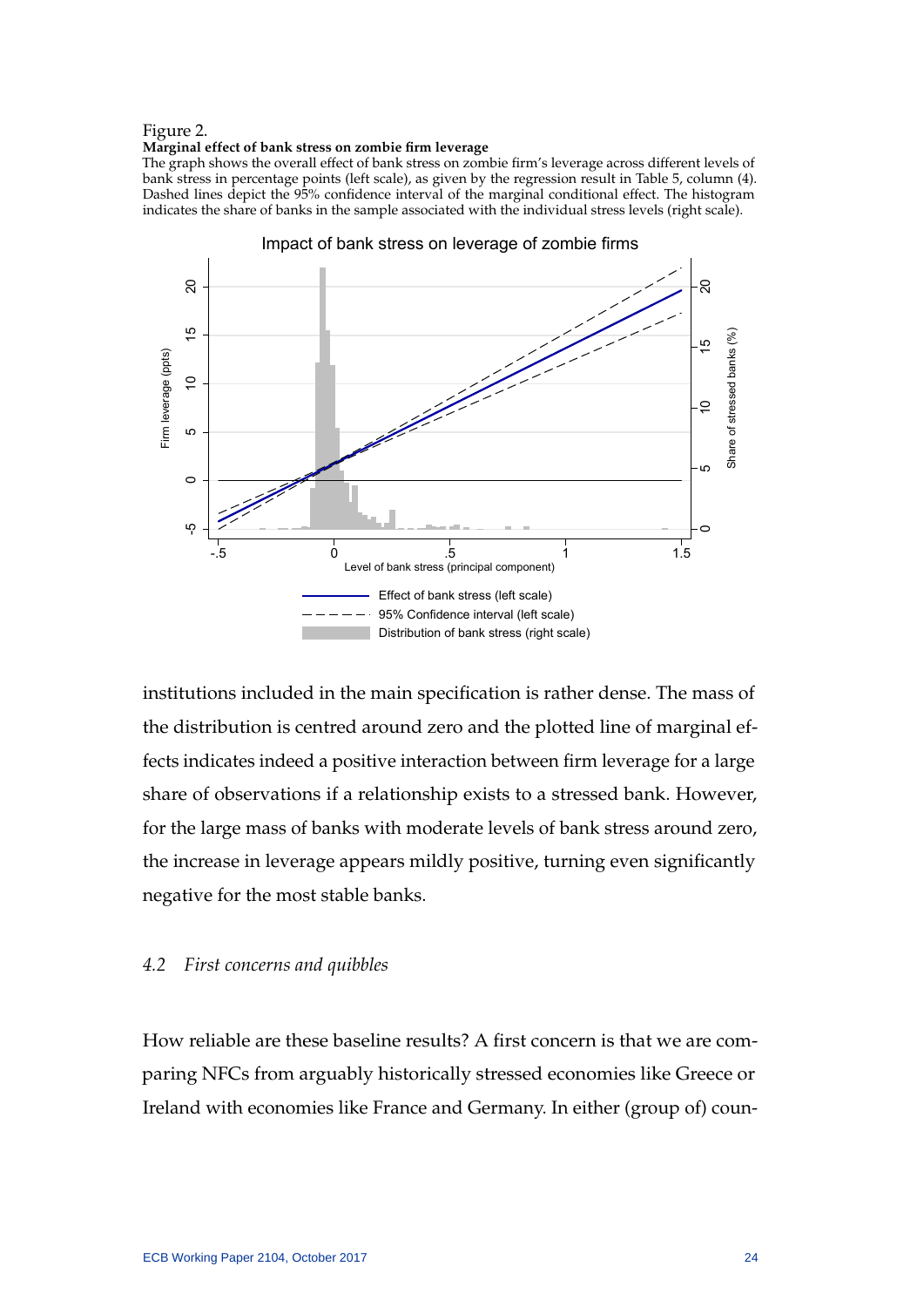tries the distribution of indebtedness across firms as well as the state of the financial sector might be very different, up to the point of incomparability.

Therefore, based on the most conservative specification in column (4) of Table 5, we re-estimate our baseline results separately for stressed and nonstressed countries. We report the respective results in columns (1) and (2) of Table 6.

The motivation to separate French and German NFCs from those in the periphery of the euro area is that the distribution of bank stress shown in Figure 4 might be systematically tilted towards low stress in the former group of countries and vice versa for the periphery of the euro area. The interaction terms between *Zombie* and *BankStress* in columns (1) and (2) indeed confirm opposing effects on annual changes of NFC leverage whereas all remaining control variables maintain both their significance, magnitude, and most importantly the direction of effects. Whereas a one standard deviation increase in bank stress to which a zombie firm is connected increases corporate leverage by around one percentage point annually in the periphery of the euro area, the identical increase in our measure of bank fragility results in a contraction of leverage of a comparable magnitude in the two core euro area countries.

The result that a further impairment of bank stability in stressed countries induces in particular weak firms to further increase their debt would be in line with the evidence in [Acharya et al.](#page-40-2) [\(2016\)](#page-40-2) based on syndicated loan data. Stressed banks in poorly performing economies might be more inclined to conduct very risky lending to particularly weak credit risks, possibly in attempts to gamble for resurrection. In turn, under more favourable macroeconomic conditions, the contraction of leverage might reflect NFCs' ability to turn to internal sources of funding and a generally weak demand for bank credit from those banks that are arguably under stress. This result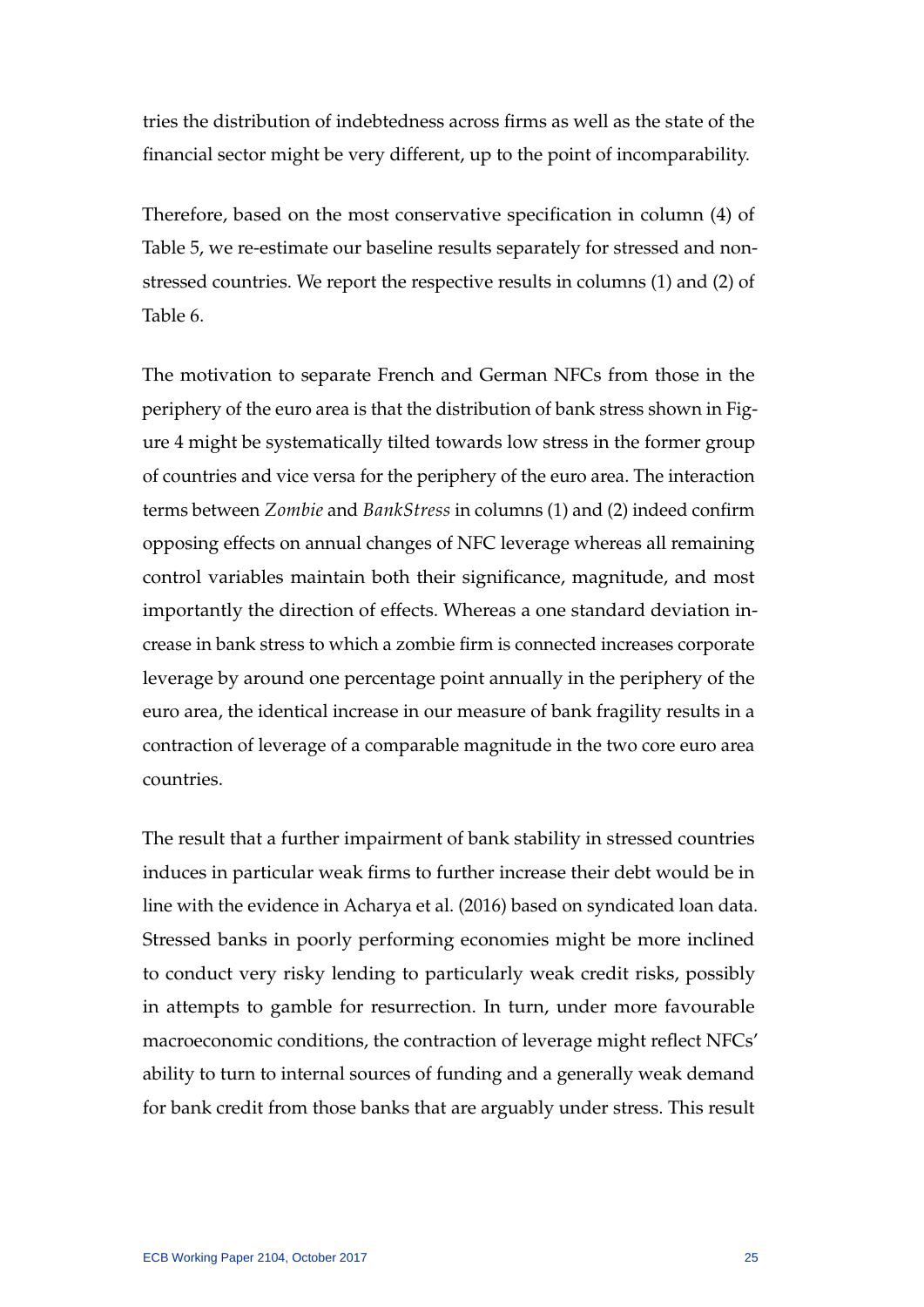#### Table 6 **Subsample regressions**

Regression results refer to the period 2010 to 2014. ∆ *Leverage* is the difference in firm leverage relative to the previous year in percentages. *Zombie* is a dummy equal to 1 for firms with negative return, negative debt and EBITDA to financial debt below 5% for at least two consecutive years, and zero otherwise. *Bank Stress* is a principal component indicator derived from bank capitalization, nonperforming loans, z-score, return on assets, and maturity mismatch (for a more detailed description see Table 3). Control variables are *Leverage* (total liabilities less provisions over total assets), dummy variables for *Small Firm* and *Medium Firm* (EC definition, omitted category is micro), *Cash Holdings* (total cash over total assets), *Tangibility* (total tangible fixed assets over total assets), *Return on Assets* (net income over total assets), and *Bank Size* (ln(total assets) in m EUR of 2000). Column (1) only includes firms in euro area periphery countries (Spain, Greece, Ireland, Portugal, and Slovenia). Column (2) only includes euro area core countries (France and Germany). Columns (3) and (4) show results for periphery and core countries, respectively, for a subsample of propensity score matched firms and banks. All independent variables are lagged by one period. Firm variables are trimmed by 1% at both ends, standard errors clustered by firm in parenthesis. <sup>∗</sup> *p* < 0.1, ∗∗ *p* < 0.05, ∗∗∗ *p* < 0.01.

| Dependent variable:        | (1)         | (2)         | (3)         | (4)         | (5)         |
|----------------------------|-------------|-------------|-------------|-------------|-------------|
| $\Delta$ Leverage          | Periphery   | Core        | Periphery   | Core        | Balanced    |
|                            | countries   | Countries   | (matched)   | (matched)   | panel       |
| Zombie                     | $0.015***$  | $0.011***$  | $0.025***$  | $0.016**$   | $0.017***$  |
|                            | (0.001)     | (0.003)     | (0.004)     | (0.008)     | (0.001)     |
| <b>Bank Stress</b>         | 0.000       | $-0.011$    | $-0.025$    | $-0.069$    | 0.001       |
|                            | (0.004)     | (0.018)     | (0.021)     | (0.048)     | (0.005)     |
| Bank Stress x Zombie       | $0.119***$  | $-0.122**$  | $0.087***$  | 0.114       | $0.153***$  |
|                            | (0.009)     | (0.051)     | (0.030)     | (0.154)     | (0.011)     |
| Leverage                   | $-0.629***$ | $-0.684***$ | $-0.577***$ | $-0.631***$ | $-0.579***$ |
|                            | (0.003)     | (0.003)     | (0.009)     | (0.010)     | (0.003)     |
| Small Firm                 | $-0.005***$ | $-0.003***$ | $-0.005**$  | $-0.000$    | $-0.003***$ |
|                            | (0.001)     | (0.001)     | (0.002)     | (0.002)     | (0.001)     |
| Medium Firm                | $-0.010***$ | $-0.007***$ | $-0.008$    | $-0.008**$  | $-0.009***$ |
|                            | (0.001)     | (0.001)     | (0.005)     | (0.004)     | (0.001)     |
| Cash Holdings              | $-0.048***$ | $-0.025***$ | $-0.049***$ | $-0.025***$ | $-0.030***$ |
|                            | (0.003)     | (0.002)     | (0.007)     | (0.007)     | (0.002)     |
| Tangibility                | $0.025***$  | $0.037***$  | $0.023**$   | $0.043***$  | $0.032***$  |
|                            | (0.003)     | (0.004)     | (0.010)     | (0.011)     | (0.003)     |
| Return on Assets           | $-0.163***$ | $-0.106***$ | $-0.228***$ | $-0.146***$ | $-0.138***$ |
|                            | (0.004)     | (0.003)     | (0.012)     | (0.010)     | (0.003)     |
| <b>Bank Size</b>           | $-0.000$    | $-0.001$    | $-0.005$    | 0.005       | $-0.000$    |
|                            | (0.000)     | (0.002)     | (0.005)     | (0.004)     | (0.001)     |
| R <sub>2</sub>             | 0.49        | 0.48        | 0.45        | 0.44        | 0.40        |
| R <sub>2</sub> (adjusted)  | 0.29        | 0.30        | 0.28        | 0.26        | 0.25        |
| N                          | 655,624     | 537,580     | 57,659      | 58,107      | 586,100     |
| Mean dependent variable    | $-0.005$    | $-0.006$    | $-0.003$    | $-0.005$    | $-0.007$    |
| SD dependent variable      | 0.108       | 0.095       | 0.106       | 0.090       | 0.086       |
| <b>Mean Bank Stress</b>    | 0.042       | $-0.046$    | 0.043       | $-0.039$    | $-0.002$    |
| <b>SD Bank Stress</b>      | 0.092       | 0.029       | 0.080       | 0.025       | 0.072       |
| No. of banks               | 70          | 535         | 38          | 103         | 149         |
| No. of firms               | 186,122     | 142,380     | 13,567      | 14,023      | 117,220     |
| No. of zombie firms        | 34,206      | 12,254      | 2,361       | 1,522       | 17,309      |
| Firm-FE                    | Yes         | Yes         | Yes         | Yes         | Yes         |
| Sector x Country x Year-FE | Yes         | Yes         | Yes         | Yes         | Yes         |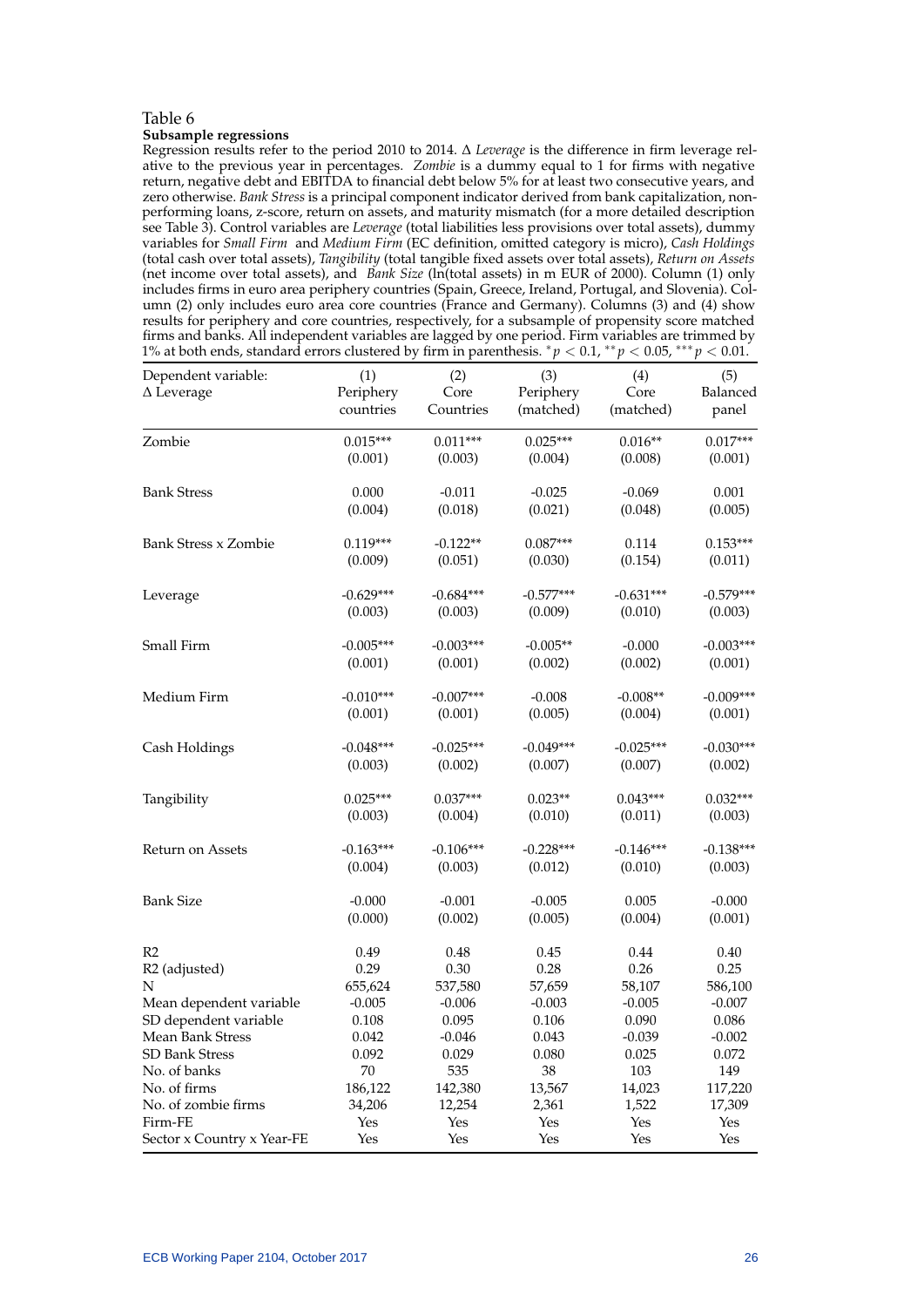would be in line with clinical evidence on sluggish credit demand despite drastically reduced corporate lending rates in Germany [\(Cycon and Koetter,](#page-40-3) [2015\)](#page-40-3).

Columns (1) and (2) arguably present results for firms already marked by different characteristics prior to our sample period starting in 2010. Especially firm debt ratios have been much higher in stressed countries, while profitability was significantly lower. To better compare the effect of weak banks on firm leverage between the two groups of countries, we construct a matched sample based on all firm control variables, firm sector (NACE letter code), investment and debt servicing capacity, as well as several bank traits (bank size, capitalization, NPLs, return on assets, and maturity mismatch) . Specifically, we employ a one-to-one propensity score matching technique on the two years before our sample period (2008 and 2009) and only include firms and banks, which do not show significant differences in all variables for both years [\(Caliendo and Kopeinig, 2008\)](#page-40-10). We refer to Table B.3 in the appendix for summary statistics before and during our sample period.

Columns (3) and (4) in Table 6 show the results for the matched sample. The significant reduction in sample size further indicates the initial differences between firms and banks in both groups of countries. While results remain robust for the group of stressed countries, we no longer find a significant negative effect of bank stress on zombie firm leverage in Germany and France. Instead, we find a positive effect, which is similar in size to the periphery countries, but not significant.

To visualise potential differences in these effects when evaluating the effect on changes in leverage across the range of bank stress observed, consider Figure 3. The left panel depicts conditional marginal effects for the subsample of periphery countries (column (3)) whereas the right panel shows the same for the two core countries (column (4)). Three issues are noteworthy.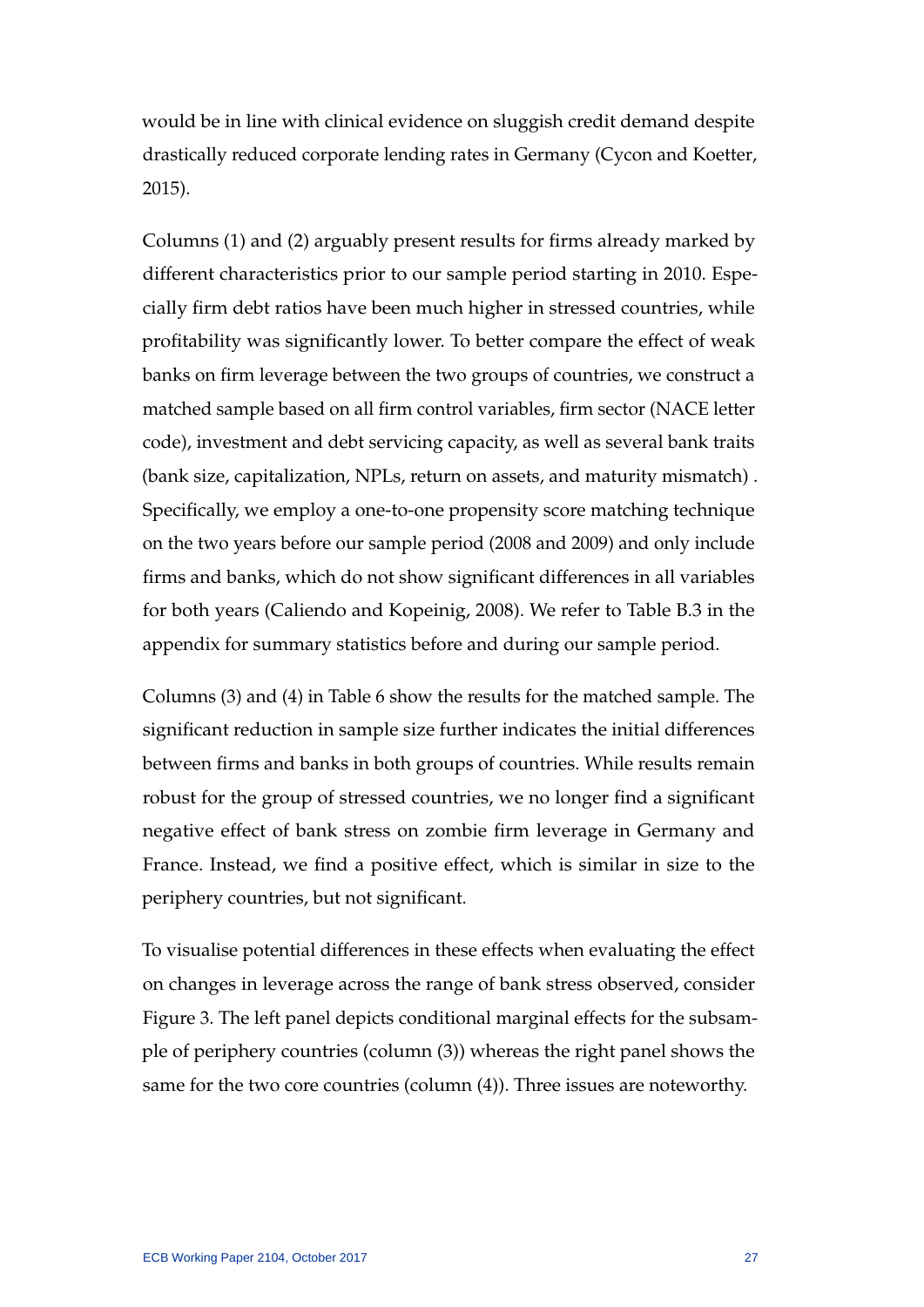# Marginal effect of bank stress on zombie firm leverage by country group

Slovenia) and the graph on the right-hand side only includes core countries (France and Germany). The respective estimation samples only include firms and banks Figure 3.<br>Marginal effect of bank stress on zombie firm leverage by country group<br>The graphs show the overall effect of bank stress on zombie firm's leverage across different levels of bank stress in percentage points (lef regression result in Table 6, columns (3) and (4). The graph on the left-hand side only includes euro area periphery countries (Spain, Greece, Ireland, Portugal, and hat showed similar observable characteristics during 2008 and 2009 (see Table B.3 for summary statistics). Dashed lines depict the 95% confidence interval of the The graphs show the overall effect of bank stress on zombie firm's leverage across different levels of bank stress in percentage points (left scale), as given by the regression result in Table 6, columns (3) and (4). The graph on the left-hand side only includes euro area periphery countries (Spain, Greece, Ireland, Portugal, and Slovenia) and the graph on the right-hand side only includes core countries (France and Germany). The respective estimation samples only include firms and banks that showed similar observable characteristics during 2008 and 2009 (see Table B.3 for summary statistics). Dashed lines depict the 95% confidence interval of the

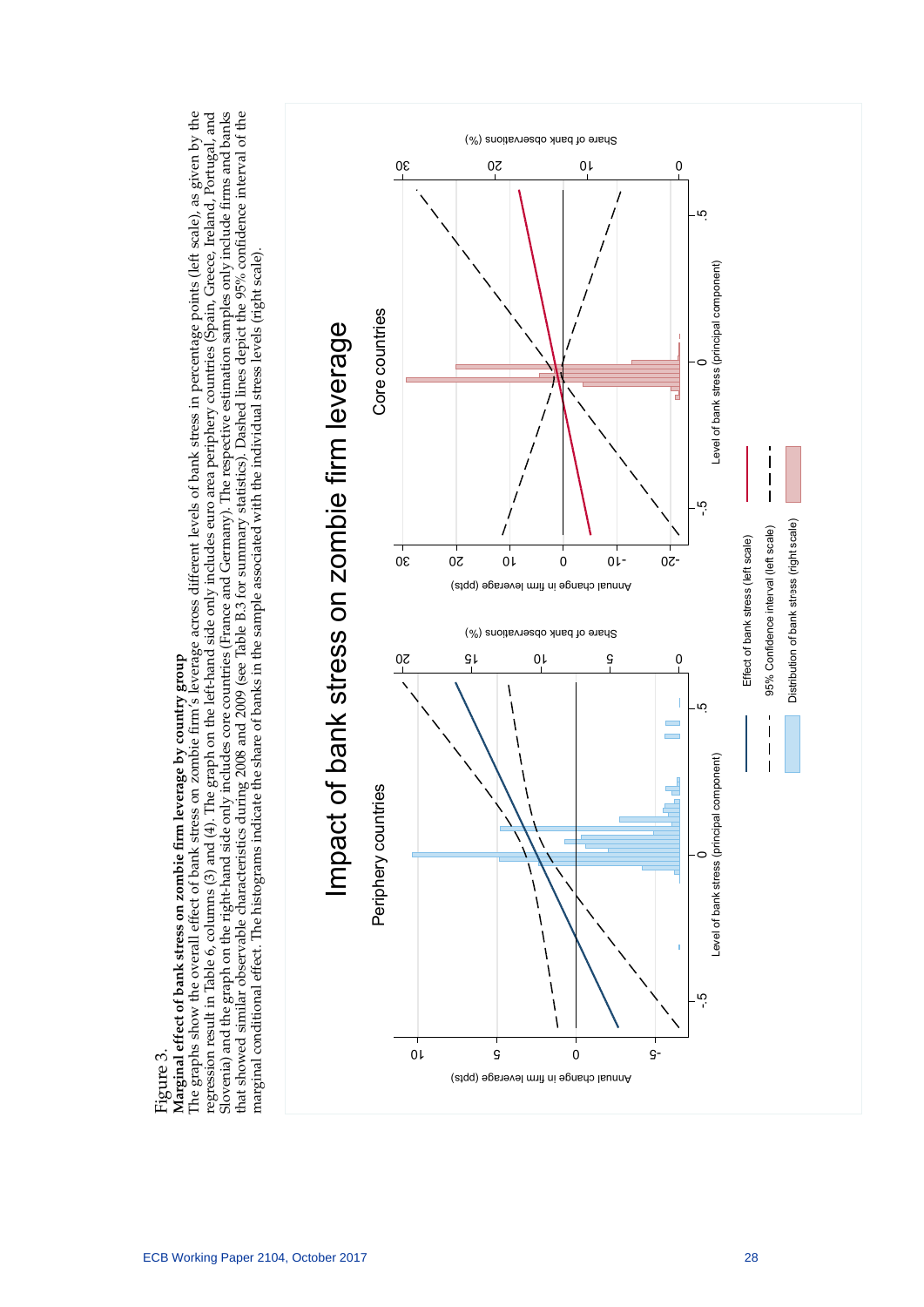First, also in stressed euro area countries there are banks that are not stressed. Importantly, for NFCs connected to these banks, we find no positive effect on leverage growth. Therefore, an important potential policy conclusion of this empirical exercise is that strengthening the resilience of the banking system in stressed economies might be an important building block towards deleveraging the real economy in general and small and medium-sized non-financial corporations in particular.

Second, already only mildly increasing levels of bank stress quickly lead to statistically significant and economically large increases in NFC leverage. Thus, containing extremely unstable financial institutions' lending activities in general, and those to weak firms in particular, appears to be of first order importance to pave the way for deleveraging stressed euro area economies successfully.

Third, the distribution of bank stress in the two core economies considered for comparison is considerably more dense, yet it also features a few extreme outliers. When assessing conditional marginal effects, this feature gives rise to an important result that contrasts with the insignificant estimate of the interaction term in column (4) of Table 6. For periphery countries we do not find a significant effect of stressed banks' lending to zombie firms' leverage change. Thus, whereas connections of NFCs to weak banks imply an increase in leverage in the periphery of the euro area, this is not the case in core countries.

# *4.3 Further results*

# *4.3.1 Alternative dependent variables*

So far, we focused on the implications of zombie firms borrowing from stressed banks on the observed annual change of NFC leverage between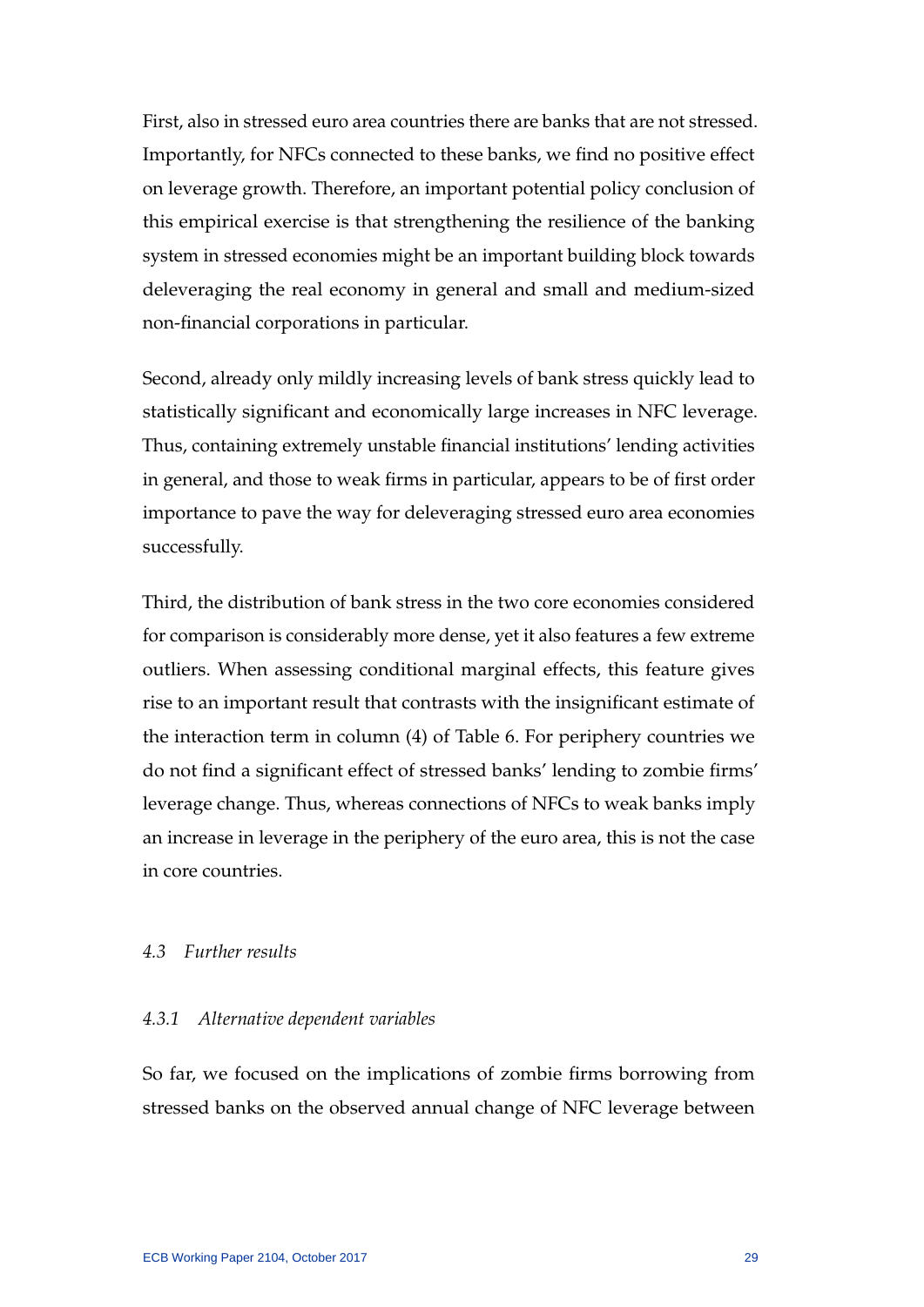2010 and 2014. In Table 7 we scrutinize our main finding that weak firms increase their indebtedness if they are connected to weak banks.

In column (1), we consider the overall deleveraging between 2010 and 2014, rather than year-on-year deleveraging during this period. The dependent variable is thus firm leverage in 2014 less firm leverage in 2010. Instead of lagged control variables, we condition on the initial level of NFC leverage and specify the remaining independent variables as means during the entire period. Deleveraging balance sheets that already suffered from very high levels of liabilities when the sovereign crisis peaked in 2010 might be substantially more challenging compared to debt-reducing strategies of firms that started with cleaner slates. Compared to the baseline result in column (4) of Table 4, we do find qualitatively the same results. The interaction between zombie firms and stressed banks remains significantly positive whereas higher levels of, in this case, initial debt reduce annual debt increases.

But similar to the distinction in columns (3) and (4) of Table 5, the effect on the rate of leverage change might depend first and foremost on the choice of the firm to either deleverage the balance sheet or whether to continue levering up. Therefore, we specify in column (2) a discrete indicator equal to one as the dependent variable if the firm reduced leverage in a given year or zero otherwise. Independent of their bank relationship, zombie firms are generally around 3.1% less likely to reduce their leverage. Given a sample proportion of 56% of all firms exhibiting negative debt growth, this magnitude is substantial in and of itself. More importantly, a connection of weak firms and banks suggests a reduction of 3% in the odds to observe leverage reduction for each standard deviation increase in bank stress. This result strongly supports the notion that financial stability in the banking system is an important ingredient to permit deleveraging in the corporate sector.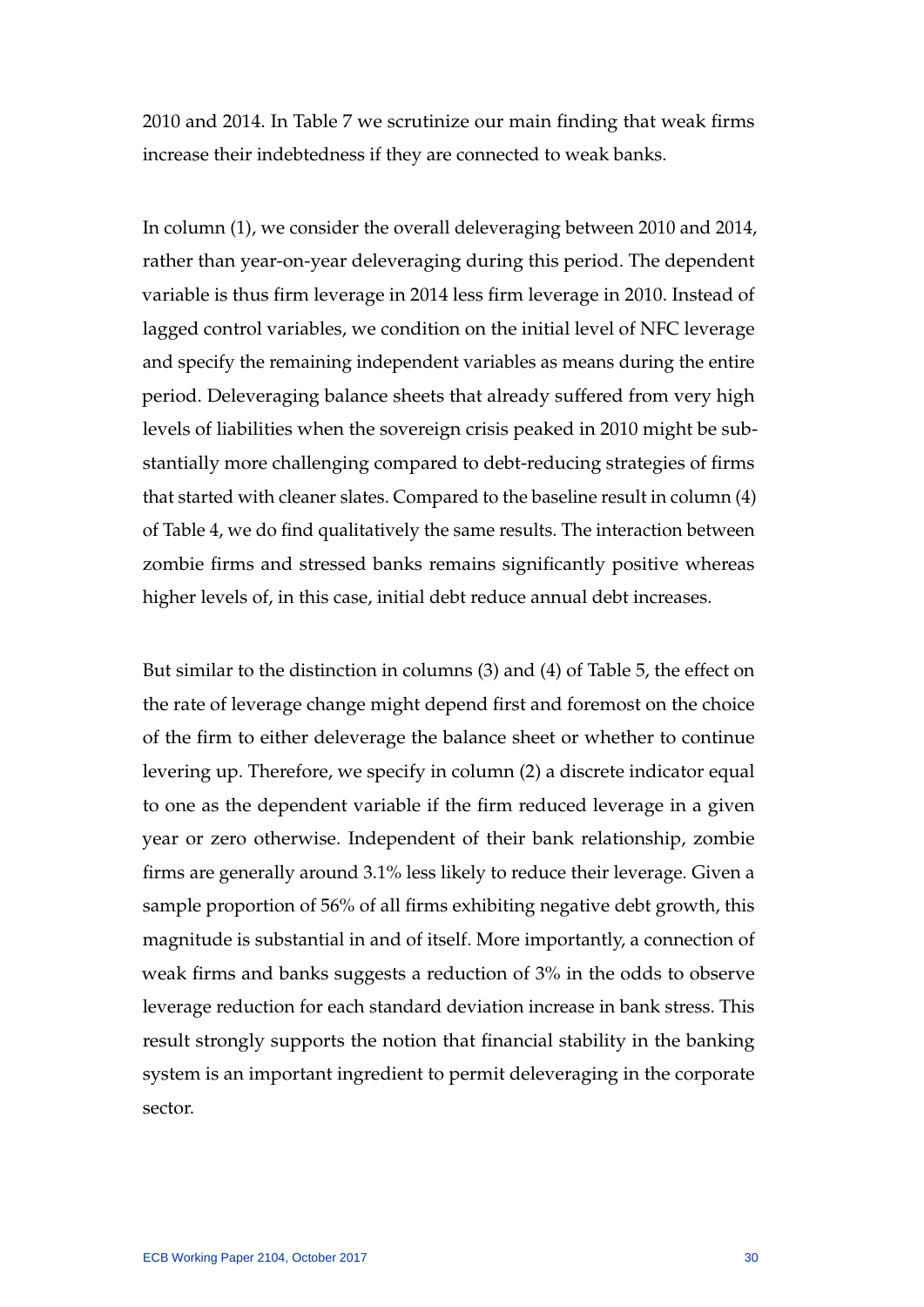#### Table 7 **Alternative dependent variables**

Regression results refer to the period 2010 to 2014 . '∆ Leverage 2010-2014' is the difference in firm leverage between 2010 and 2014 in percentages. 'Decrease in leverage (debt)' is a dummy equal to 1 if a firm's leverage (debt) is less than the previous year's leverage (debt), regressions are estimated as linear probability models (LPM). '∆ Debt' is the difference in debt to the previous year's debt, divided by the previous year's debt. *Zombie* is a dummy equal to 1 for firms with negative return, negative debt and EBITDA to financial debt below 5% for at least two consecutive years, and zero otherwise. *Bank Stress* is a principal component indicator derived from bank capitalization, nonperforming loans, z-score, return on assets, and maturity mismatch (for a more detailed description see Table 3). Control variables are *Leverage* (total liabilities less provisions over total assets), dummy variables for *Small Firm* and *Medium Firm* (EC definition, omitted category is micro), *Cash Holdings* (total cash over total assets), *Tangibility* (total tangible fixed assets over total assets), *Return on Assets* (net income over total assets), and *Bank Size* (ln(total assets) in m EUR of 2000). Independent variables in column (1) – with the exception of 'Leverage in 2010' – refer to means during the period 2010 to 2014. Independent variables in columns (2) to (4) are lagged by one period. Firm variables are trimmed by 1% at both ends, standard errors clustered by firm in parenthesis.  $\frac{k}{p}$  < 0.1,  $\frac{k}{p}$  < 0.05, ∗∗∗ *p* < 0.01.

|                                       | (1)<br>Cross                   | (2)                             | (3)<br>Active             | (4)<br>LPM active        |
|---------------------------------------|--------------------------------|---------------------------------|---------------------------|--------------------------|
|                                       | section                        | <b>LPM</b>                      | deleveraging              | deleveraging             |
| Dependent variable:                   | $\Delta$ Leverage<br>2010-2014 | Decrease in<br>leverage $(0/1)$ | $\Delta$ Debt<br>(yearly) | Decrease in<br>debt(0/1) |
| Zombie                                | $0.050***$<br>(0.001)          | $-0.031***$<br>(0.003)          | $0.084***$<br>(0.002)     | $-0.072***$<br>(0.003)   |
| <b>Bank Stress</b>                    | $-0.002**$<br>(0.001)          | 0.002<br>(0.016)                | $-0.010$<br>(0.016)       | 0.013<br>(0.016)         |
| Bank Stress x Zombie                  | $0.020***$<br>(0.002)          | $-0.367***$<br>(0.028)          | $0.367***$<br>(0.022)     | $-0.281***$<br>(0.029)   |
| Leverage in 2010                      | $-0.247***$<br>(0.002)         |                                 |                           |                          |
| Leverage                              |                                | $2.186***$<br>(0.009)           | $-1.920***$<br>(0.010)    | $1.744***$<br>(0.008)    |
| Small Firm                            | $0.015***$<br>(0.001)          | $0.030***$<br>(0.002)           | $-0.064***$<br>(0.002)    | $0.062***$<br>(0.003)    |
| Medium Firm                           | $0.024***$<br>(0.001)          | $0.072***$<br>(0.005)           | $-0.135***$<br>(0.004)    | $0.115***$<br>(0.005)    |
| Cash Holdings                         | $-0.097***$<br>(0.003)         | $0.116***$<br>(0.007)           | $-0.132***$<br>(0.008)    | $0.256***$<br>(0.008)    |
| Tangibility                           | $-0.017***$<br>(0.002)         | $-0.127***$<br>(0.010)          | $0.104***$<br>(0.013)     | $-0.237***$<br>(0.010)   |
| Return on Assets                      | $-0.755***$<br>(0.009)         | $0.429***$<br>(0.009)           | $-0.628***$<br>(0.009)    | $0.561***$<br>(0.009)    |
| <b>Bank Size</b>                      | $-0.000$<br>(0.000)            | $-0.000$<br>(0.001)             | 0.001<br>(0.001)          | 0.000<br>(0.001)         |
| R <sub>2</sub>                        | 0.22                           | 0.40                            | 0.38                      | 0.36                     |
| R <sub>2</sub> (adjusted)             | 0.21                           | 0.17                            | 0.14                      | 0.12                     |
| N                                     | 192,624                        | 1,193,204                       | 1,156,392                 | 1,193,204                |
| Mean dependent variable               | $-0.035$                       | 0.568                           | 0.030                     | 0.539                    |
| SD dependent variable                 | 0.164                          | 0.495                           | 0.395                     | 0.498                    |
| <b>Mean Bank Stress</b>               | $-0.031$                       | 0.002                           | 0.002                     | 0.002                    |
| <b>SD Bank Stress</b><br>No. of banks | 0.033<br>171                   | 0.083<br>594                    | 0.083<br>572              | 0.083<br>594             |
| No. of firms                          | 192,624                        | 328,502                         | 319,285                   | 328,502                  |
| No. of zombie firms                   | 23,429                         | 46,460                          | 44,455                    | 46,460                   |
| Firm-FE                               | No                             | Yes                             | Yes                       | Yes                      |
| Sector x Country-FE                   | Yes                            | No                              | No                        | No                       |
| Sector x Country x Year-FE            | No                             | Yes                             | Yes                       | Yes                      |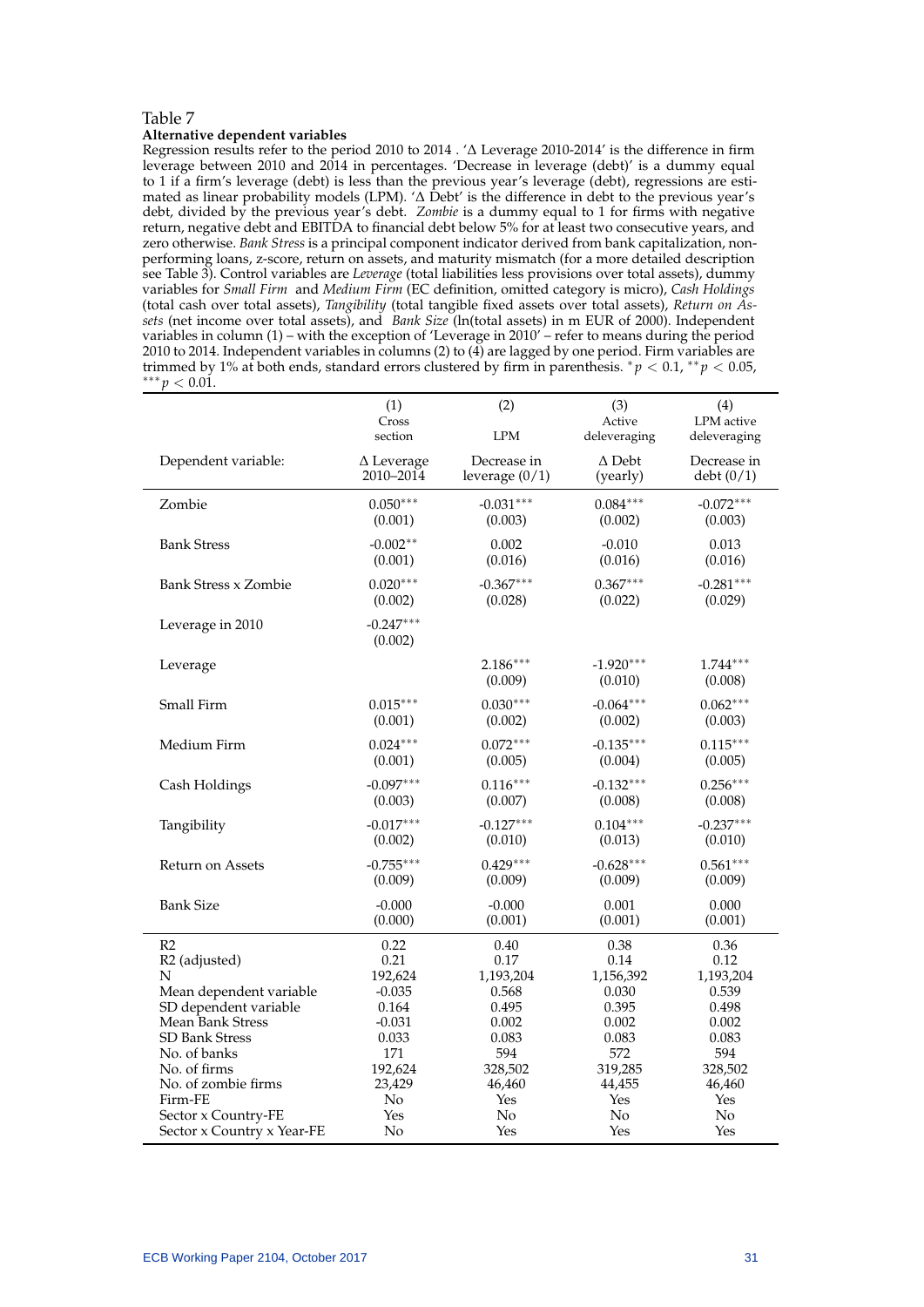The results on the effects on firm leverage reported so far do not yet shed light on the channel *how* NFCs reduced or increased the share of liabilities net off provisions relative to total assets: by reducing debt or by increasing balance sheets. Therefore, we specify in columns (3) and (4) the change in NFC debt rather than leverage and the discrete indicator of debt rather than leverage reduction, respectively. These results mimic the ones obtained for leverage. Stressed banks that are connected to weak firms increase the indebtedness of NFC and render deleveraging significantly less likely.

# *4.3.2 Bank stress and zombie firms: Alternative measures*

Recall that we develop a continuous balance sheet based bank stress indicator. To test whether this choice has implications for our findings, we specify in columns (1) of Table 8 an indicator equal to one if the principal component is larger than the median value in the cross-section of banks rather than the continuous indicator itself. The positive interaction term remains statistically significant and qualitatively virtually identical regarding the magnitude of the effect.

In column (2), we define bank stress based on banks' CDS spreads, which is a market-based rather than an accounting-based indicator of default risk. Since most European banks are not listed on capital markets and only for few credit insurance contracts are traded, the number of banks is significantly reduced from 594 to 21 banks. But since these banks are amongst the most important ones in each of our sampled countries, the number of observations is not reduced as drastically, from around 1.2 mn observations to 655,995. However, the source of cross-sectional variation remains of course much more limited. Against this backdrop it is remarkable that we still estimate a statically significant, positive effect of bank stress on NFCs' change in leverage. In line with our baseline results, the impact of a one standard deviation increase in the CDS spread on firm leverage is around one percentage point.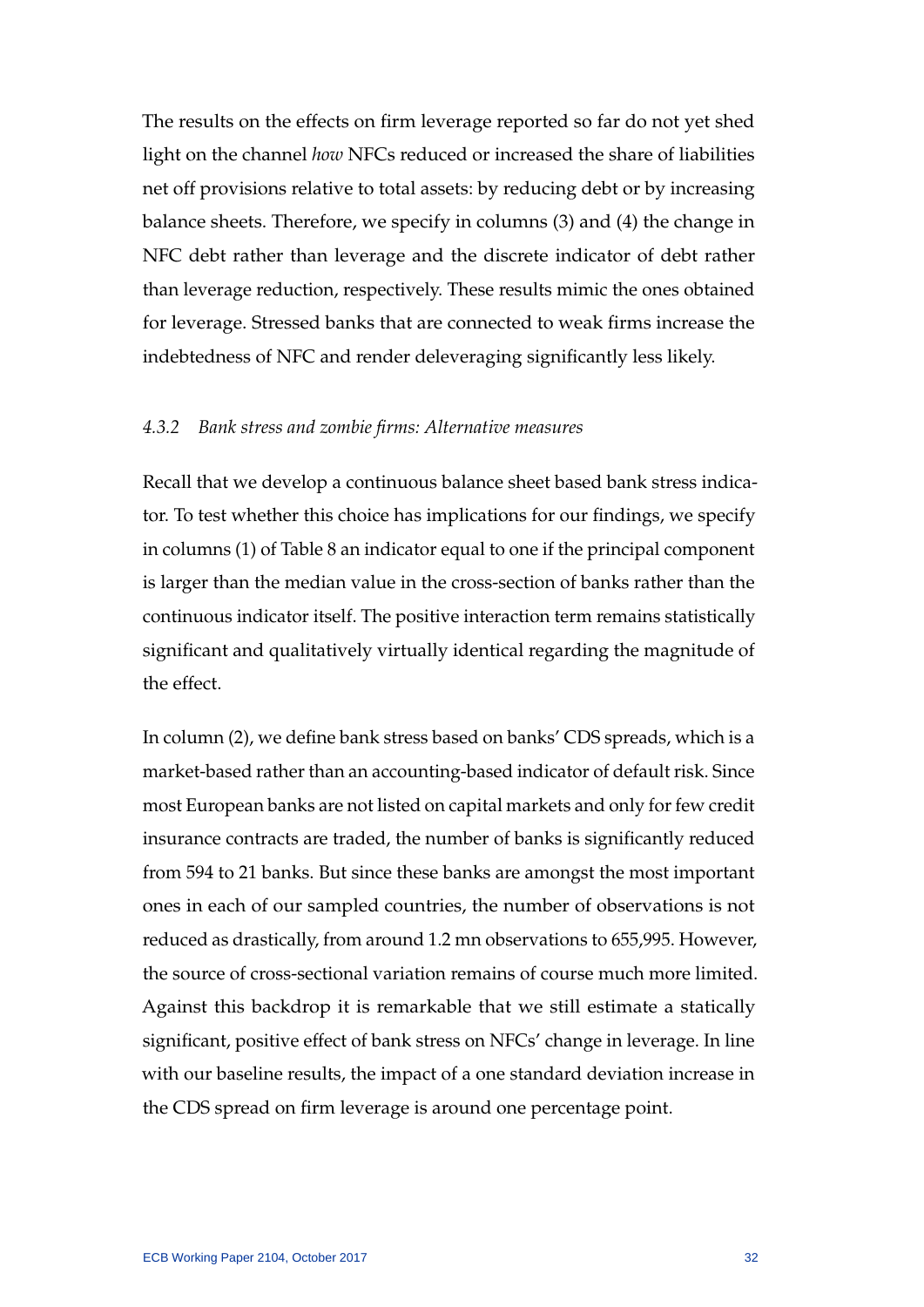Aside from the definition of bank stress, another dimension where we differ from previous studies is our definition of zombie firms based on a combination of thresholds on accounting based performance indicators. In contrast, [Adalet McGowan et al.](#page-40-8) [\(2017\)](#page-40-8) use the ability of firms to cover interest payments from operating results as an indicator of excessive indebtedness. Therefore we follow their approach and specify in column (3) zombie firms and the according interaction if the interest coverage, defined as EBITDA over interest paid, is smaller than two. This scheme to identify stressed firms yields qualitatively the same effects as our baseline gauge of zombie firms.

In column (4), we identify zombie firms solely on the basis of their debt level relative to total assets being larger than 85%. [Gebauer et al.](#page-41-12) [\(2017\)](#page-41-12) show for several euro area countries that this level of debt to assets is a threshold beyond which investment is severely impeded by debt overhang. We confirm again the significantly positive interaction term between weak firms borrowing from weak banks implying a larger change of leveraging up the NFC.

Finally, in column (5), we modify our baseline zombie definition and consider all firms that fulfilled the criteria during 2008 and 2009 to be zombies. This definition should be more restrictive, as it considers only those firms to be zombies, that were already particularly weak in the period before the euro area debt crisis. Note that while the coefficient for *Zombie* is absorbed by the firm fixed-effect, the coefficient for the interaction term between *Bank Stress* and *Zombie* remains significant at the 1% level and even increases in magnitude.

To summarize, we find for a range of alternative NFC and bank stress indicators that lending relationships between the weakest agents in both the financial and the real sector is not conducive to deleveraging in particular small and medium-sized corporates.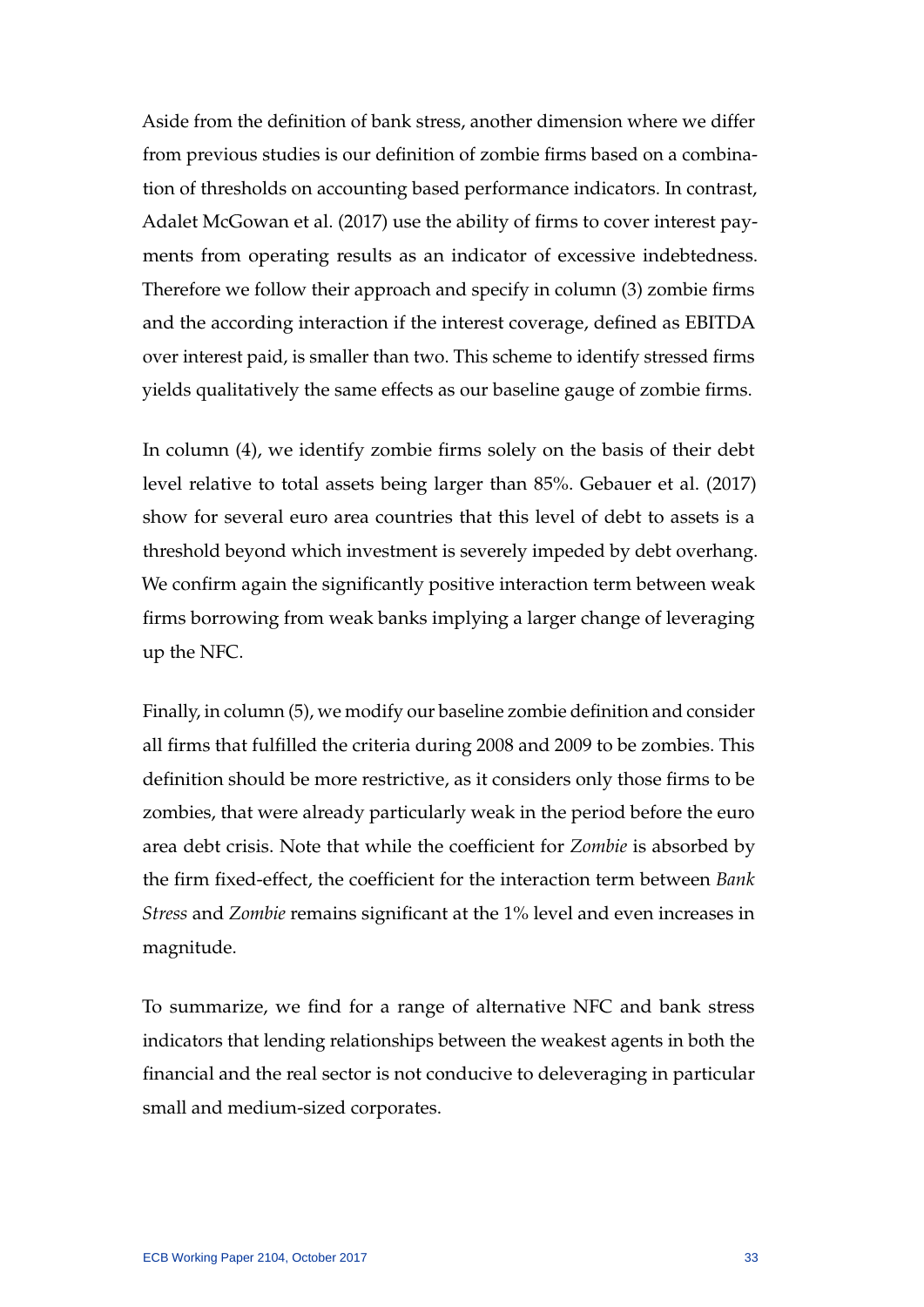#### Table 8

#### **Alternative definitions of bank stress and zombie firms**

Regression results refer to the period 2010 to 2014. '∆ Leverage' is the difference in a firm's leverage relative to the previous year in percentages. Columns (1) and (2) employ the same zombie firm definition as in Table 5. In column (1), bank stress is alternatively defined as a dummy equal to 1 for banks with below-median principal component and 0 otherwise. Column (2) only includes banks with available CDS spread data and defines bank stress as the bank CDS spread in percentage points. Columns (3) through (5) use different zombie definitions. Firms in column (3) are considered zombies whenever their interest coverage (EBITDA/interest paid) is below 2. In column (4) 'Zombie' is equal to 1 for firms with debt exceeding 85% of total assets and zero otherwise. Column (5) considers only those firms to be zombies, that already fulfill the baseline zombie criteria during the years 2008 and 2009. Control variables (output omitted) are firm Leverage, dummies for Small and Medium Firm, Cash Holdings, Tangibility, Return on Assets and Bank Size. For detailed variable descriptions see Table 3. All independent variables are lagged by one period. Firm variables are trimmed by 1% at both ends, standard errors clustered by firm in parenthesis. <sup>∗</sup> *p* < 0.1, ∗∗ *p* < 0.05, ∗∗∗ *p* < 0.01.

| Dependent variable:<br>$\Delta$ Leverage                                                                                                                                                                                                                                                        | (1)<br><b>Bank stress</b><br>dummy                                                                                       | (2)<br><b>Bank stress</b><br>CDS spread                                                                        | (3)<br>Zombie interest<br>coverage                                                                                 | (4)<br>Zombie<br>leverage                                                                                         | (5)<br>Pre-crisis<br>zombie                                                                                      |
|-------------------------------------------------------------------------------------------------------------------------------------------------------------------------------------------------------------------------------------------------------------------------------------------------|--------------------------------------------------------------------------------------------------------------------------|----------------------------------------------------------------------------------------------------------------|--------------------------------------------------------------------------------------------------------------------|-------------------------------------------------------------------------------------------------------------------|------------------------------------------------------------------------------------------------------------------|
| Zombie                                                                                                                                                                                                                                                                                          | $0.009***$<br>(0.001)                                                                                                    | $0.003*$<br>(0.001)                                                                                            |                                                                                                                    |                                                                                                                   |                                                                                                                  |
| <b>Bank Stress (Dummy)</b>                                                                                                                                                                                                                                                                      | $-0.001*$<br>(0.001)                                                                                                     |                                                                                                                |                                                                                                                    |                                                                                                                   |                                                                                                                  |
| Bank Stress (Dummy) x Zombie                                                                                                                                                                                                                                                                    | $0.013***$<br>(0.002)                                                                                                    |                                                                                                                |                                                                                                                    |                                                                                                                   |                                                                                                                  |
| Bank Stress (CDS)                                                                                                                                                                                                                                                                               |                                                                                                                          | $-0.000$<br>(0.000)                                                                                            |                                                                                                                    |                                                                                                                   |                                                                                                                  |
| Bank Stress (CDS) x Zombie                                                                                                                                                                                                                                                                      |                                                                                                                          | $0.003***$<br>(0.000)                                                                                          |                                                                                                                    |                                                                                                                   |                                                                                                                  |
| Zombie<br>(Interest Coverage)                                                                                                                                                                                                                                                                   |                                                                                                                          |                                                                                                                | $0.007***$<br>(0.000)                                                                                              |                                                                                                                   |                                                                                                                  |
| <b>Bank Stress</b>                                                                                                                                                                                                                                                                              |                                                                                                                          |                                                                                                                | $-0.013***$<br>(0.004)                                                                                             | $-0.007*$<br>(0.004)                                                                                              | 0.005<br>(0.004)                                                                                                 |
| Bank Stress x Zombie<br>(Interest Coverage)                                                                                                                                                                                                                                                     |                                                                                                                          |                                                                                                                | $0.109***$<br>(0.004)                                                                                              |                                                                                                                   |                                                                                                                  |
| Zombie<br>(Leverage)                                                                                                                                                                                                                                                                            |                                                                                                                          |                                                                                                                |                                                                                                                    | $0.014***$<br>(0.001)                                                                                             |                                                                                                                  |
| <b>Bank Stress x Zombie</b><br>(Leverage)                                                                                                                                                                                                                                                       |                                                                                                                          |                                                                                                                |                                                                                                                    | $0.083***$<br>(0.006)                                                                                             |                                                                                                                  |
| Bank Stress x Zombie<br>(Pre-crisis zombie)                                                                                                                                                                                                                                                     |                                                                                                                          |                                                                                                                |                                                                                                                    |                                                                                                                   | $0.193***$<br>(0.023)                                                                                            |
| R <sub>2</sub><br>R <sub>2</sub> (adjusted)<br>N<br>Mean dependent variable<br>SD dependent variable<br>Mean Bank Stress<br><b>SD Bank Stress</b><br>No. of banks<br>No. of stressed banks<br>No. of firms<br>No. of zombie firms<br>Firm-FE<br>Sector x Country x Year-FE<br>Control variables | 0.49<br>0.29<br>1,193,204<br>$-0.005$<br>0.102<br>0.002<br>0.083<br>594<br>177<br>328,502<br>46,460<br>Yes<br>Yes<br>Yes | 0.48<br>0.29<br>655,995<br>$-0.004$<br>0.105<br>4.173<br>3.368<br>21<br>177,269<br>31,596<br>Yes<br>Yes<br>Yes | 0.49<br>0.29<br>1,192,281<br>$-0.005$<br>0.102<br>0.002<br>0.083<br>594<br>328,405<br>125,276<br>Yes<br>Yes<br>Yes | 0.49<br>0.29<br>1,193,204<br>$-0.005$<br>0.102<br>0.002<br>0.083<br>594<br>328,502<br>79,151<br>Yes<br>Yes<br>Yes | 0.49<br>0.29<br>1,193,204<br>$-0.005$<br>0.102<br>0.002<br>0.083<br>594<br>328,502<br>8,429<br>Yes<br>Yes<br>Yes |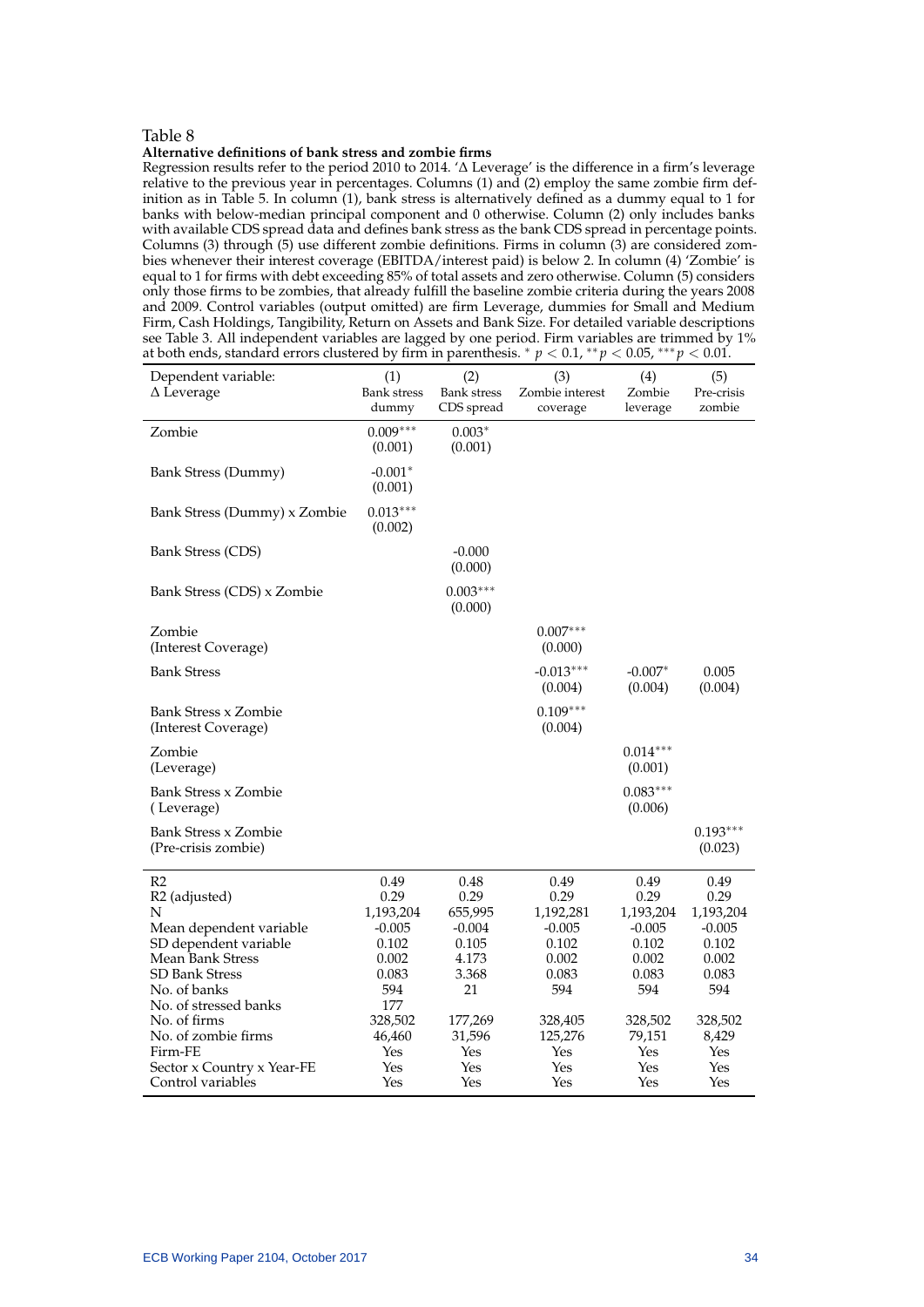#### Table 9

#### **Addressing additional specification challenges**

Regression results refer to the period 2010 to 2014. ∆ *Leverage* is the difference in firm leverage relative to the previous year in percentages. *Zombie* is a dummy equal to 1 for firms with negative return, negative debt and EBITDA to financial debt below 5% for at least two consecutive years, and zero otherwise. *Bank Stress* is a principal component indicator derived from bank capitalization, nonperforming loans, z-score, return on assets, and maturity mismatch (for a more detailed description see Table 3). Control variables are *Leverage* (total liabilities less provisions over total assets), dummy variables for *Small Firm* and *Medium Firm* (EC definition, omitted category is micro), *Cash Holdings* (total cash over total assets), *Tangibility* (total tangible fixed assets over total assets), *Return on Assets* (net income over total assets), and *Bank Size* (ln(total assets) in m EUR of 2000). Columns (1) and (2) only include firms which increased or decreased their leverage relative to the previous year, respectively. In column (3) all firm control variables and *Bank Size* are lagged by two periods instead of one period. Columns (4) and (5) present results on matched samples between the euro area periphery countries and the core countries. In column (4) firms of the two sample groups have similar characteristics during 2008 and 2009, in column (5) both firm and bank characteristics have been matched for 2008 and 2009. For summary statistics of the matched samples see Tables B.2 and B.3. Column (6) presents results for a subsample of firms which report only one bank relationship. With the exception of column (3), all independent variables are lagged by one period. Firm variables are trimmed by 1% at both ends, standard errors clustered by firm in parenthesis.  $p < 0.1$ , \*\* $p < 0.05$ , \*\*\* $p < 0.01$ .

| Dependent variable:<br>$\Delta$ Leverage  | (1)<br>Increasing | (2)<br>Decreasing | (3)            | (4)<br>Matched    | (5)<br>Matched   | (6)<br>Firms with |
|-------------------------------------------|-------------------|-------------------|----------------|-------------------|------------------|-------------------|
|                                           | leverage          | leverage          | 2 lags         | firms             | firms &<br>banks | one bank          |
| Zombie                                    | $0.018***$        | $0.004***$        | $-0.013***$    | $0.019***$        | $0.021***$       | $0.018***$        |
|                                           | (0.001)           | (0.001)           | (0.001)        | (0.001)           | (0.002)          | (0.001)           |
| <b>Bank Stress</b>                        | 0.004             | 0.001             | 0.000          | 0.004             | $-0.030$         | $0.008**$         |
|                                           | (0.007)           | (0.003)           | (0.004)        | (0.006)           | (0.019)          | (0.004)           |
| <b>Bank Stress x Zombie</b>               | $0.040***$        | $0.019*$          | $0.041***$     | $0.147***$        | $0.154***$       | $0.082***$        |
|                                           | (0.008)           | (0.011)           | (0.008)        | (0.013)           | (0.027)          | (0.009)           |
| Leverage                                  | $-0.250***$       | $-0.421***$       | $-0.253***$    | $-0.618***$       | $-0.599***$      | $-0.673***$       |
|                                           | (0.004)           | (0.003)           | (0.002)        | (0.003)           | (0.007)          | (0.003)           |
| Small Firm                                | $-0.004***$       | 0.000             | 0.000          | $-0.005***$       | $-0.003*$        | $-0.004***$       |
|                                           | (0.001)           | (0.000)           | (0.001)        | (0.001)           | (0.001)          | (0.001)           |
| Medium Firm                               | $-0.013***$       | $0.003***$        | $-0.000$       | $-0.010***$       | $-0.008**$       | $-0.008***$       |
|                                           | (0.001)           | (0.001)           | (0.001)        | (0.001)           | (0.003)          | (0.001)           |
| Cash Holdings                             | $-0.006**$        | $-0.022***$       | 0.000          | $-0.038***$       | $-0.036***$      | $-0.033***$       |
|                                           | (0.003)           | (0.002)           | (0.002)        | (0.002)           | (0.005)          | (0.002)           |
| Tangibility                               | $-0.063***$       | $0.061***$        | $-0.042***$    | $0.027***$        | $0.029***$       | $0.028***$        |
|                                           | (0.004)           | (0.003)           | (0.002)        | (0.003)           | (0.007)          | (0.003)           |
| Return on Assets                          | $-0.117***$       | $-0.077***$       | $0.006**$      | $-0.149***$       | $-0.177***$      | $-0.121$          |
|                                           | (0.004)           | (0.002)           | (0.003)        | (0.004)           | (0.008)          | (0.003)           |
| <b>Bank Size</b>                          | $0.001*$          | $-0.001***$       | 0.000          | $-0.000$          | 0.001            | $-0.000$          |
|                                           | (0.000)           | (0.000)           | (0.000)        | (0.000)           | (0.003)          | (0.000)           |
| R <sub>2</sub>                            | 0.55              | 0.60              | 0.33           | 0.46              | 0.44             | 0.50              |
| R <sub>2</sub> (adjusted)                 | 0.26              | 0.37              | 0.08           | 0.27              | 0.27             | 0.30              |
| N                                         | 405,271           | 594,818           | 1,160,244      | 559,529           | 115,766          | 883,177           |
| Mean dependent variable                   | 0.067             | $-0.059$          | $-0.005$       | $-0.005$          | $-0.004$         | $-0.006$          |
| SD dependent variable                     | 0.084             | 0.068             | 0.102          | 0.097             | 0.098            | 0.103             |
| Mean Bank Stress<br><b>SD Bank Stress</b> | 0.001<br>0.078    | 0.001<br>0.081    | 0.002<br>0.083 | $-0.004$<br>0.073 | 0.002<br>0.072   | $-0.008$<br>0.086 |
| No. of banks                              | 342               | 445               | 590            | 412               | 135              | 533               |
| No. of firms                              | 161,091           | 215,043           | 319,490        | 139,223           | 27,590           | 249,096           |
| No. of zombie firms                       | 32,983            | 31,230            | 44,735         | 20,014            | 3,883            | 31,146            |
| Firm-FE                                   | Yes               | Yes               | Yes            | Yes               | Yes              | Yes               |
| Sector x Country x Year-FE                | Yes               | Yes               | Yes            | Yes               | Yes              | Yes               |
|                                           |                   |                   |                |                   |                  |                   |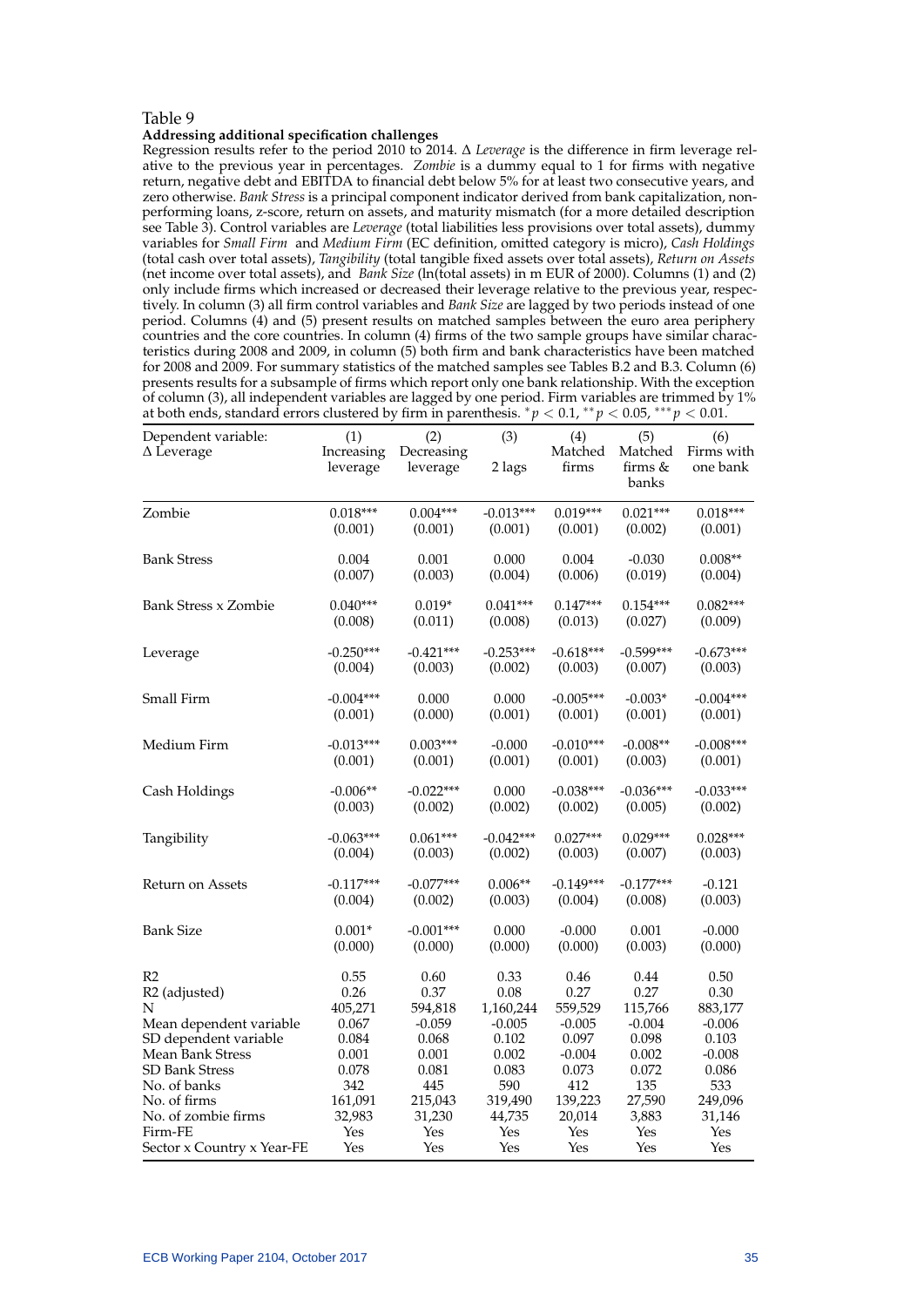### *4.3.3 Addressing further issues*

A further important concern is that also in core economies a number of NFCs fulfill our zombie definition, and conversely a considerable number of firms exist in the periphery of the euro area that deleveraged their balance sheets considerably. Therefore, we test in columns (1) and (2) of Table 9 if the sensitivity of leverage changes that is exhibited by zombie firms in response towards bank stress differs depending on the fundamental choice of the firm whether to lever up or whether to attempt to deleverage the firm. We split the sample into approximately 161,000 firms that increased their leverage by 6.7% on average and compare estimates to a subsample of around 215,000 firms that reduced their leverage by 5.9% on average. For both groups of NFCs we estimate significantly positive interaction terms. An important difference is though that zombie firms exhibiting increasing leverage anyhow also increase the pace of leveraging up by another 4 percentage points, which is economically significant. This interaction effect of weak banks being tied to weak firms is still positive for firms that deleveraged their balance sheets as shown in column (4). However, the magnitude is substantially smaller at a coefficient of 0.019 and also only statistically significant at the 10%-level. Hence, firms that arguably pursue a strategy to reduce their indebtedness do indeed slow down in these efforts when connected to a stressed bank. But the overall effect on annual changes in debt remains negative at the mean of both bank stress and leverage distributions.

Furthermore, we acknowledge that leverage might respond only slowly to either borrowing from stressed banks or the firm exhibiting stress itself. Therefore, we lag all covariates in column (1) by two rather than one period. Results remain qualitatively identical, although the magnitude of the effect declines somewhat.

Next, NFCs in France and Germany might simply already have been very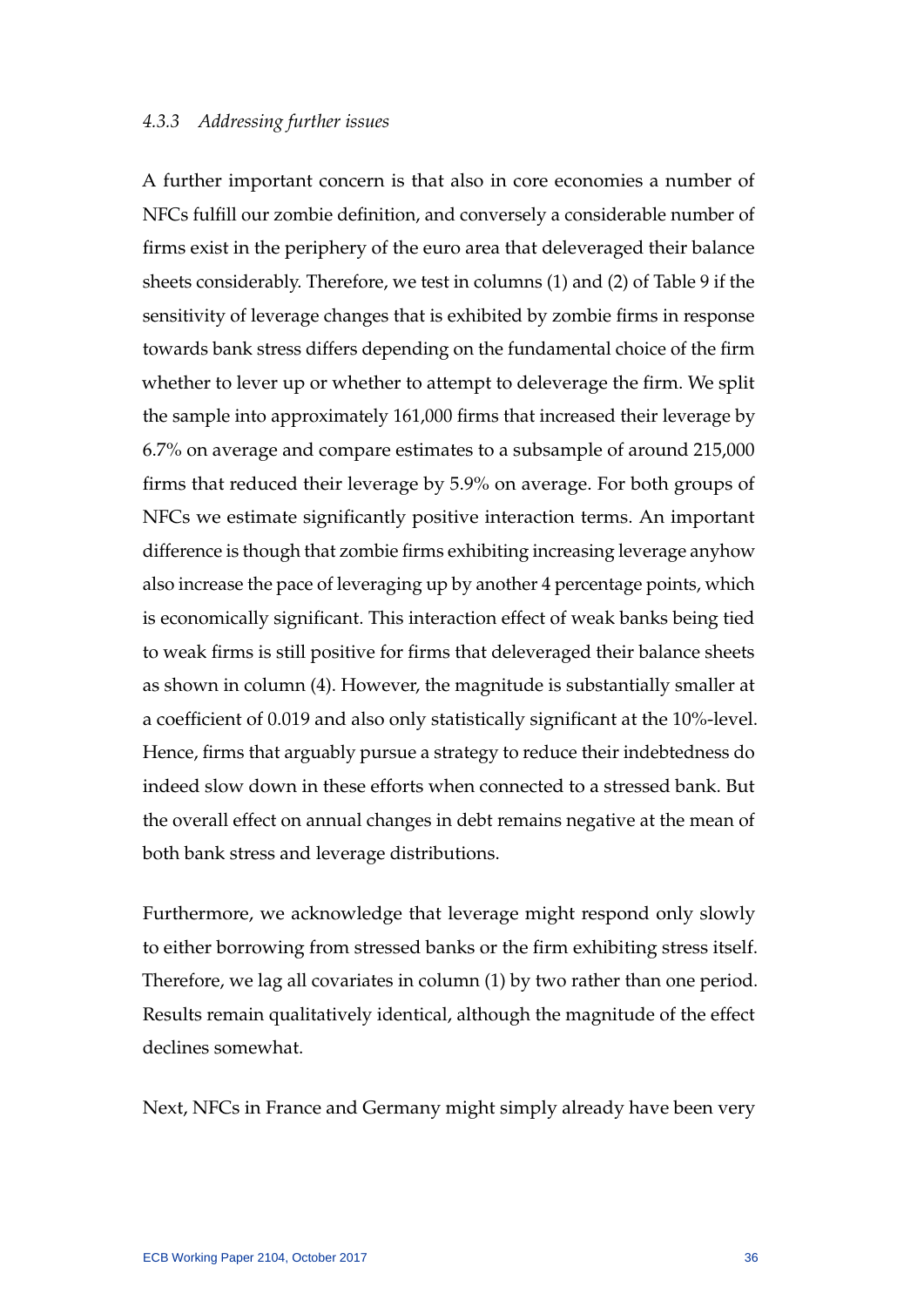different from the very onset of the financial crisis starting in 2007, rendering a comparison of leverage between 2010 until 2014 difficult. We therefore re-estimate our baseline results including all countries for the subsample of matched firms, in analogy to our results in Table 6. Summary statistics for the matched sample are reported in Table B.2 of the Appendix. Both the positive interaction as well as direct zombie firm effect on change in leverage are confirmed.

Finally, in addition to systematically different firms we might also fall prey to spurious correlation if banks differ systematically. Therefore, we additionally match on observable bank traits (bank size, capitalization, NPLs, return on assets, and maturity mismatch) and accordingly provide summary statistics in Table B.3 in the Appendix. Column (3) of Table 9 confirms again direction, magnitude, and significance of our baseline results.

In sum, the increase in firm leverage is very unlikely the spurious result of unobserved systemic differences either among firms or banks.

# **5 Conclusion**

The aim of this paper is to investigate the impact of stressed banks on the deleveraging process of small and medium-size enterprises (SMEs), with a focus on euro area periphery countries. In particular, we test whether banks in distress delay the deleveraging of non-viable firms. To this end, we combine SME balance sheet information from the Amadeus database with bank balance sheet data of BankScope by string-matching the information on bank-firm relationships. The resulting borrower-lender database allows us to identify the transmission of banking sector developments to the NFC sector.

Our paper adds to the recent literature on bank-firm linkages in several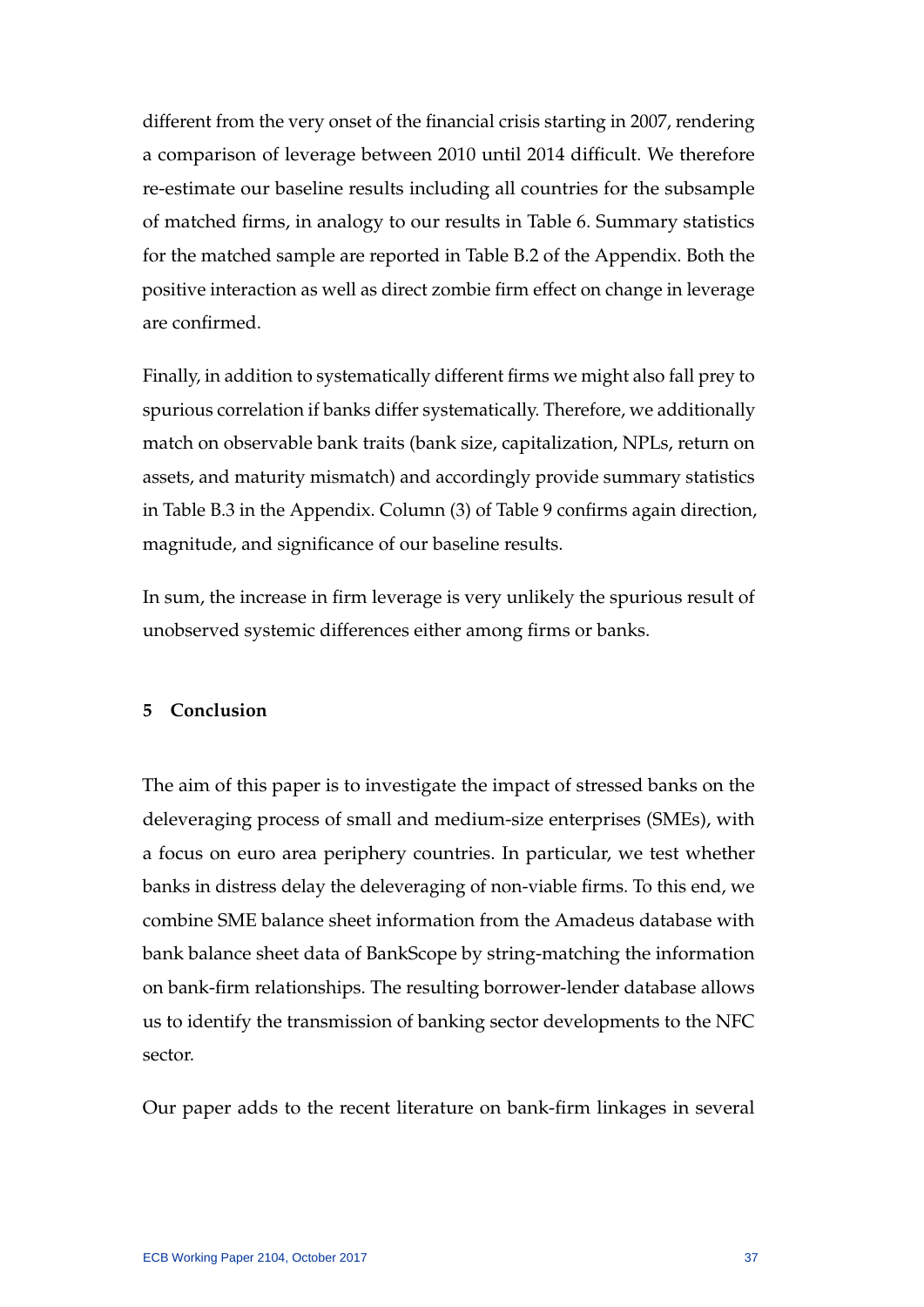respects: First, our sample includes a large number of small and mediumsized enterprises as opposed to the previous literature that predominantly analyses firm-bank relationships based on smaller samples of large firms. Second, while the previous literature typically focuses on real economy effects of leverage, our emphasis is on the implications of bank stress for NFC deleveraging, which appears to be a prerequisite for the recovery in investment and employment. Third, we construct a new continuous measure of bank stress based on the principal component related to five bank indicators (capitalization, NPL ratio, return on assets, z-score and maturity mismatch), which also allows us to capture bank stress for small, unlisted banks.

Our results document that, after controlling for firm- and bank-specific characteristics as well as demand-side effects, bank stress in general has a small decreasing effect on firm leverage by around 0.1 percentage points annually for each standard deviation increase in bank stress. However, we find that a one standard deviation increase in bank stress is associated with an increase in firm leverage of zombie firms of around one percentage point. This effect is only significant in the euro area periphery countries. Similarly to periphery countries, we find that zombie firms in core countries continued to lever up between 2010 and 2014, but – when accounting for differences in firms and banks between stressed and non-stressed countries – there was no significant impact of bank stress on zombie firm leverage in France and Germany. This suggests that the NFC deleveraging process is hindered by bank weakness, possibly because weak banks have an incentive to evergreen loans to their impaired borrowers to avoid having to declare outstanding loans non-performing. Our results are thus in line with [Acharya](#page-40-2) [et al.](#page-40-2) [\(2016\)](#page-40-2) and [Schivardi et al.](#page-42-3) [\(2017\)](#page-42-3): by evergreening loans to zombie firms, banks in distress were delaying the realization of losses and gambling for resurrection in the hope that an economic recovery improves the situation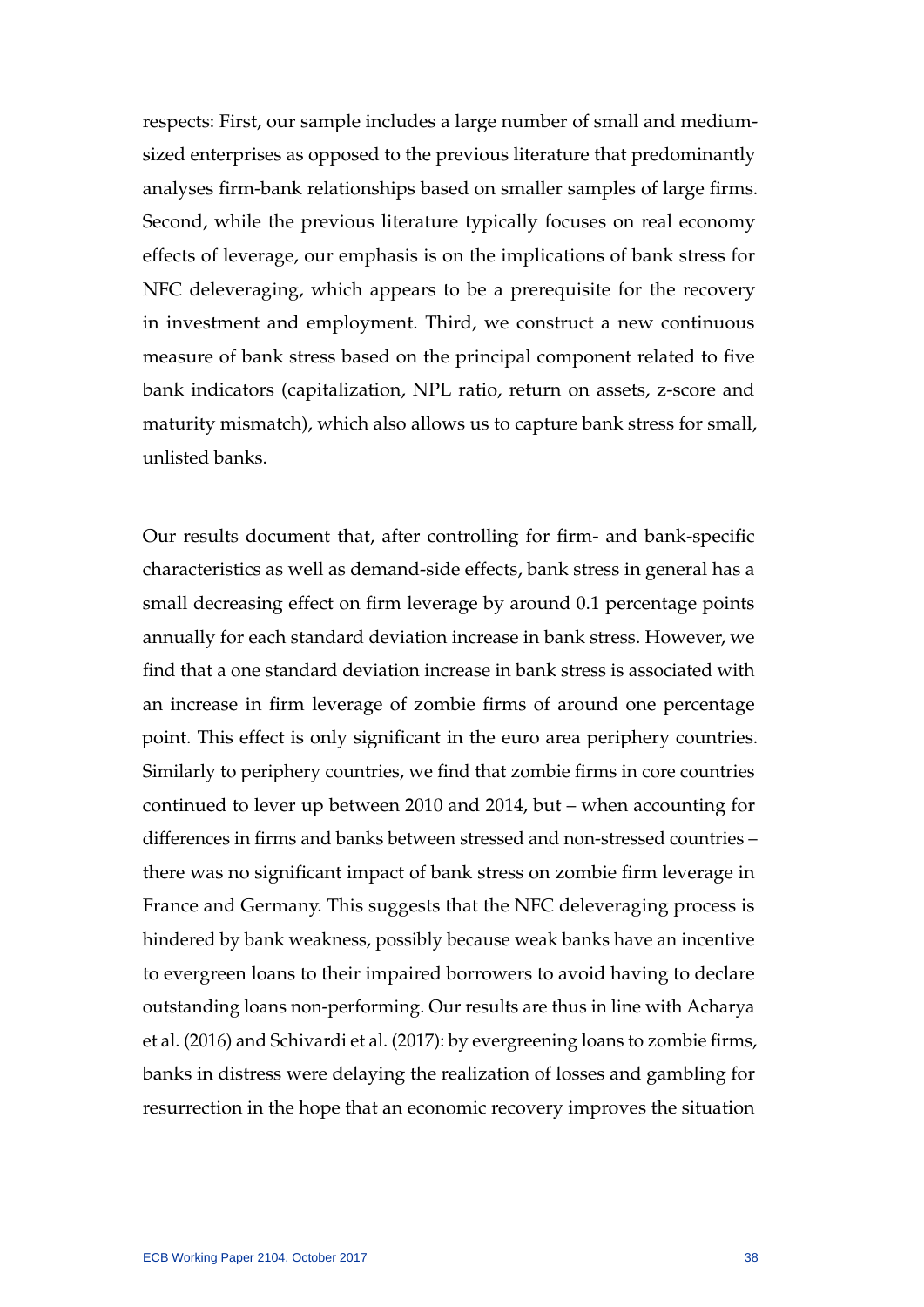of their currently insolvent borrowers. This behaviour led to an inefficient allocation of credit, since a higher share of loan supply is provided to low productive distressed borrowers thereby crowding out growth opportunities of productive firms.

We test our results across a wide set of robustness checks. In particular, we find that our results are largely unaffected if we replace the change in the leverage ratio with the change in absolute debt levels. This further strengthens the evidence for zombie lending of stressed banks as our results do not seem to be driven by asset valuations. Our results are also qualitatively similar if we replace our bank stress indicator with the banks' respective CDS spread, apply an alternative zombie definition, or re-run our baseline regression on a matched subsample.

Overall, the analysis thus highlights the importance of sound banks for the deleveraging process of the corporate sector. Policies aimed at swiftly addressing the remaining bank weakness and facilitating bank deleveraging, most notably by increasing bank capitalization, or by providing incentives for banks to move more decisively with the workout of bad assets, could also support the deleveraging of the corporate sector in general, and in particular SMEs.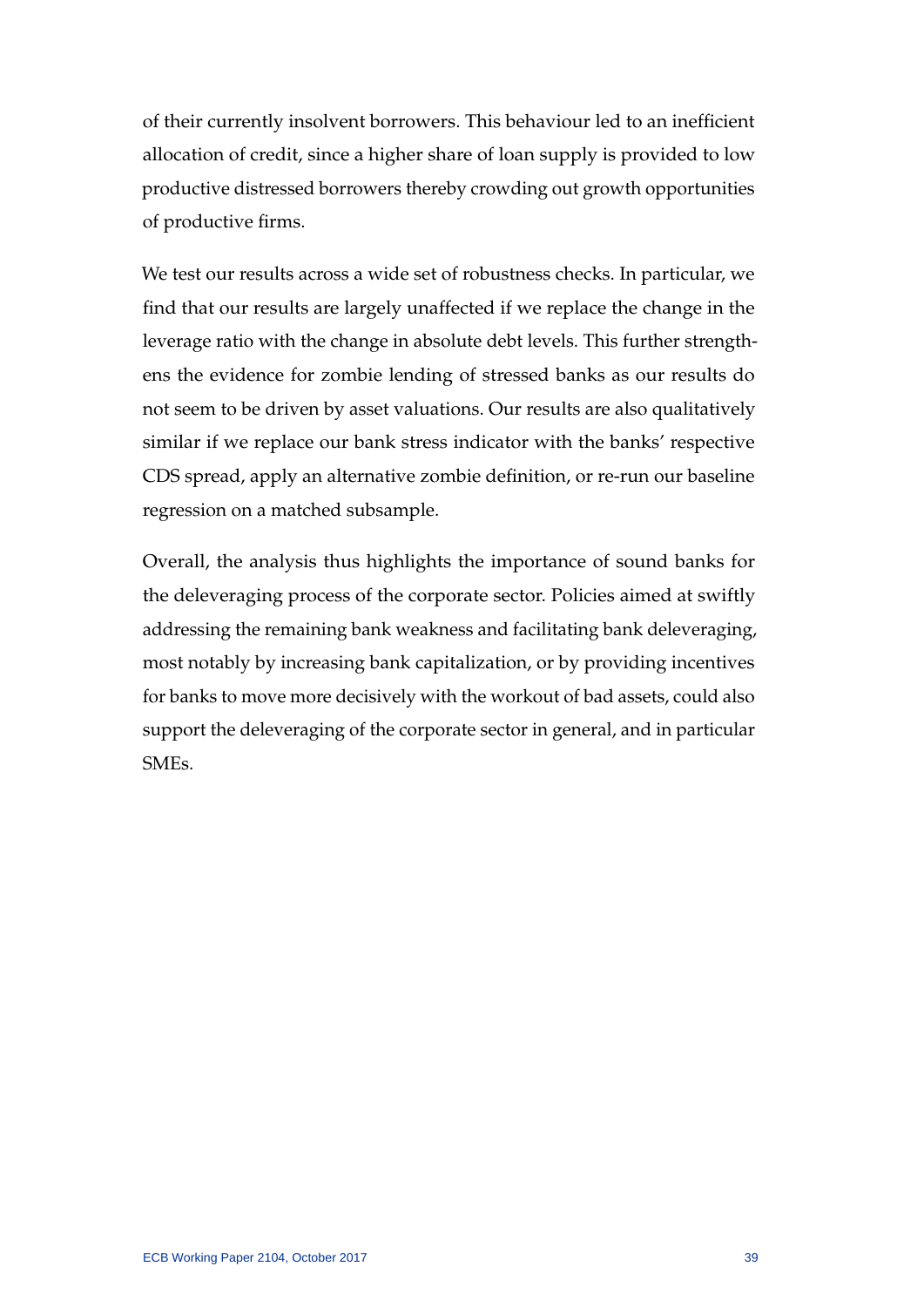# **References**

- <span id="page-40-2"></span>Acharya, V. V., T. Eisert, C. Eufinger, and C. W. Hirsch (2016). Whatever it takes: The real effects of unconventional monetary policy. *SAFE Working Paper No. 152*.
- <span id="page-40-8"></span>Adalet McGowan, M., D. Andrews, and V. Millot (2017). The walking dead?: Zombie firms and productivity performance in OECD countries. *OECD Economics Department Working Papers* (1372).
- <span id="page-40-9"></span>Albertazzi, U. and D. J. Marchetti (2010). Credit supply, flight to quality and evergreening: an analysis of bank-firm relationships after Lehman. *Banca d'Italia Working Paper 756*.
- <span id="page-40-5"></span>Buch, C. M., M. Koetter, and J. Ohls (2016). Banks and sovereign risk: A granular view. *Journal of Financial Stability 25*, 1–15.
- <span id="page-40-6"></span>Caballero, R. J., T. Hoshi, and A. K. Kashyap (2008). Zombie lending and depressed restructuring in Japan. *The American Economic Review 98*(5), 1943–1977.
- <span id="page-40-10"></span>Caliendo, M. and S. Kopeinig (2008). Some practical guidance for the implementation of propensity score matching. *Journal of Economic Surveys 22*, 31 – 72.
- <span id="page-40-0"></span>Cecchetti, S., M. Mohanty, and F. Zampolli (2011). The real effects of debt. *BIS Working Paper Series 352*.
- <span id="page-40-1"></span>Chen, S., M. Kim, M. Otte, K. Wiseman, and A. Zdzienicka (2015). Private Sector Deleveraging and Growth Following Bust. *IMF Working Paper* (35).
- <span id="page-40-4"></span>Cœuré, B. (2014, March). Monetary policy transmission and bank deleveraging. *Speech at 'The Future of Banking Summit', Paris*.
- <span id="page-40-3"></span>Cycon, L. and M. Koetter (2015). Monetary policy under the microscope: Intra-bank transmission of asset purchase programs of the ECB. *IWH Discussion Paper 9*.
- <span id="page-40-7"></span>Diamond, D. W. and R. G. Rajan (2000). A theory of bank capital. *The Journal of Finance LV*(6), 2431–2465.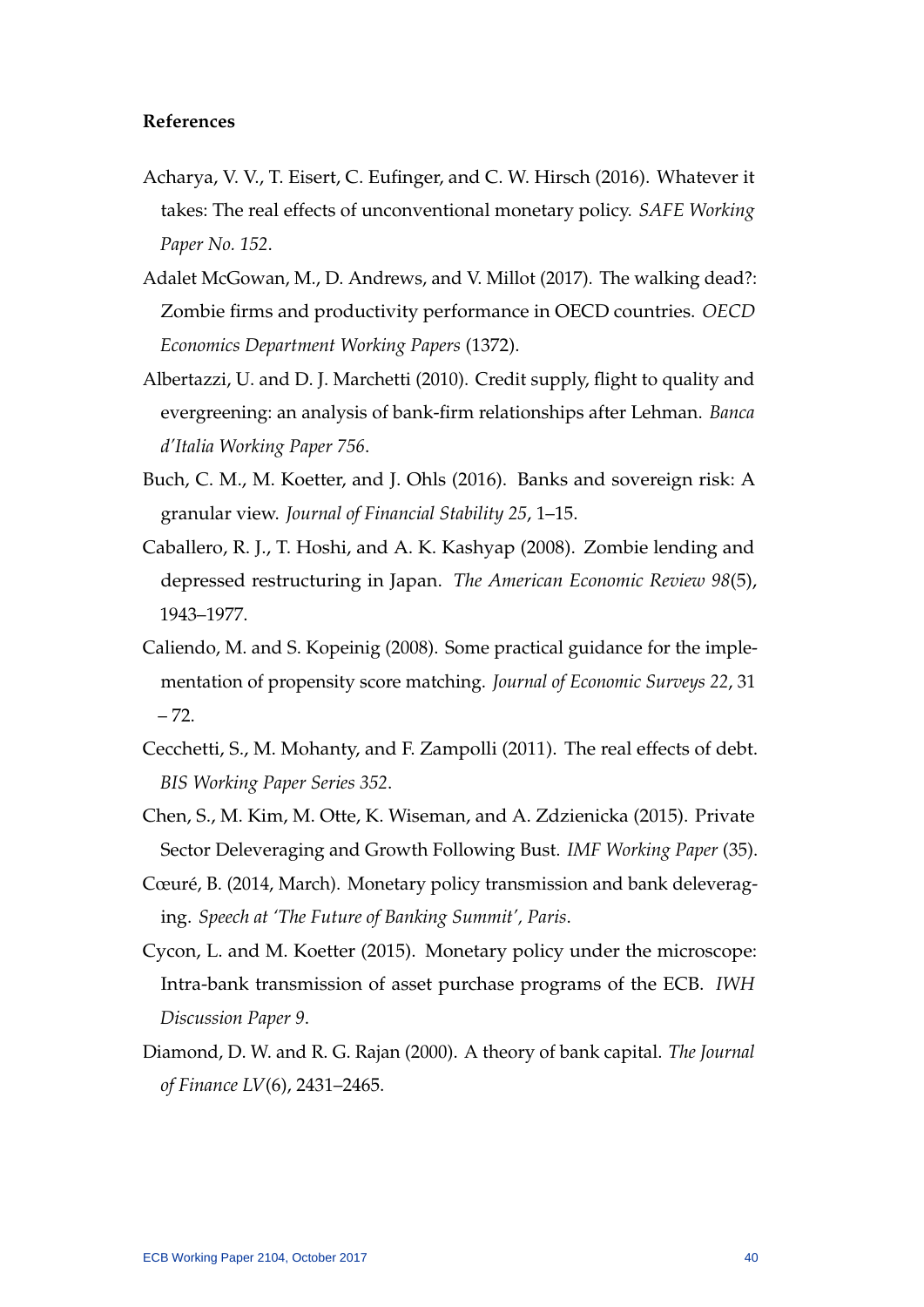- <span id="page-41-1"></span>ECB (2010a, May 10). ECB decides on measures to address severe tensions in financial markets. Press Release.
- <span id="page-41-2"></span>ECB (2010b). Monetary Policy Transmission in the euro area, a decade after the introduction of the euro. *Monthly Bulletin May 2010*, 85–98.
- <span id="page-41-0"></span>ECB (2013). Corporate finance and economic activity in the euro area. structural issues report 2013. *Occasional Paper 151*.
- <span id="page-41-8"></span>Eser, F. and B. Schwaab (2016). Evaluating the impact of unconventional monetary policy measures: Empirical evidence from the ECB's Securities Markets Programme. *Journal of Financial Economics 119*(1), 147–167.
- <span id="page-41-11"></span><span id="page-41-3"></span>European Commission (2015). User guide to the SME Definition.
- Falagiarda, M. and S. Reitz (2015). Announcements of ECB unconventional programs: Implications for the sovereign spreads of stressed euro area countries. *Journal of International Money and Finance 53*, 276–295.
- <span id="page-41-9"></span>Ferrando, A., A. Popov, and G. F. Udell (2015). Sovereign stress, nonconventional monetary policy, and SME access to finance. *European Central Bank Working Paper Series No. 1820*, 1–60.
- <span id="page-41-12"></span>Gebauer, S., R. Setzer, and A. Westphal (2017). Corporate debt and investment: A firm level analysis for peripheral euro area countries. *ECB Working Paper No. 2101*.
- <span id="page-41-10"></span>Giannetti, M. and S. Ongena (2012). Lending by example: Direct and indirect effects of foreign banks in emerging markets. *Journal of International Economics 86*(1), 167–180.
- <span id="page-41-7"></span>Giannetti, M. and A. Simonov (2013). On the real effects of bank bailouts: Micro evidence from japan. *American Economic Journal: Macroeconomics 5*(1), 135–167.
- <span id="page-41-6"></span>Homar, T. (2016). Bank recapitalizations and lending: A little is not enough. *ESRB Working Paper No. 16*.
- <span id="page-41-5"></span>Hoshi, T. and A. K. Kashyap (2010). Will the US bank recapitalization succeed? Lessons from Japan? *Journal of Financial Economics 97*, 398–417.
- <span id="page-41-4"></span>Jiménez, G., S. Ongena, J. Saurina, and J.-L. Peydró (2012). Credit supply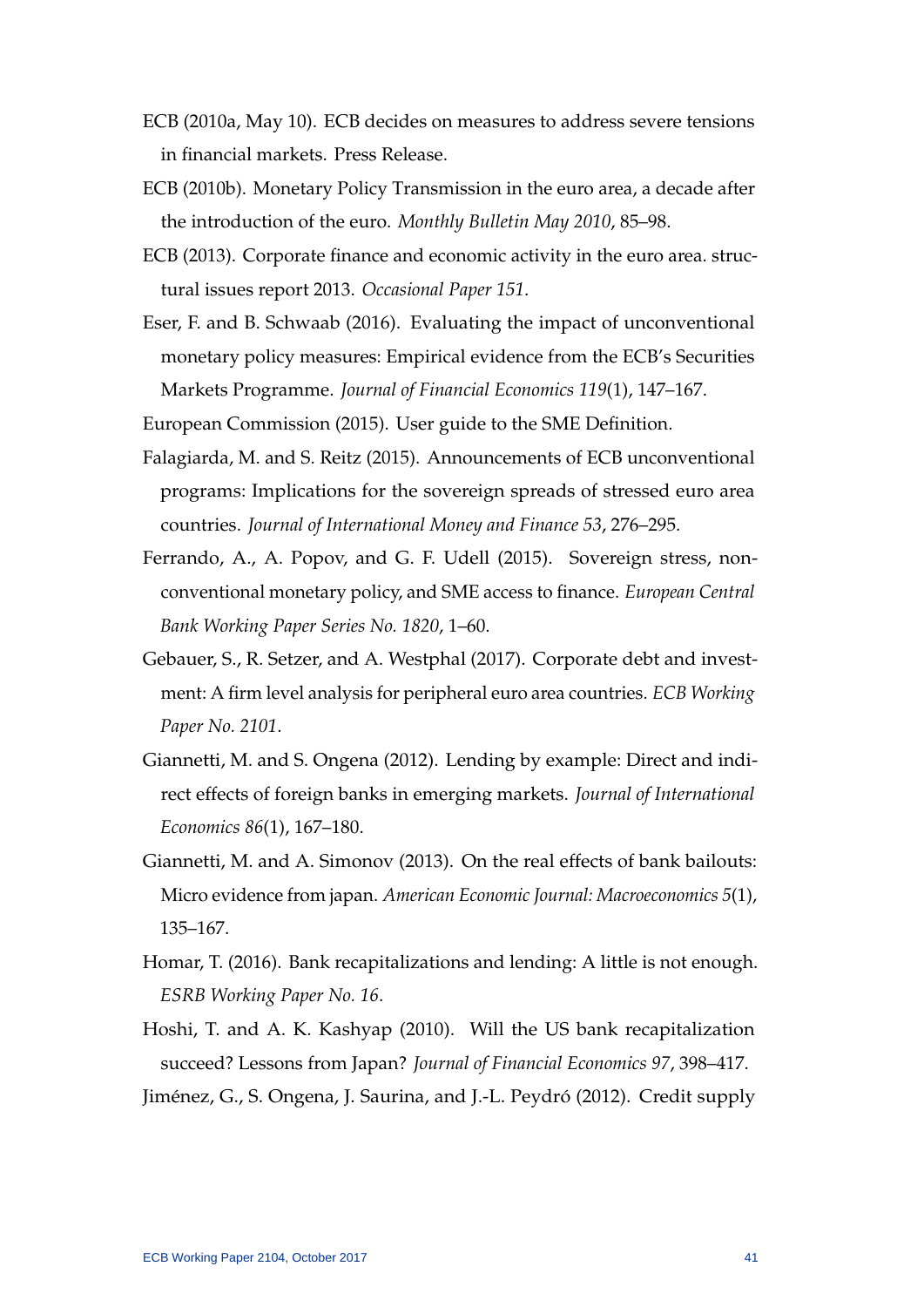and monetary policy: Identifying the bank balance-sheet channel with loan applications. *American Economic Review 102*, 2301–2326.

- <span id="page-42-2"></span>Jiménez, G., S. Ongena, J. Saurina, and J.-L. Peydró (2014). Hazardous times for monetary policy: What do twenty-three million bank loans say about the effects of monetary policy on credit risk? *Econometrica 82*, 463–505.
- <span id="page-42-4"></span>Kalemli-Özcan, S., H. Kamil, and C. Villegas-Sanchez (2017). What Hinders Investment in the Aftermath of Financial Crises? Insolvent Firms or Illiquid Banks? *Review of Economics and Statistics*, forthcoming.
- <span id="page-42-5"></span>Kalemli-Özcan, S., L. Laeven, and D. Moreno (2015). Debt Overhang in Europe: Evidence from Firm-Bank-Sovereign Linkages. *ECB and University of Maryland, mimeo*.
- <span id="page-42-9"></span>Khwaja, A. I. and A. Mian (2008). Tracing the impact of bank liquidity shocks: Evidence from an emerging market. *American Economic Review 98*, 1413–1442.
- <span id="page-42-1"></span>Koetter, M., N. Podlich, and M. Wedow (2017). Inside asset purchase programs: the effects of unconventional policy on banking competition. *ECB Working Paper 2017*.
- <span id="page-42-10"></span>Kolev, A., F. Barbiero, A. Popov, P.-B. Brutscher, and M. Wolski (2016). Misallocation of investment in Europe: Debt overhang, credit market distress, or weak demand? *Unpublished Working Paper*.
- <span id="page-42-0"></span>Krishnamurthy, A., S. Nagel, and A. Vissing-Jorgensen (2015). ECB policies involving government bond purchases: Impact and channels. *mimeo*.
- <span id="page-42-6"></span>Peek, J. and E. S. Rosengren (2005). Unnatural selection: Perverse incentives and the misallocation of credit in Japan. *The American Economic Review 95*(4), 1144–1166.
- <span id="page-42-7"></span>Philippon, T. and P. Schnabl (2013). Efficient recapitalization. *The Journal of Finance 68*(1), 1–42.
- <span id="page-42-3"></span>Schivardi, F., E. Sette, and G. Tabellini (2017). Credit misallocation during the European Financial Crisis. *EIEF Working Paper 17*(04).
- <span id="page-42-8"></span>van Wijnbergen, S. and H. Timotej (2017). On zombie banks and recessions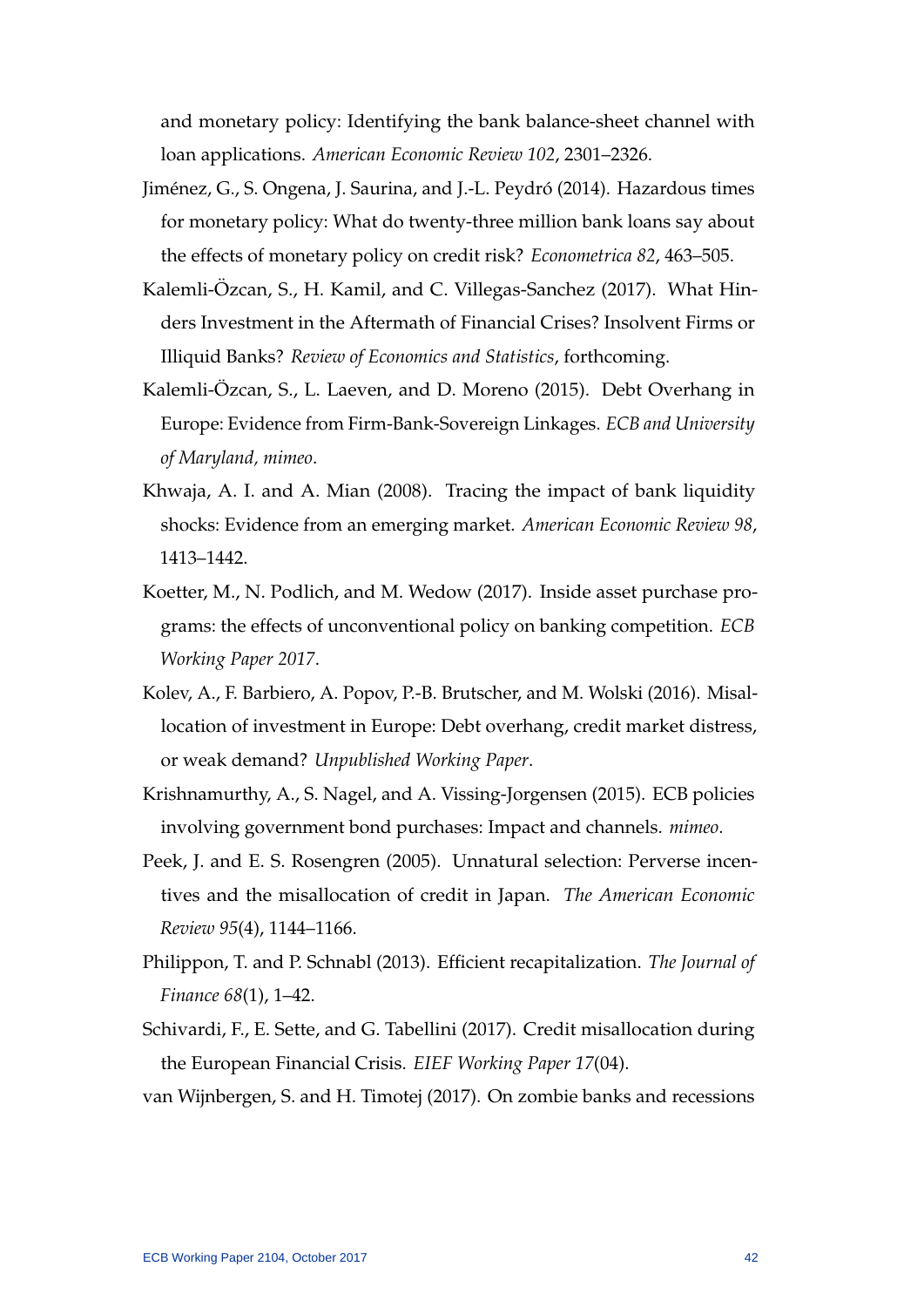after systemic banking crises: Government intervention matters. *Journal of Financial Intermediation*, forthcoming.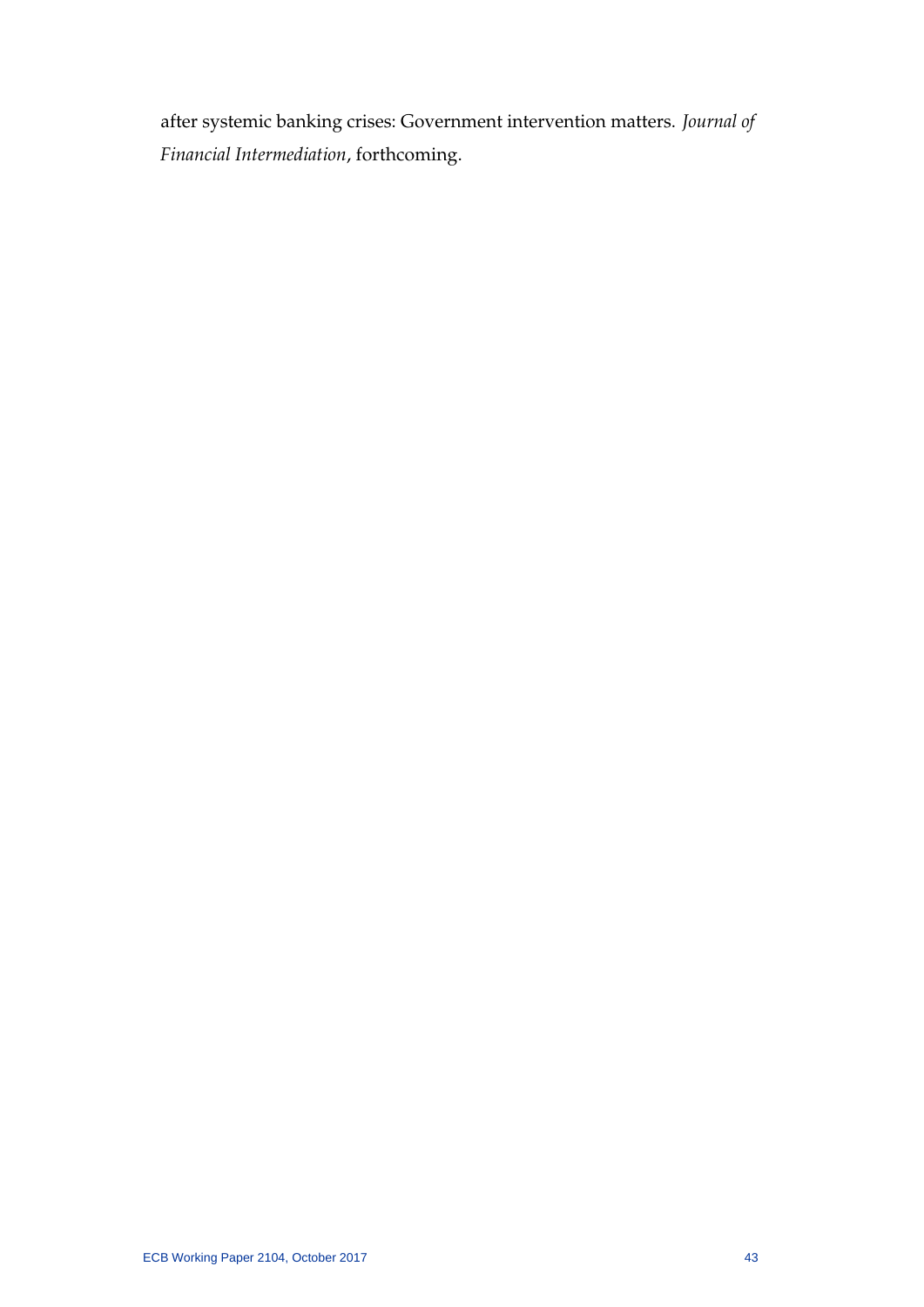# **Appendix**

# **A Additional figures**

#### Figure A.1.

#### **Sensitivity to debt servicing capacity threshold**

The graph shows the respective regression coefficients for the Zombie dummy (top panel) and the interaction term Zombie x Bank Stress (bottom panel), as well as the corresponding  $95\%$  confidence intervals for different choices of the debt servicing capacity threshold in the baseline zombie definition. The vertical reference lines indicate our baseline choice of 5%.

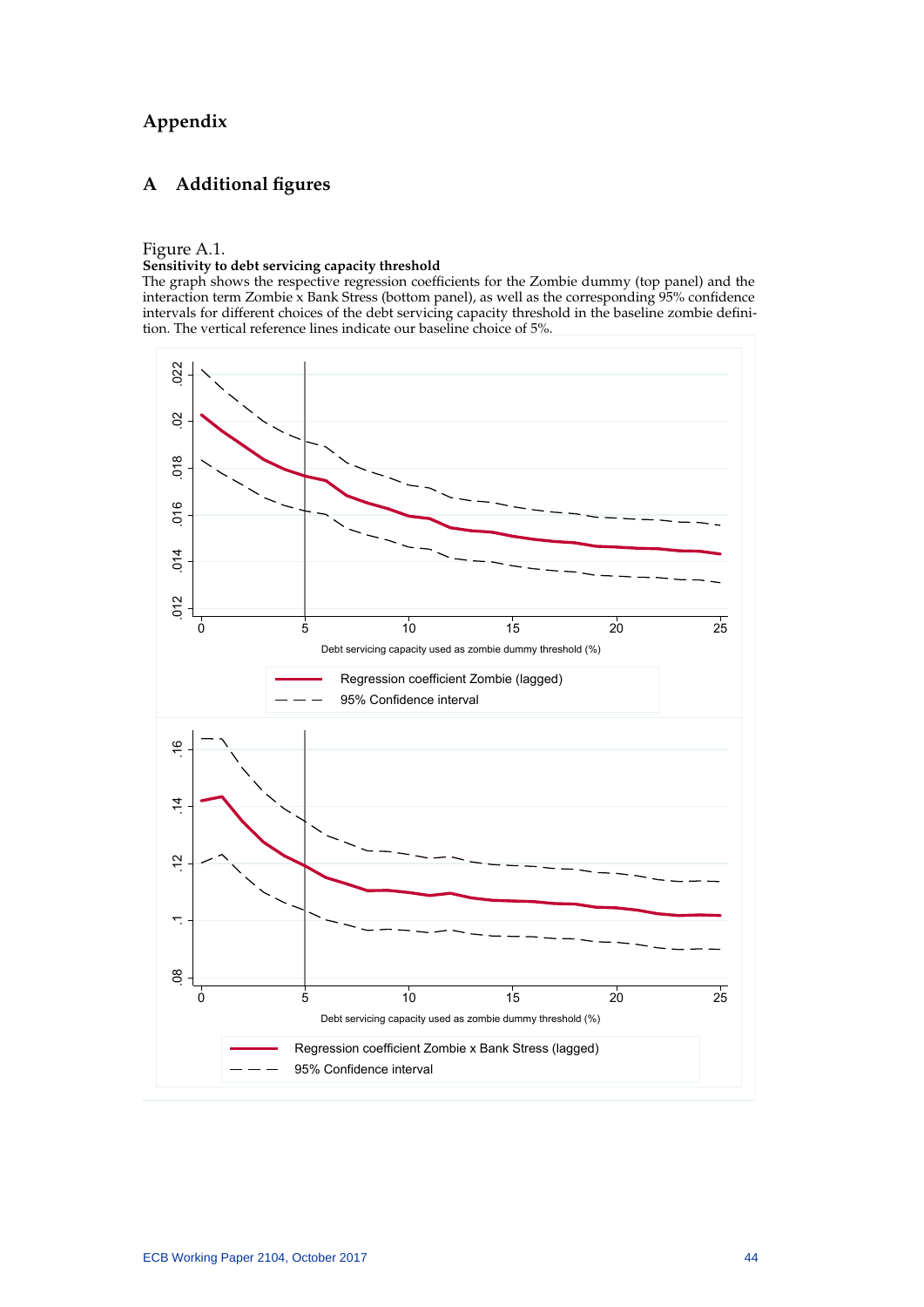# **B Additional tables**

# Table B.1

**Bank stress by country**

The table reports descriptive statistics for the PCA bank stress indicator by country for the sample period 2010 to 2014.

|          | Banks | Mean     | <sub>SD</sub> | p5       | p50      | p95      |
|----------|-------|----------|---------------|----------|----------|----------|
| Spain    | 31    | 0.013    | 0.045         | $-0.036$ | 0.006    | 0.090    |
| Greece   | 8     | 0.138    | 0.139         | $-0.027$ | 0.144    | 0.451    |
| Ireland  | 10    | 0.200    | 0.200         | $-0.006$ | 0.171    | 0.748    |
| Portugal | 86    | 0.042    | 0.053         | $-0.018$ | 0.026    | 0.127    |
| Slovenia | 16    | 0.135    | 0.202         | $-0.050$ | 0.069    | 0.524    |
| Germany  | 706   | $-0.045$ | 0.041         | $-0.081$ | $-0.056$ | 0.056    |
| France   | 138   | $-0.046$ | 0.029         | $-0.085$ | $-0.054$ | $-0.003$ |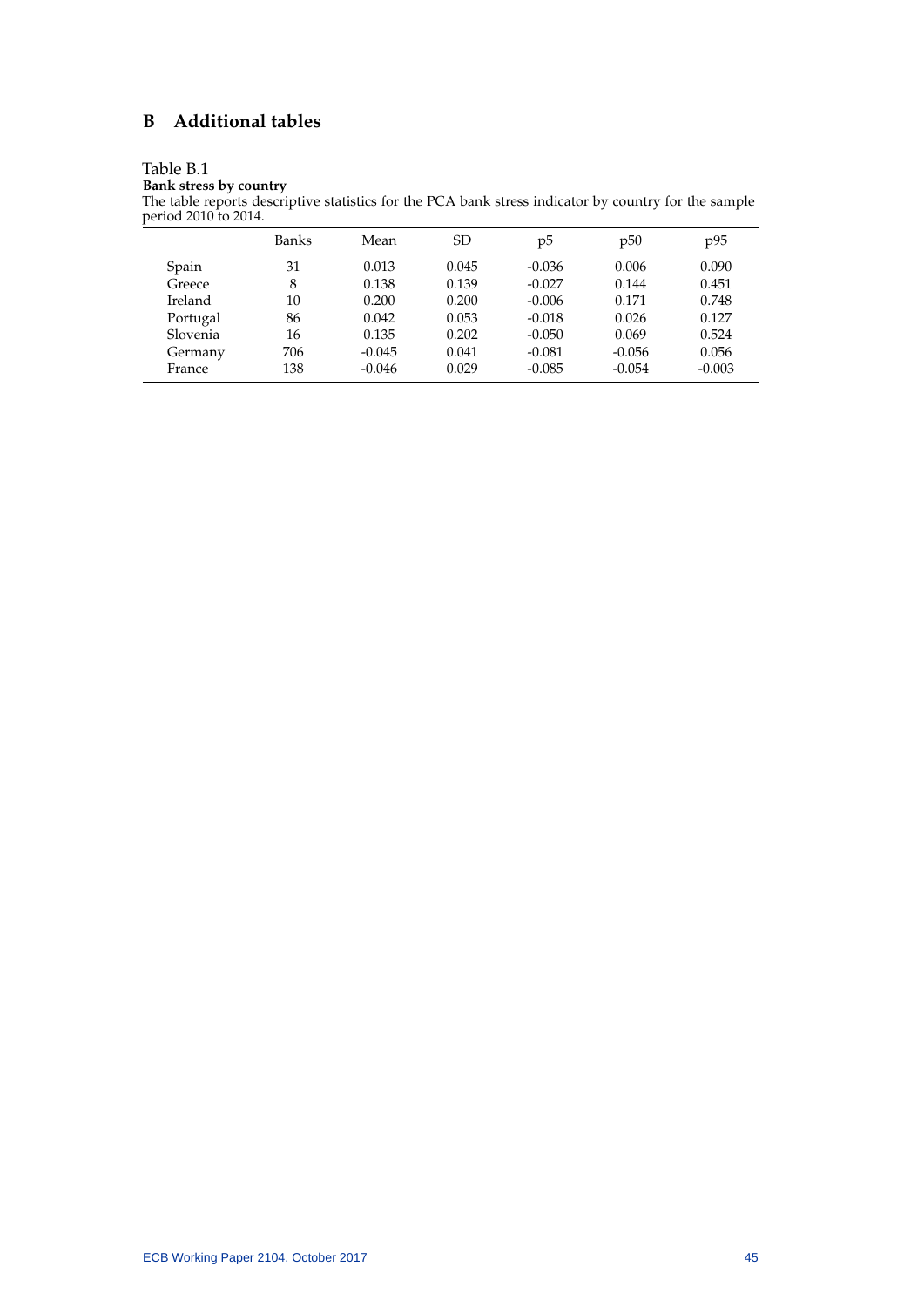|                                                                                                                                  | 55                       |           |                 |                                  | $\begin{array}{l} 0.001 \\ 0.008 \\ 0.001 \\ 0.001 \\ 0.000 \\ 0.001 \\ 0.002 \\ 0.002 \end{array}$   |                                       |                         |                |                         |                    | $0.006$<br>$0.000$<br>$0.000$<br>$0.001$                                          |                    |                   |           |       | 0.001                                                                                         |                      | $\begin{array}{r} 0.006 \\ 0.000 \\ 0.000 \\ 0.000 \\ 0.001 \\ 0.001 \\ 0.001 \\ \end{array}$ |                  |                  |                         |                        |                  |                |                      | $0.004$<br>$0.000$<br>$0.000$<br>$0.001$                                            |
|----------------------------------------------------------------------------------------------------------------------------------|--------------------------|-----------|-----------------|----------------------------------|-------------------------------------------------------------------------------------------------------|---------------------------------------|-------------------------|----------------|-------------------------|--------------------|-----------------------------------------------------------------------------------|--------------------|-------------------|-----------|-------|-----------------------------------------------------------------------------------------------|----------------------|-----------------------------------------------------------------------------------------------|------------------|------------------|-------------------------|------------------------|------------------|----------------|----------------------|-------------------------------------------------------------------------------------|
|                                                                                                                                  | Difference<br>◁          |           |                 |                                  | $\begin{array}{l} 0.000 \\ -0.008 \\ -0.001 \\ -0.001 \\ -0.001 \\ 0.001 \\ 0.002 \end{array}$        |                                       |                         |                | $0.599***$              | $-0.009***$        | $0.005***$                                                                        | $0.000***$         | $0.074***$        |           |       | $0.015**$                                                                                     | $0.138***$           | $0.018***$                                                                                    | $0.011***$       | $0.026***$       | $0.049***$              | $0.028***$             | $0.726***$       | $0.012***$     | $0.041***$           | $-0.010***$<br>0.052***                                                             |
|                                                                                                                                  | p95                      |           |                 |                                  | 950<br>7.538<br>0.523<br>0.619<br>0.619<br>0.619                                                      |                                       |                         |                |                         |                    | $12.883$<br>0.077<br>0.030<br>0.009<br>0.0217                                     |                    |                   |           |       | 0.993<br>7.529<br>0.556<br>0.610<br>0.626                                                     |                      |                                                                                               |                  |                  |                         |                        |                  |                |                      | 12.906<br>0.091<br>0.114<br>0.007<br>0.007                                          |
|                                                                                                                                  | p50                      |           |                 |                                  | 0.653<br>0.959<br>0.021<br>0.021<br>0.081<br>0.061                                                    |                                       |                         |                |                         |                    | $\begin{array}{c} 1.473 \\ 0.055 \\ 0.022 \\ 0.005 \\ 0.005 \\ 0.356 \end{array}$ |                    |                   |           |       | 0.599<br>0.951<br>0.073<br>0.010<br>0.000<br>0.090                                            |                      |                                                                                               |                  |                  |                         |                        |                  |                |                      | $\begin{array}{c} 11.520 \\ 0.058 \\ 0.051 \\ 0.001 \\ 0.001 \\ -0.376 \end{array}$ |
|                                                                                                                                  | р5                       |           |                 |                                  | $\begin{array}{c} 0.207 \\ 0.103 \\ 0.004 \\ 0.008 \\ 0.008 \\ 0.077 \\ 0.65 \\ 0.467 \\ \end{array}$ |                                       |                         |                |                         |                    | $7.747$<br>$0.033$<br>$0.012$<br>$0.001$<br>$0.001$<br>$0.612$                    |                    |                   |           |       | $\begin{array}{c} 0.140 \\ 0.091 \\ 0.003 \\ 0.004 \\ 0.155 \\ 0.153 \\ 0.173 \\ \end{array}$ |                      |                                                                                               |                  |                  |                         |                        |                  |                |                      | 8.692<br>0.011<br>0.022<br>0.026<br>0.618                                           |
|                                                                                                                                  | Periphery Countries<br>ය |           |                 |                                  | 232<br>2.440<br>2.140<br>2.0.0.277<br>2.0.0.0.0.0.0                                                   |                                       |                         |                |                         |                    | 1.406<br>0.035<br>0.024<br>0.08<br>0.150                                          |                    |                   |           |       | 0.280<br>2.574<br>0.178<br>0.0.253<br>0.587                                                   |                      |                                                                                               |                  |                  |                         |                        |                  |                |                      | 1.240<br>0.040<br>0.038<br>0.021<br>0.152                                           |
|                                                                                                                                  | Mean                     |           |                 |                                  | 0.624<br>1.930<br>1.178<br>0.028<br>0.080                                                             |                                       |                         |                |                         |                    | 11.298<br>0.054<br>0.025<br>0.004<br>0.377                                        |                    |                   |           |       | 0.590                                                                                         |                      | 1.944<br>0.130<br>0.175<br>0.003<br>0.005                                                     |                  |                  |                         |                        | 1.492            |                |                      | $\begin{array}{c} 0.056 \\ 0.061 \\ 0.005 \\ 0.374 \end{array}$                     |
| e characteristics during 2008 and 2009, after applying propensity score matching on firm observables.                            | $\overline{z}$           | 2008-2009 | 165,709         | 165,738                          | 164,477                                                                                               | 165,528<br>165,039                    | 163,522                 | 59,919         |                         | 165,766<br>165,766 | 120,186                                                                           | 165,475<br>165,683 |                   | 2010-2014 |       | 381,934                                                                                       | 384,785              | 374,454<br>374,228                                                                            |                  | 376,388          | 352,526                 | 364,406                |                  |                |                      | 385,844<br>385,844<br>374,358<br>385,761<br>385,761                                 |
|                                                                                                                                  |                          |           | Firms<br>83,521 | 83,521                           | 83,521                                                                                                | 83,521<br>83,521                      | 83,521                  | 83,521         | Banks<br>8 <sup>9</sup> | 68                 | 68                                                                                | 8 <sup>9</sup>     | $\frac{8}{3}$     |           | Firms | 83,452                                                                                        | 83,452               | 83,452                                                                                        | 83,452<br>83,452 |                  | 83,452                  | 83,452<br>Banks        | 8 <sup>o</sup>   | 68             | 68                   | 68<br>68                                                                            |
|                                                                                                                                  | p95                      |           |                 |                                  | 0.940<br>8.114 18<br>6.542<br>6.595<br>0.546<br>1.246                                                 |                                       |                         |                |                         |                    | 14.245<br>0.117<br>0.037<br>0.012<br>0.034                                        |                    |                   |           |       | 0.956<br>8.662<br>0.468<br>0.523<br>0.651<br>0.651                                            |                      |                                                                                               |                  |                  |                         |                        |                  |                |                      | 14.071<br>0.130<br>0.039<br>0.009<br>0.143                                          |
|                                                                                                                                  | 50                       |           |                 |                                  | 0.638<br>0.778<br>0.088<br>0.028<br>0.039<br>0.096                                                    |                                       |                         |                |                         |                    | 9.896<br>0.056<br>0.018<br>0.004<br>0.576                                         |                    |                   |           |       | 0.607<br>0.841<br>0.097<br>0.031<br>0.142<br>0.108                                            |                      |                                                                                               |                  |                  |                         |                        |                  |                |                      | 10.048<br>0.057<br>0.020<br>0.004<br>-0.556                                         |
|                                                                                                                                  | Ъq                       |           |                 |                                  | 0.256<br>0.103<br>0.0010<br>0.010<br>0.110<br>0.422                                                   |                                       |                         |                |                         |                    | 7.839<br>0.017<br>0.010<br>0.003<br>0.754                                         |                    |                   |           |       | 0.223<br>0.099<br>0.007<br>0.007<br>0.131<br>0.478                                            |                      |                                                                                               |                  |                  |                         |                        |                  |                |                      | 8.079<br>0.025<br>0.000<br>0.000<br>0.770                                           |
|                                                                                                                                  | Countries<br>GS          |           |                 |                                  | 0.211<br>2.620<br>0.157<br>0.0224<br>0.647                                                            |                                       |                         |                |                         |                    | 2.143<br>0.036<br>0.012<br>0.065<br>0.261                                         |                    |                   |           |       | 0.237<br>2.908<br>0.154<br>0.086<br>0.0252<br>0.621                                           |                      |                                                                                               |                  |                  |                         |                        |                  |                |                      | $\begin{array}{c} 2.056 \\ 0.036 \\ 0.010 \\ 0.003 \\ 0.318 \end{array}$            |
|                                                                                                                                  | Core<br>Mean             |           | 0.624           | 1.938                            | 0.133                                                                                                 | 0.178<br>0.029                        | 0.179                   | 0.078          | 10.698                  | 0.063              | 0.020                                                                             | 0.004              | $-0.451$          |           |       | 0.605                                                                                         | 2.083                | 0.148                                                                                         | 0.164            | 0.030            | 0.189                   | 0.033                  | 10.766           | 0.068          | 0.021                | $-0.425$<br>0.004                                                                   |
|                                                                                                                                  | $\overline{Z}$           |           | 165,109         | 165,121                          | 162,981                                                                                               | 163,708<br>165,084                    | 163,656                 | 162,241        | 165,135                 | 165,135            | 135,324                                                                           | 165,098            | 165,135           |           |       | 364,198                                                                                       | 364,820              | 354,012                                                                                       | 360,929          | 354,339          | 351,253                 | 354,266                | 365,465          | 365,465        | 327,207              | 362,578<br>365,465                                                                  |
|                                                                                                                                  |                          |           | 83,653<br>Firms | 83,653                           | 83,653                                                                                                | 83,653<br>83,653                      | 83,653                  | 83,653         | <b>Banks</b><br>796     | 796                | 796                                                                               | 796                | 796               |           | Firms | 83,527                                                                                        | 83,527               | 83,527                                                                                        | 83,527           | 83,527           | 83,527                  | 83,527<br><b>Banks</b> | 793              | 793            | 793                  | 793<br>793                                                                          |
| The sample only contains firms with similar observabl<br>Summary statistics for the sample matched on firms<br>i<br>İ<br>יי המזה |                          |           |                 | Total Assets (m EUR)<br>Leverage | Cash Holdings                                                                                         | Return on Assets<br>$\rm Tangibility$ | Debt Servicing Capacity | Net Investment | Bank Size               | Capitalization     | Non-Performing Loans                                                              | Return on Assets   | Maturity Mismatch |           |       | Leverage                                                                                      | Total Assets (m EUR) | Cash Holdings                                                                                 | Tangibility      | Return on Assets | Debt Servicing Capacity | Net Investment         | <b>Bank Size</b> | Capitalization | Non-Performing Loans | Maturity Mismatch<br>Return on Assets                                               |

- 1  $\mathbf{r}$  $\ddot{z}$ - 3 Table B.2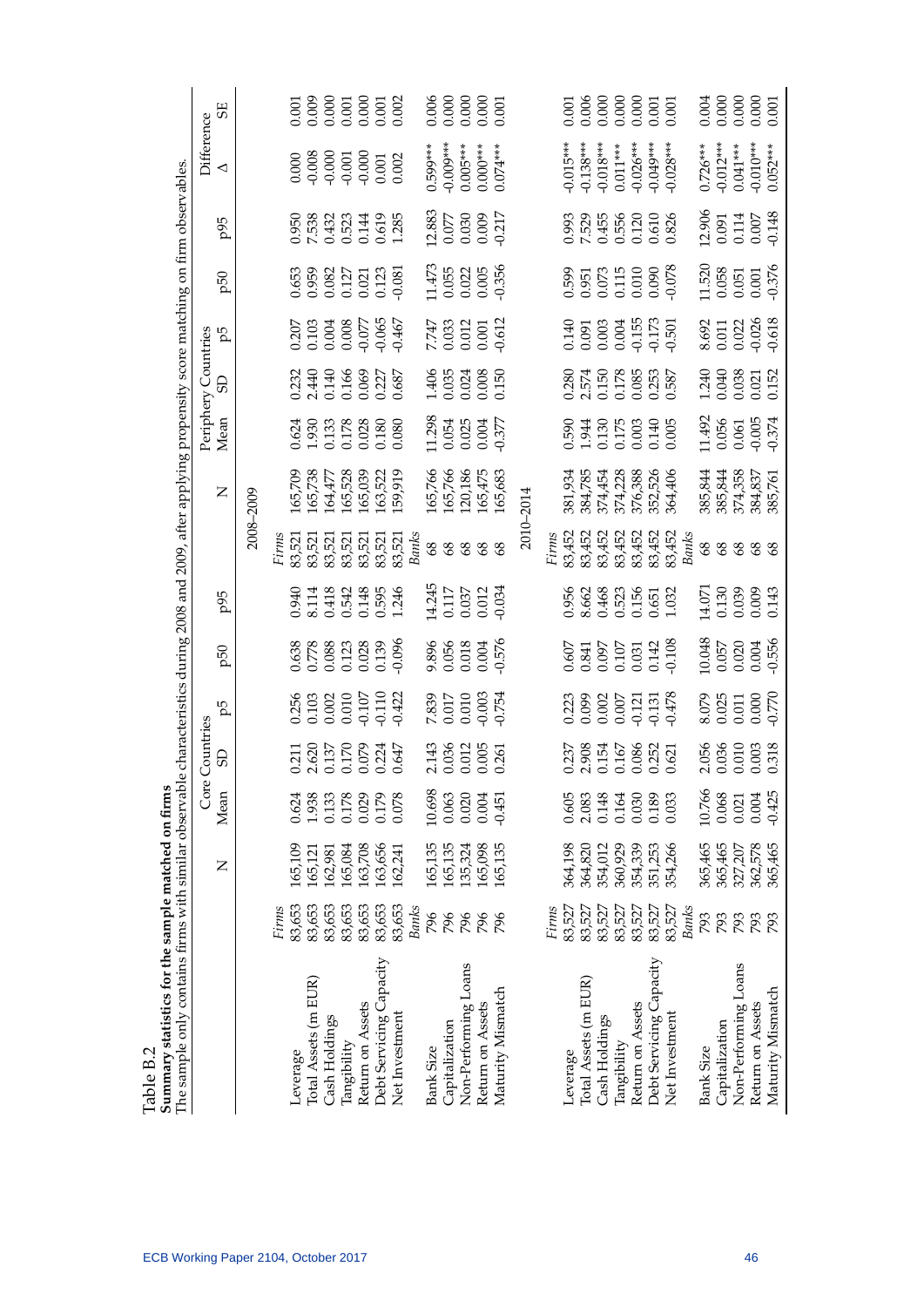| The sample only contains firms and banks with similar observable characteristics during 2008 and 2009, after applying propensity score matching on both bank and<br>firm observables | Summary statistics for the sample matched on ban | Z                | Mean               | Core Countries<br>GS                       | Ъq                                                                                  | 50                                                                           | p95                                                |                                                | $\mathsf{z}$                                             | Mean                                                                         | Periphery Countries<br>GD                   | р5                                                   | p50                                                                          | p95                                                                                                 | Difference<br>◁                                                                                  | 55                                                                                         |
|--------------------------------------------------------------------------------------------------------------------------------------------------------------------------------------|--------------------------------------------------|------------------|--------------------|--------------------------------------------|-------------------------------------------------------------------------------------|------------------------------------------------------------------------------|----------------------------------------------------|------------------------------------------------|----------------------------------------------------------|------------------------------------------------------------------------------|---------------------------------------------|------------------------------------------------------|------------------------------------------------------------------------------|-----------------------------------------------------------------------------------------------------|--------------------------------------------------------------------------------------------------|--------------------------------------------------------------------------------------------|
|                                                                                                                                                                                      |                                                  |                  |                    |                                            |                                                                                     |                                                                              |                                                    |                                                | 2008-2009                                                |                                                                              |                                             |                                                      |                                                                              |                                                                                                     |                                                                                                  |                                                                                            |
|                                                                                                                                                                                      | 15,303<br>Firms                                  | 30,497           | 0.638              |                                            | 0.290                                                                               |                                                                              |                                                    | 14,975<br>Firms                                | 29,882                                                   | 0.638                                                                        |                                             |                                                      |                                                                              |                                                                                                     |                                                                                                  | 0.002                                                                                      |
|                                                                                                                                                                                      | 15,303                                           | 30,498           | 1.332              |                                            |                                                                                     |                                                                              |                                                    |                                                | 29,888                                                   |                                                                              |                                             |                                                      |                                                                              |                                                                                                     |                                                                                                  |                                                                                            |
|                                                                                                                                                                                      | 15,303                                           | 30,304           | 0.133              |                                            |                                                                                     |                                                                              |                                                    |                                                | 29,781                                                   |                                                                              |                                             |                                                      |                                                                              |                                                                                                     |                                                                                                  |                                                                                            |
|                                                                                                                                                                                      | 15,303                                           | 30,495           | 0.179              |                                            |                                                                                     |                                                                              |                                                    |                                                |                                                          |                                                                              |                                             |                                                      |                                                                              |                                                                                                     |                                                                                                  |                                                                                            |
|                                                                                                                                                                                      | 15,303                                           | 30,447           | $0.027$            |                                            |                                                                                     |                                                                              |                                                    |                                                |                                                          |                                                                              |                                             |                                                      |                                                                              |                                                                                                     |                                                                                                  |                                                                                            |
|                                                                                                                                                                                      | 15,303<br>15,303                                 | 30,115<br>30,440 | 0.165<br>0.044     | 0.200<br>1.511<br>0.160<br>0.0785<br>0.585 | $\begin{array}{c} 0.115 \\ 0.003 \\ 0.013 \\ -0.102 \\ 0.088 \\ -0.392 \end{array}$ | 0.649<br>0.721<br>0.093<br>0.128<br>0.136<br>0.136                           | 0.941<br>4.820<br>4.820<br>4.85<br>0.515<br>0.963  | 14,975<br>14,975<br>14,975<br>14,975<br>14,975 | 29,880<br>29,796<br>29,598<br>29,604                     | 1.313<br>0.132<br>0.178<br>0.027<br>0.165                                    | 0.217<br>1.492<br>0.154<br>0.062<br>0.606   | 0.243<br>0.101<br>0.005<br>0.012<br>0.0446<br>0.0446 | 0.664<br>0.720<br>0.084<br>0.020<br>0.020<br>0.086                           | 0.944<br>4.715<br>4.715<br>0.504<br>0.504<br>0.006                                                  | $\begin{array}{l} 0.000 \\ -0.019 \\ -0.001 \\ -0.002 \\ 0.000 \\ 0.000 \\ 0.000 \\ \end{array}$ | $\begin{array}{r} 0.012 \\ 0.001 \\ 0.001 \\ 0.001 \\ 0.002 \\ 0.005 \\ 0.005 \end{array}$ |
|                                                                                                                                                                                      | Banks                                            |                  |                    |                                            |                                                                                     |                                                                              |                                                    | Banks                                          |                                                          |                                                                              |                                             |                                                      |                                                                              |                                                                                                     |                                                                                                  |                                                                                            |
|                                                                                                                                                                                      | 107                                              | 30,498           | 11.045             |                                            |                                                                                     |                                                                              |                                                    | $\overline{4}$                                 |                                                          |                                                                              |                                             |                                                      |                                                                              |                                                                                                     |                                                                                                  |                                                                                            |
|                                                                                                                                                                                      | 107                                              | 30,498           | 0.057              |                                            |                                                                                     |                                                                              |                                                    | $\pm$                                          |                                                          |                                                                              |                                             |                                                      |                                                                              |                                                                                                     |                                                                                                  |                                                                                            |
|                                                                                                                                                                                      | 107                                              | 30,405           | $0.021$<br>$0.004$ |                                            |                                                                                     |                                                                              |                                                    |                                                |                                                          |                                                                              |                                             |                                                      |                                                                              |                                                                                                     |                                                                                                  |                                                                                            |
|                                                                                                                                                                                      | 107<br>107                                       | 30,497<br>30,498 | $-0.408$           | 2.212<br>0.031<br>0.009<br>0.004<br>0.278  | 8.158<br>0.021<br>0.010<br>0.03<br>0.750                                            | 10.251<br>0.047<br>0.019<br>0.004<br>0.460                                   | 14.245<br>0.109<br>0.037<br>0.012<br>0.034         | $\overline{41}$                                | 29,892<br>29,897<br>29,754<br>29,892                     | $\begin{array}{c} 11.058 \\ 0.057 \\ 0.021 \\ 0.004 \\ 0.004 \\ \end{array}$ | 0.863<br>0.016<br>0.006<br>0.003<br>0.127   | 9.168<br>0.033<br>0.000<br>0.002<br>0.636            | $\begin{array}{c} 11.455 \\ 0.055 \\ 0.019 \\ 0.003 \\ 0.003 \\ \end{array}$ | 11.576<br>0.085<br>0.029<br>0.009<br>0.239                                                          | $\begin{array}{c} 0.013 \\ 0.000 \\ -0.000 \\ 0.000 \\ 0.001 \end{array}$                        | $\begin{array}{c} 0.014 \\ 0.000 \\ 0.000 \\ 0.000 \\ 0.002 \end{array}$                   |
|                                                                                                                                                                                      |                                                  |                  |                    |                                            |                                                                                     |                                                                              |                                                    |                                                | 2010-2014                                                |                                                                              |                                             |                                                      |                                                                              |                                                                                                     |                                                                                                  |                                                                                            |
|                                                                                                                                                                                      | Eirms                                            |                  |                    |                                            |                                                                                     |                                                                              |                                                    | Firms                                          |                                                          |                                                                              |                                             |                                                      |                                                                              |                                                                                                     |                                                                                                  |                                                                                            |
|                                                                                                                                                                                      | 15,290                                           | 66,975           | 0.617              |                                            |                                                                                     |                                                                              |                                                    |                                                |                                                          |                                                                              |                                             |                                                      |                                                                              |                                                                                                     | $-0.008***$                                                                                      | 0.001                                                                                      |
|                                                                                                                                                                                      | 15,290                                           | 67,170           | 1.455              |                                            |                                                                                     |                                                                              |                                                    |                                                |                                                          |                                                                              |                                             |                                                      |                                                                              |                                                                                                     | $-0.095***$                                                                                      | 0.009                                                                                      |
|                                                                                                                                                                                      | 15,290                                           | 65,260           | 0.149              | 0.231<br>1.789<br>0.158<br>0.087<br>0.610  | 0.249<br>0.109<br>0.003<br>0.000<br>0.136<br>0.474                                  | 0.615<br>0.773<br>0.101<br>0.108<br>0.117<br>0.117                           | 0.962<br>5.155<br>5.455<br>0.595<br>0.595<br>1.009 | 14,968<br>14,968<br>14,968<br>14,968<br>14,968 | 68,652<br>69,333<br>68,011<br>67,626<br>67,602<br>63,964 | 0.609<br>1.360<br>1.378<br>0.002<br>0.005<br>0.005                           | 273<br>1.7149<br>1.7148<br>2.0.238<br>2.592 | 0.167<br>0.088<br>0.005<br>0.005<br>0.511<br>0.511   | 0.619<br>0.709<br>0.075<br>0.0093<br>0.0093                                  | $\begin{array}{l} 1.005 \\ 4.920 \\ 0.457 \\ 0.540 \\ 0.540 \\ 0.567 \\ 0.567 \\ 0.871 \end{array}$ | $0.017***$                                                                                       | $\begin{array}{c} 0.001 \\ 0.001 \\ 0.000 \\ 0.001 \\ 0.003 \end{array}$                   |
|                                                                                                                                                                                      | 15,290                                           | 66,573           | 0.161              |                                            |                                                                                     |                                                                              |                                                    |                                                |                                                          |                                                                              |                                             |                                                      |                                                                              |                                                                                                     | $0.016***$                                                                                       |                                                                                            |
|                                                                                                                                                                                      | 15,290                                           | 66,344           | 0.027              |                                            |                                                                                     |                                                                              |                                                    |                                                |                                                          |                                                                              |                                             |                                                      |                                                                              |                                                                                                     | $0.026***$                                                                                       |                                                                                            |
|                                                                                                                                                                                      | 15,290                                           | 66,103           | 0.176              |                                            |                                                                                     |                                                                              |                                                    |                                                |                                                          |                                                                              |                                             |                                                      |                                                                              |                                                                                                     | $0.040***$                                                                                       |                                                                                            |
|                                                                                                                                                                                      | 15,290<br>Banks                                  | 65,462           | 0.024              |                                            |                                                                                     |                                                                              |                                                    | 14,968<br>Banks                                | 55,814                                                   |                                                                              |                                             |                                                      |                                                                              |                                                                                                     | $0.019***$                                                                                       |                                                                                            |
|                                                                                                                                                                                      | $107\,$                                          | 67,206           | 11.118             |                                            |                                                                                     |                                                                              |                                                    | $\pm$                                          | 69,485                                                   | 1.067                                                                        |                                             |                                                      |                                                                              | 11.992                                                                                              | $-0.051***$                                                                                      | 0.009                                                                                      |
|                                                                                                                                                                                      | 107                                              | 67,206           | 0.062              | 2.108<br>0.032<br>0.009                    |                                                                                     |                                                                              |                                                    | $\pm$                                          | 69,485                                                   |                                                                              |                                             |                                                      |                                                                              |                                                                                                     | $-0.017***$                                                                                      |                                                                                            |
|                                                                                                                                                                                      | 107                                              | 66,141           | 0.023              |                                            | 8.272<br>0.026<br>0.012<br>0.0786                                                   | $\begin{array}{c} 10.360 \\ 0.051 \\ 0.022 \\ 0.004 \\ 0.004 \\ \end{array}$ | 14.071<br>0.124<br>0.040<br>0.010<br>0.041         | $\pm$                                          | 69,049                                                   | $0.046$<br>$0.064$<br>$0.008$                                                | 0.883<br>0.029<br>0.041<br>0.022<br>0.154   | 9.329<br>0.008<br>0.019<br>0.706<br>0.706            | $\begin{array}{c} 11.368 \\ 0.049 \\ 0.051 \\ 0.005 \\ 0.005 \\ \end{array}$ | 0.091<br>0.134<br>0.157<br>0.157                                                                    | $0.041***$                                                                                       | $0.000$<br>$0.000$                                                                         |
|                                                                                                                                                                                      | 107                                              | 66,154           | 0.005              | 0.004<br>0.276                             |                                                                                     |                                                                              |                                                    |                                                | 69,477                                                   |                                                                              |                                             |                                                      |                                                                              |                                                                                                     | $-0.013***$                                                                                      |                                                                                            |
|                                                                                                                                                                                      | 107                                              | 67,206           | $-0.418$           |                                            |                                                                                     |                                                                              |                                                    |                                                | 59,485                                                   | 0.386                                                                        |                                             |                                                      |                                                                              |                                                                                                     | $0.032***$                                                                                       | 0.001                                                                                      |

J. ł,  $\frac{1}{2}$ Ŕ نې<br>په Table B.3

ECB Working Paper 2104, October 2017 47